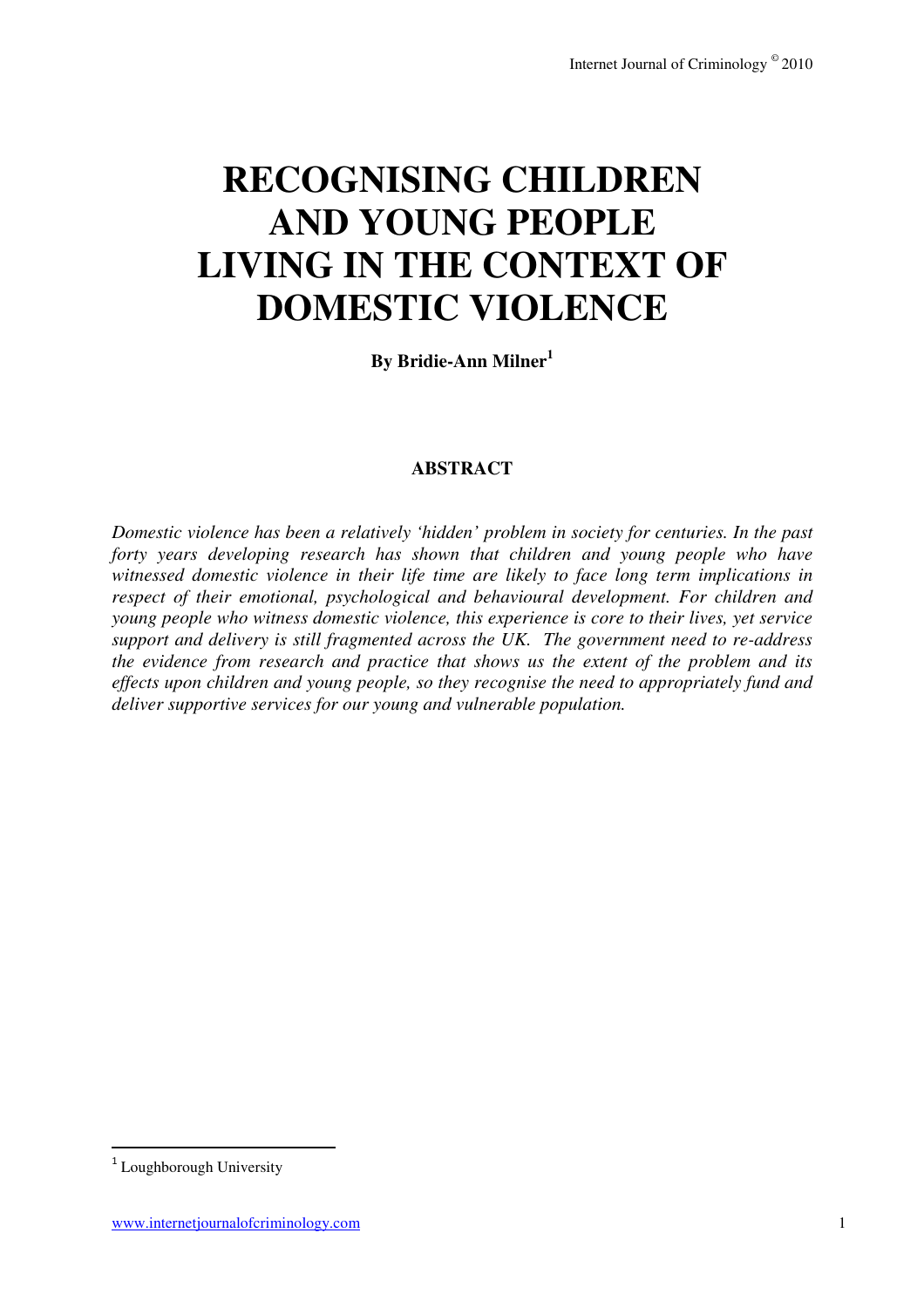## **INTRODUCTION**

*"Children are the forgotten victims of domestic violence"*  (Domestic Abuse and Safeguarding Adults Coordinator-East Midlands Police-2009:35)

## **1.1 Aims**

Domestic violence is a social and criminal problem which causes damage and violation to the human rights of adults and children who become trapped within its 'web' (Calder 2004:1). Since the 1970s developments in the awareness of domestic violence and the consequences it can have upon women, children and men have grown after much awareness given by the women's movement (Romito 2008:1). Despite the increasing recognition that aspects of domestic violence are gravely criminal, arguably the affects it has upon its victims, particularly children, are still of a silent and hidden nature (Abrahams 1994; Humphreys et al 2000; McGee 2000, Hester et al 2007; Harne and Radford 2008; Romito 2008).

Even though it is recognised that men are 'hidden' victims of domestic violence (Romito 2008:5), this thesis endeavours to draw upon both theory, research and policy to bring to light the importance of recognising children and young people in the context of domestic violence. To reach this aim I intend to give a background of the child's role in the context of domestic violence, discuss the effects that witnessing domestic violence (to their mothers) can have upon children and young people's behaviours, and their effect on the child's schooling in the hope that political and social systems will recognise the need to develop further, effective and accessible support mechanisms for this vulnerable population.

Key areas of exploration are:

- The history of the changing role of children and young people living in the context of domestic violence.
- How does domestic violence affect children and young people's behaviours?
- How do these behaviours affect their adjustment in other social settings such as the school environment, and how effectively does this environment support this child or young person?

# **1.2 Terminology**

Under UK government guidelines (agreed in 2004) for professionals who deal with domestic violence cases, domestic violence is defined as;

*"Any incident of threatening behaviour, violence or abuse [psychological, physical, sexual, financial or emotional] between adults who are, or have been intimate partners or family members, regardless of gender or sexuality"* (CPS 2009:10).

While the government has agreed to use this definition, researchers and organisations such as Women's Aid have contested the definition and have used variations of their own as the governmental definition does not encompass the scale of the problem to which people can be abused (Hester et al 2007; Harne and Radford 2008). It must also be recognised by voluntary organisations, statutory agencies and researchers that domestic violence isn't always an issue that affects adults, it can affect teenage relationships and the children and young people who witness the violence also.

The word 'domestic' causes misunderstandings as it implies that 'domestic' violence happens within the home, but it must be recognised that violence can still continue after women and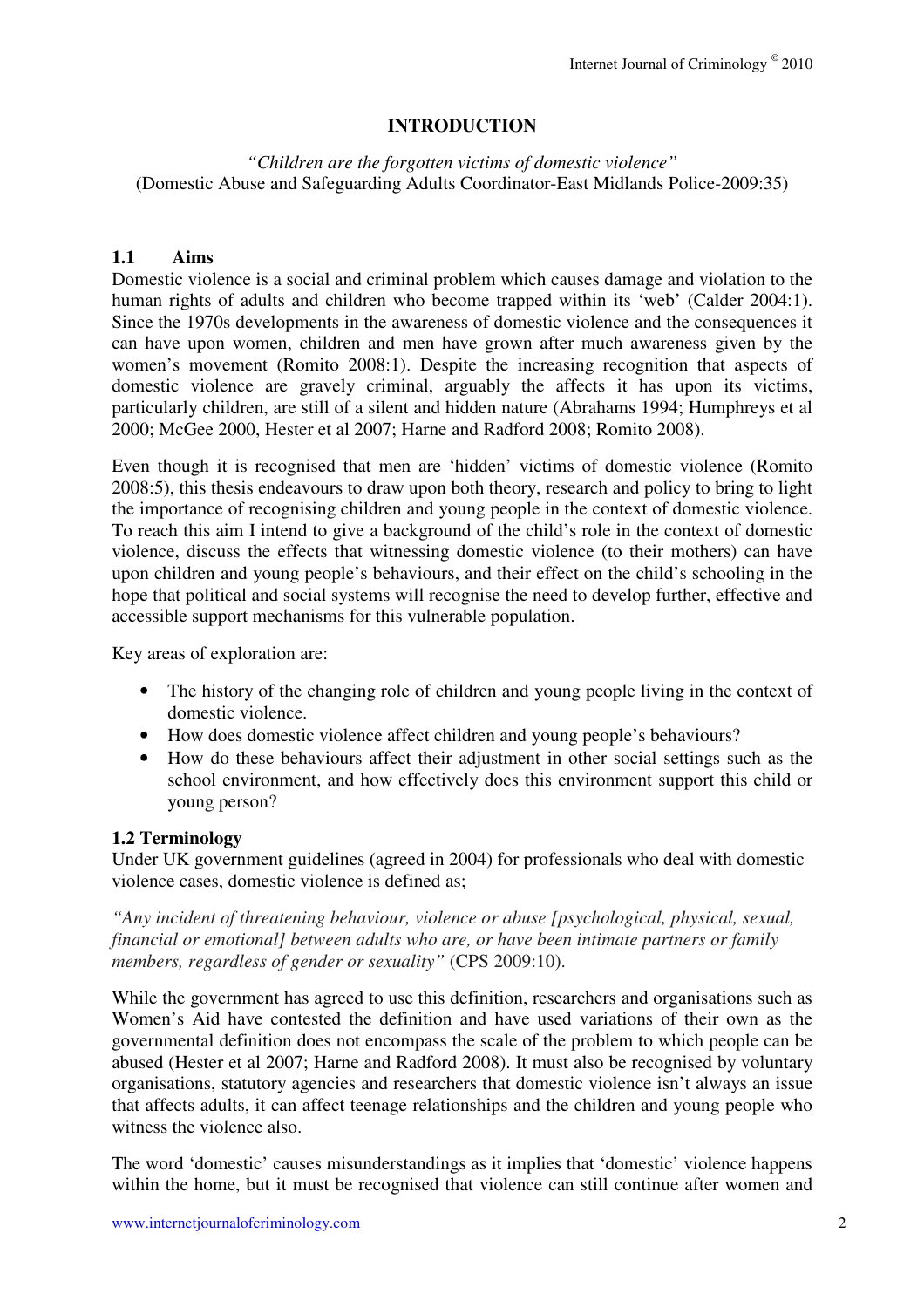children have left the home (Hester et al 2007; Mooney in Hanmer and Itzin 2000). The word 'violence' also can be limiting as it implies the 'violence' is a physical act, however victims of domestic violence can be subject to an array of abuse including psychological, sexual, emotional and financial (Abrahams 1994; Humphreys 2000; McGee 2000; Calder 2004; Hester et al 2007; Harne and Radford 2008; Romito 2008).

Although the term has been contested, for the purpose of this thesis the term domestic violence has been used as it is a term commonly understood by both professionals and the public. I have chosen to discuss domestic violence specifically in relation to the effects of children and young people witnessing *physical* domestic violence through sight and hearing. Although child abuse is closely related to domestic violence (Calder 2004; Hester et al 2007; Romito 2008), the purpose of this thesis is to discuss the effects of witnessing domestic violence not the effect of direct domestic violence upon the child (child abuse).

Although vulnerable children and young people can be identified as in need of child protection from age of birth up until they are adults, when discussing the affects of domestic violence in relation to its impact upon children and young people it is important age categories are considered because the affects of domestic violence can be varied upon this factor. For example research has shown that children below the age of ten are affected by domestic violence more significantly through their health development; from crying, eating problems and weight loss in babies (Osofsky 1999; Wolak and Finkelhor 1998) to wetting the bed, stomach aches and headaches in pre-school aged children (Wolak and Finkelhor 1998). However the aim of this thesis is to discuss the effects of domestic violence upon behaviours and these are issues which have been identified as more common in school aged children and adolescents (Nighswander and Proulx 2007; Davis and Carlson 1987; Hughes et al 1989).

## **1.3 Methodology**

The information gathered to form this thesis was carried out through qualitative interviewing, with four different professional practitioners working in the field of domestic violence, and the analysis of existing literature (secondary research practice). Due to the highly sensitive nature of domestic violence, a literature review (library based study) remains the basis for this thesis, and the qualitative data collected from interviews with practitioners in the field helped to illustrate the significance of existing literature and research.

## **Literature Review**

The literature used in this thesis contains information from both a global and local context. The purpose is to analyse studies and research from a global context to help illustrate the extent to which witnessing domestic violence can affect the child or young person's welfare and behaviour, but to specifically review the supports that are available for such children by drawing upon UK legislation, policy and practice.

When searching for literature and relevant sources there became an apparent struggle to find specific information with regards to the effects of domestic violence upon children and young people, and more specifically effects upon their behaviours. Many of the sources used in this thesis have come from within journals or books that cover a wider context than domestic violence, such as the *Journal of Marriage and the Family,* arguably highlighting the hidden nature of both the issue of domestic violence and the child's position within this context.

However references to Caroline McGee (2000) and Caroline Abrahams (1994) studies on children and domestic violence have proved particularly beneficial for this thesis because they have conducted interviews with children as well as mothers regarding the affects of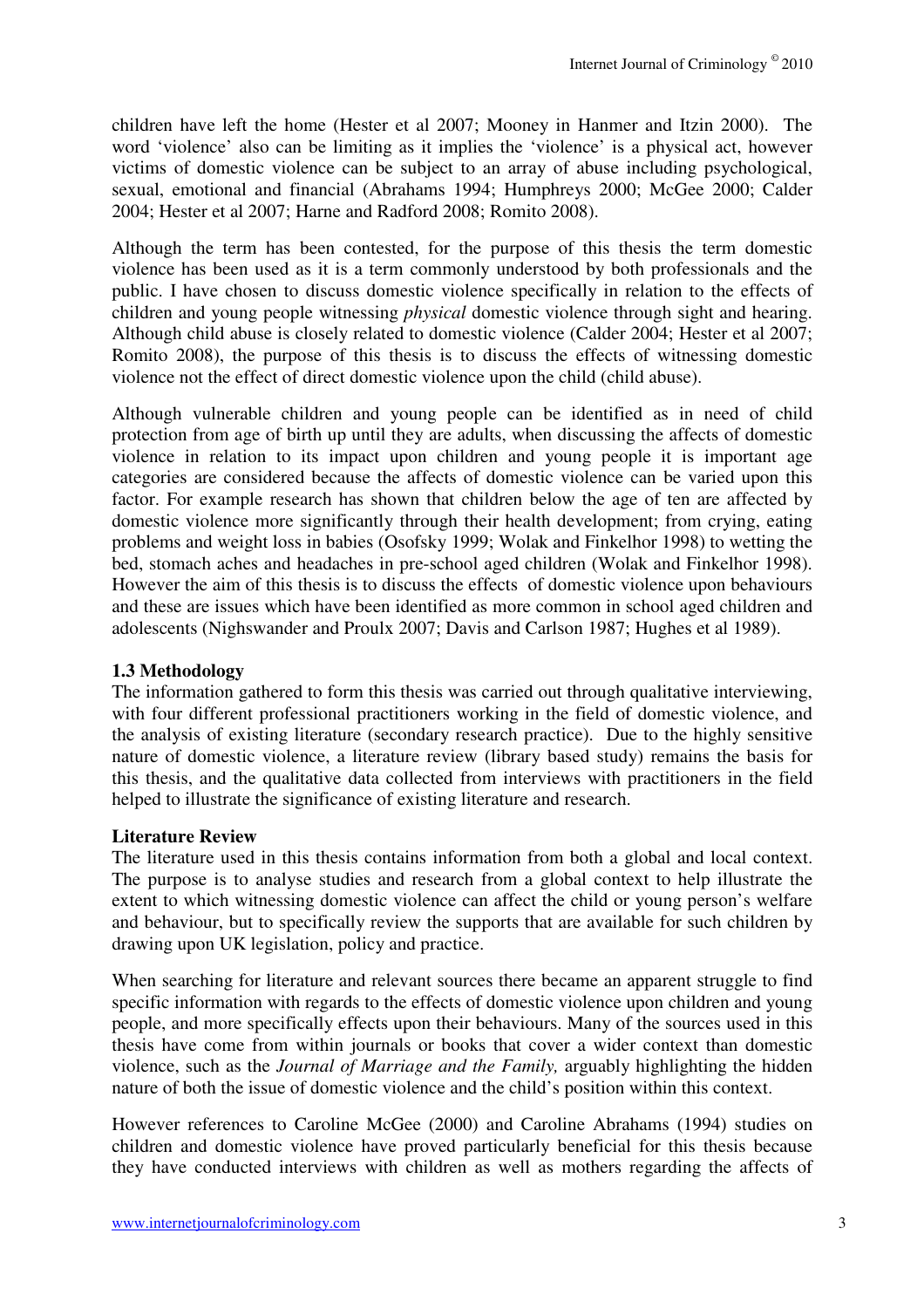domestic violence upon them, an element of which many studies are flawed because of their reliance on mothers as the sole source of information (Dawud-Noursi et al in Lewis and Feiring 1998).

A second finding through my discovery of literature with regards to the topic of domestic violence was the particular dominance of female and feminist writers (Catherine Humphreys 2000, Caroline McGee 2000, Caroline Abrahams 1994, Patrizia Romito 2008), there was little contribution from male writers, however Martin Calder's book 'children living with domestic violence' (2004) became a useful source in my analysis of theory and practice. The relevance of literature dominated by female writers arguably reflects the work and progression by women's movements (discussed in chapter one).

## **Interviews**

It has proved useful gathering information from multiple informants when researching to help support and illustrate information given by existing research and to try and avoid bias and generalisation. The four qualitative interviews for this thesis were conducted with professionals from welfare and criminal justice organisations in the East Midlands, England to help give a well rounded view on the effects of domestic violence in a number of different contexts. The specific area of which each interview was conducted is not disclosed in this thesis, so the larger geographical region (East Midlands) has been used instead to avoid breaching anonymity and identifying each interviewee.

The interviews in this thesis are only used for illustrative means because the sample was too small to be used as significant evidence. Each interview schedule contained the same content but was geared slightly differently depending on the agency or organisation being interviewed:

• **Agency:** Domestic Violence Integrated Response Project (DVIRP) and Break-Thru Project.

**Job Role:** To ensure that the interviewee cannot be identified, their job role as a professional at DVIRP cannot be disclosed as this service is not in place in all areas of the East Midlands.

**Location**: East Midlands **(Appendix 1a)**

- **Agency:** Youth Offending Service (YOS) **Job Role**: Operational Manager **Location**: East Midlands **(Appendix 2)**
- **Agency:** Police Service **Job Role:** Domestic Abuse and Safeguarding Adults Coordinator **Location:** East Midlands **(Appendix 3)**
- **Agency:** Women's Aid **Job Role:** Senior Refuge Worker **Location:** East Midlands **(Appendix 4)**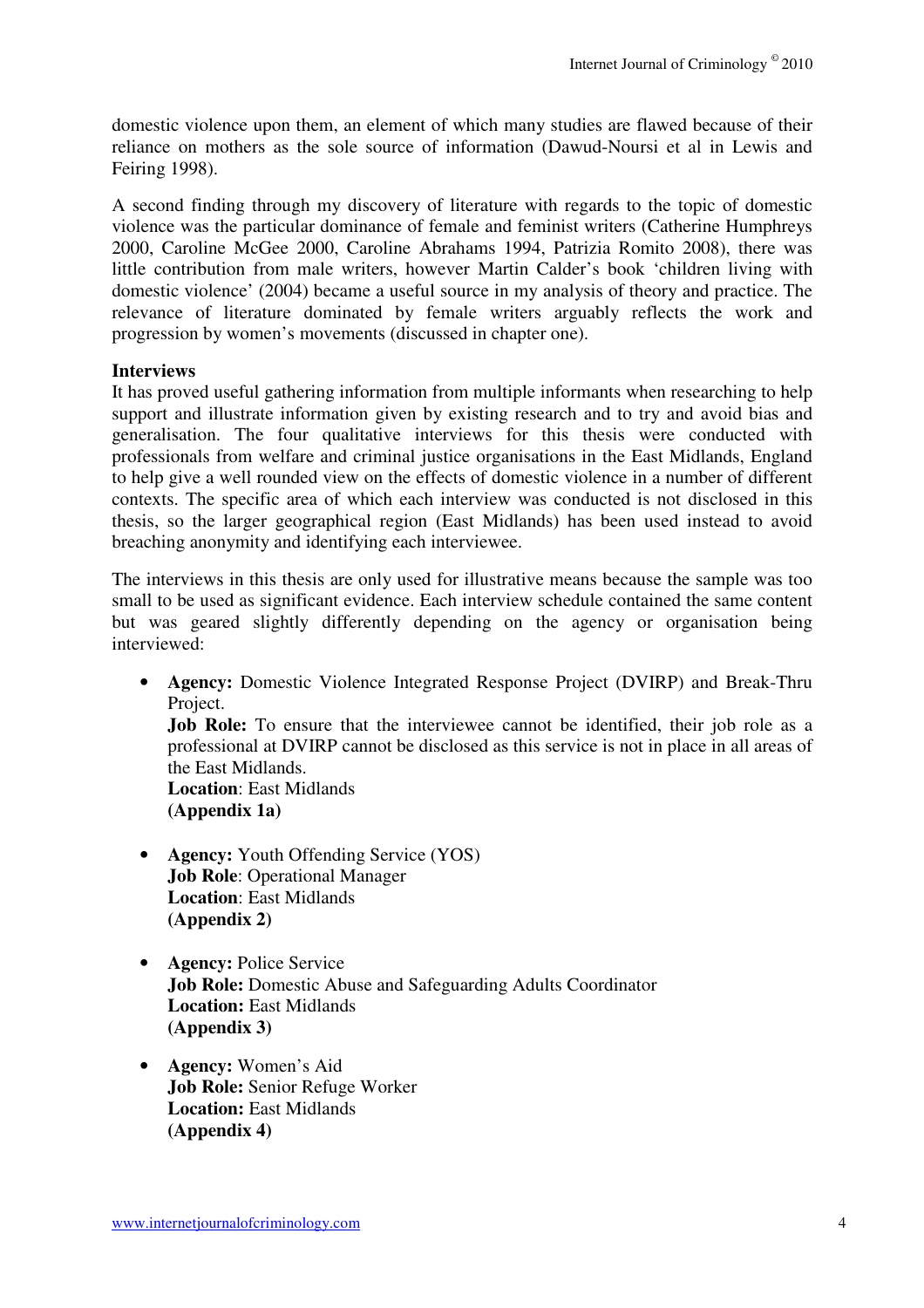These interviews proved helpful in providing supportive information to the literature analysis in giving a more comprehensive contribution to the affects of domestic violence on children and young people. The interviews were based on a qualitative, semi-structured schedule, so while there was a degree of structure (the interview script) to encourage the interviewee to stay with the relevant theme of children affected by domestic violence, the interviews were also flexible. Flexibility in qualitative interviewing was an important and integral part of the interviewing process for myself (as the interviewer) and also the interviewee as it allows for additional questions and issues to be raised (Bryman 2008:438).

#### **1.4 Scale of domestic violence?**

The latest key findings from the Home Office Statistical Bulletin on Crime in England and Wales 2008/09 reports that domestic violence accounts for 1 in 7 (14%) of all violent incidents. Around 1 in 3 (31%) of these violent incidents are incidents of domestic violence against women, compared to just 5% against men (HM Government 2009a:34). It is estimated that the majority of those affected by domestic violence are of a young population (between the ages of 16 and 35) and frequently have children living with them (LGA 2006:3). Statistics that show how many children are affected by domestic violence are limited; the latest figures reported by the Department of Health (DH) in 2002 highlighted that 750,000 children are estimated to witness domestic violence each year.

It is hard to give a valid picture of the scale of domestic violence in the UK because it is a social problem which is likely to go unreported due to its sensitive nature, fear of involvement in the Criminal Justice System (CJS) and fear in families that services will take their children away (Humphreys 2000; McGee 2000). What we do know however about domestic violence, from studies and research, is that children are affected by what they witness but the effects may vary upon a number of variables such as age, length of exposure, number of existing support networks etc. Despite research developments in the  $20<sup>th</sup>$  century, arguably children and young people are still a hidden element in the context of domestic violence (Calder 2004; Humphreys et al 2000; Hester et al 2007; Romito 2008; Harne and Radford 2008). The first chapter aims to explore just how hidden children and young people have been in the context of domestic violence since the 19<sup>th</sup> century.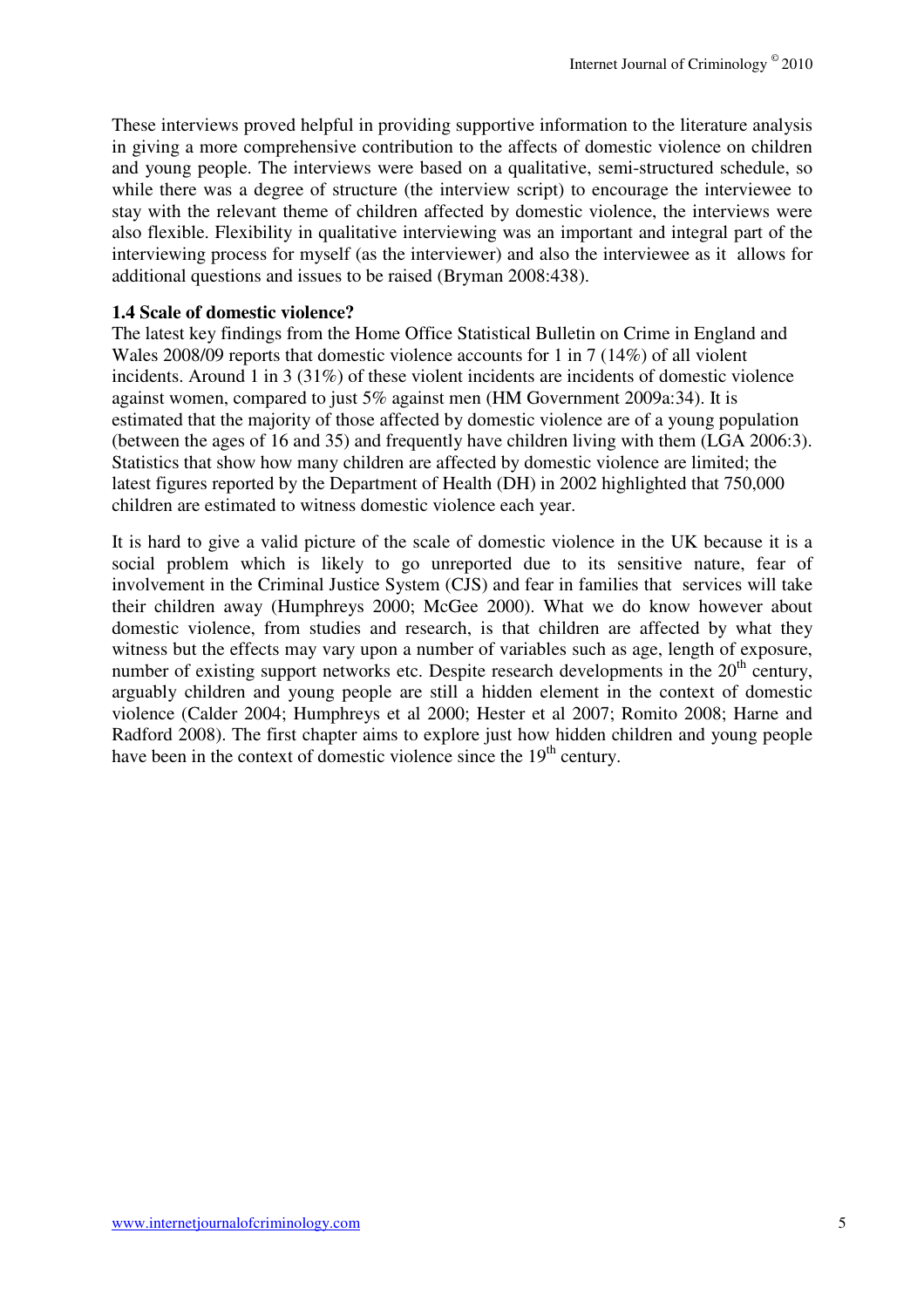## **CHAPTER ONE**

## *The role of children and young people in the context of domestic violence*

## **2.1 Overview**

Domestic violence has historically been an issue related to the violence against women; there was little or no recognition for how children and young people, and indeed men, were affected by domestic violence before the late  $20<sup>th</sup>$  century (Hester et al 2007; Harne and Radford 2008).

Domestic violence has been a persistent problem for women throughout the centuries, particularly as it used to be legal for husbands to 'chastise' their women (Harne and Radford 2008:169; Lockton and Ward 1997:3). Such dominant patriarchal laws in turn influenced feminists and women reformists to campaign for women's rights and freedom from violence against women. Through their eventual success in the 1970s to raise awareness of women's rights, domestic violence began to emerge as an issue of political and social concern. There was a rise in voluntary support services for women and eventually gradual recognition of the effects on children living in the context of domestic violence. Despite gradual recognition given to children through state policy and agenda, the ineffectiveness of support lead Abrahams study title in the late  $20<sup>th</sup>$  century to describe children as the 'hidden' victims (Abrahams 1994).

This chapter aims to analyse historically how children living within the context of domestic violence have been viewed in terms of their need for protection and support. To do this, reflection and analysis has been given to the key influences in the  $19<sup>th</sup>$  and  $20<sup>th</sup>$  century that helped progress awareness of domestic violence and recognised the need to protect children. This chapter also intends to review the key policies and legislation that have influenced the current status of support systems for children and young people affected by witnessing domestic violence.

# **2.2 Pre-Twentieth Century: Children and young people in the background**

Domestic violence has arguably always been a 'hidden' issue (Dobash and Dobash 1992). Although the nineteenth century saw a growth in resistance towards domestic violence by women and feminist campaigners to highlight the injustices and few rights women had access to (Harne and Radford 2008:169), little recognition was given to these women and the affects of domestic violence upon children and young people.

One can argue that such little recognition regarding the impact of domestic violence upon children before the late twentieth century was due to the acceptance of patriarchy. Under the English Law of Coveture women and children were their husbands or fathers property, which meant that the state did not need to intervene into family life (Harne and Radford 2008:88). It was this conceptualised idea of women and children as 'property' that arguably kept domestic violence a strong aspect in many lives. Under the common Law of Coveture (1860) and 'the rule of thumb' it was legitimate for husbands to beat their wives (as long as the stick he used was no thicker than his thumb) and take their earnings; these physical and controlling aspects of domestic violence could not be challenged because men's rights were absolute and women had no power (Women's Aid 2005b; Blackstone Commentaries: 1765 in Harne and Radford 2008:88). However if women could fight to gain their own rights, they could have stronger influence over protecting their children from witnessing the violence that was inflicted upon them. In the nineteenth century voices of the female population such as Caroline Norton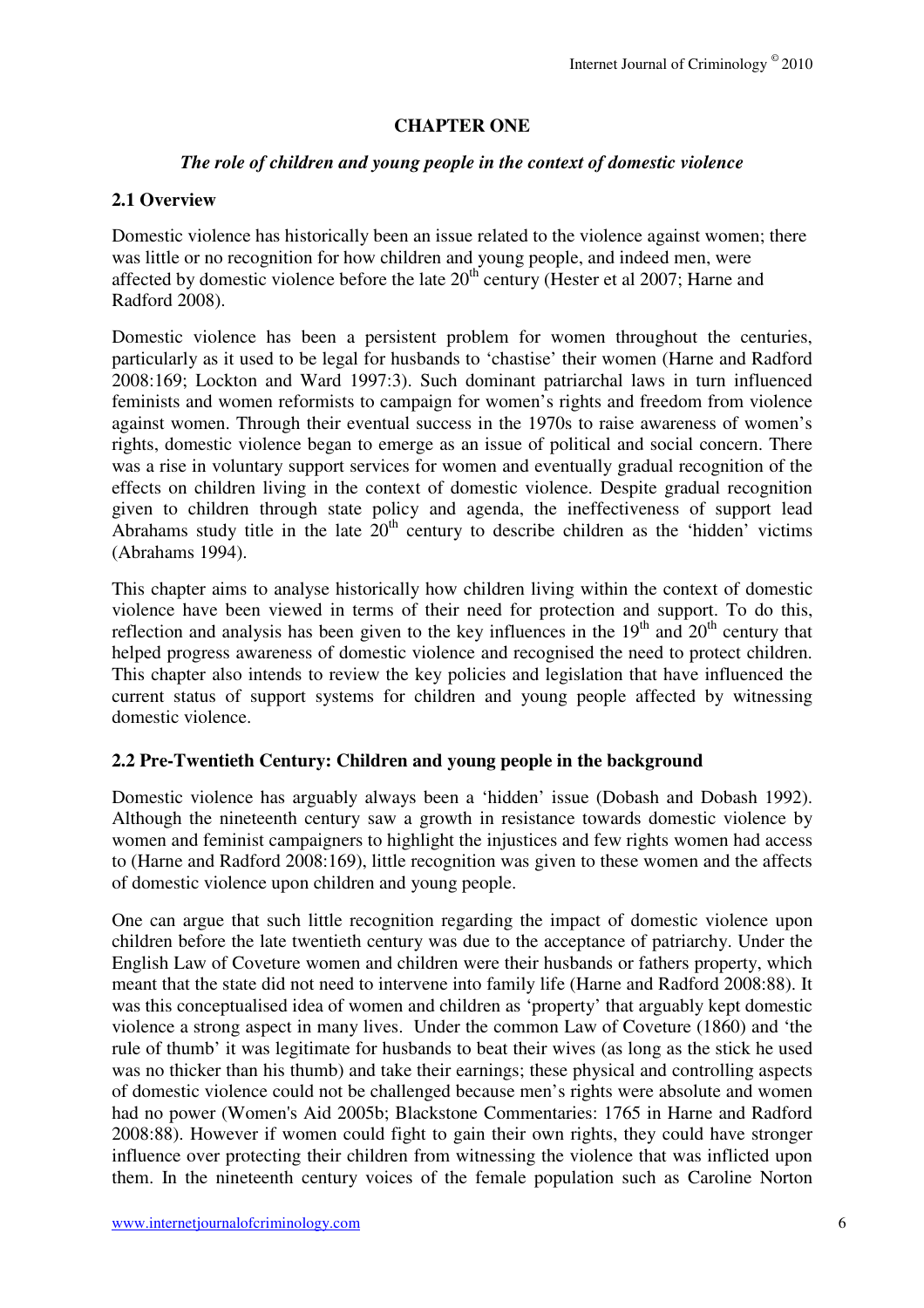(1808-1877) and Frances Power Cobbe (1822-1904) were significant in the fight for women's citizenship rights (Harne and Radford 2008:88).

Caroline Norton in particular was a social reformist of the  $19<sup>th</sup>$  century who protested against being an object of 'property' to which her husband owned. Norton fought for women's rights for eligibility to divorce from their partners and gain custody (protection) over their children. Caroline Norton suffered firsthand experience of domestic violence as she noted her husband used their children as another form of punishment and control. In recognising the injustice to herself and to her children she took her husband's actions to court. Although at that time Caroline was refused the right to divorce her husband (as that remained a man's right only), her campaigns for custody over her children helped pass The Infant Custody Act in 1839 which allowed mothers to apply for custody of their children under seven (Harne and Radford 2008:89). Although this act was still controlled by patriarchal law, it could be seen as a significant milestone influencing more women to protest for the rights and protection of their children.

Arguably it was the recognition by women reformists and protests against a patriarchal state, monopolised by men, which influenced the beginning of protection for children and young people as 'a national priority' (Zelizer 1994:12). Thomas Barnardo was an advocate of child protection for those who were vulnerable, encouraging a development in the voluntary sector for children in need of protection from direct abuse and to help prevention of later delinquency (Alcock 2003:101). However while child protection measures started to grow with the establishment of Barnado's charity in 1867 and the NSPCC in 1884, arguably protection was predominantly centred for those who faced physical and visible restraints to their lives such as child abuse and those who were poverty stricken. Literature shows that there was no recognition of the psychological and emotional impacts that domestic violence could have on children and young people affected by witnessing domestic violence namely because society and government actively silenced this issue (NSPCC 2009:4). For example a famous reformer Lord Shaftesbury said:

"*The evils....are of so private, internal and domestic a nature as to be beyond the reach of legislation"* (NSPCC 2009:4).

The silencing of domestic violence and its impact upon the child's emotional and psychological well being meant it would be a struggle for this population to receive the right support they needed. It was only after the women's movement in the later  $20<sup>th</sup>$  century that child protection for those affected by witnessing domestic violence was recognised (Calder 2004:1).

# **2.3 Twentieth Century: Recognising children and young people**

The beginning of  $20<sup>th</sup>$  century saw significant developments for women's rights in terms of their political rights but also their right to freedom against violence. However recognition for the affects domestic violence has upon children and young people only became acknowledged following the Women's Liberation Movement (WLM) in the 1970s. Although there were legislative introductions to improve the protection of children and their welfare in the early part of the 20<sup>th</sup> century (Children and Young Persons Act 1933; Children Act 1948 in Hendrick 2003:136), there was still no specific reference to children who maybe living in situations of domestic violence .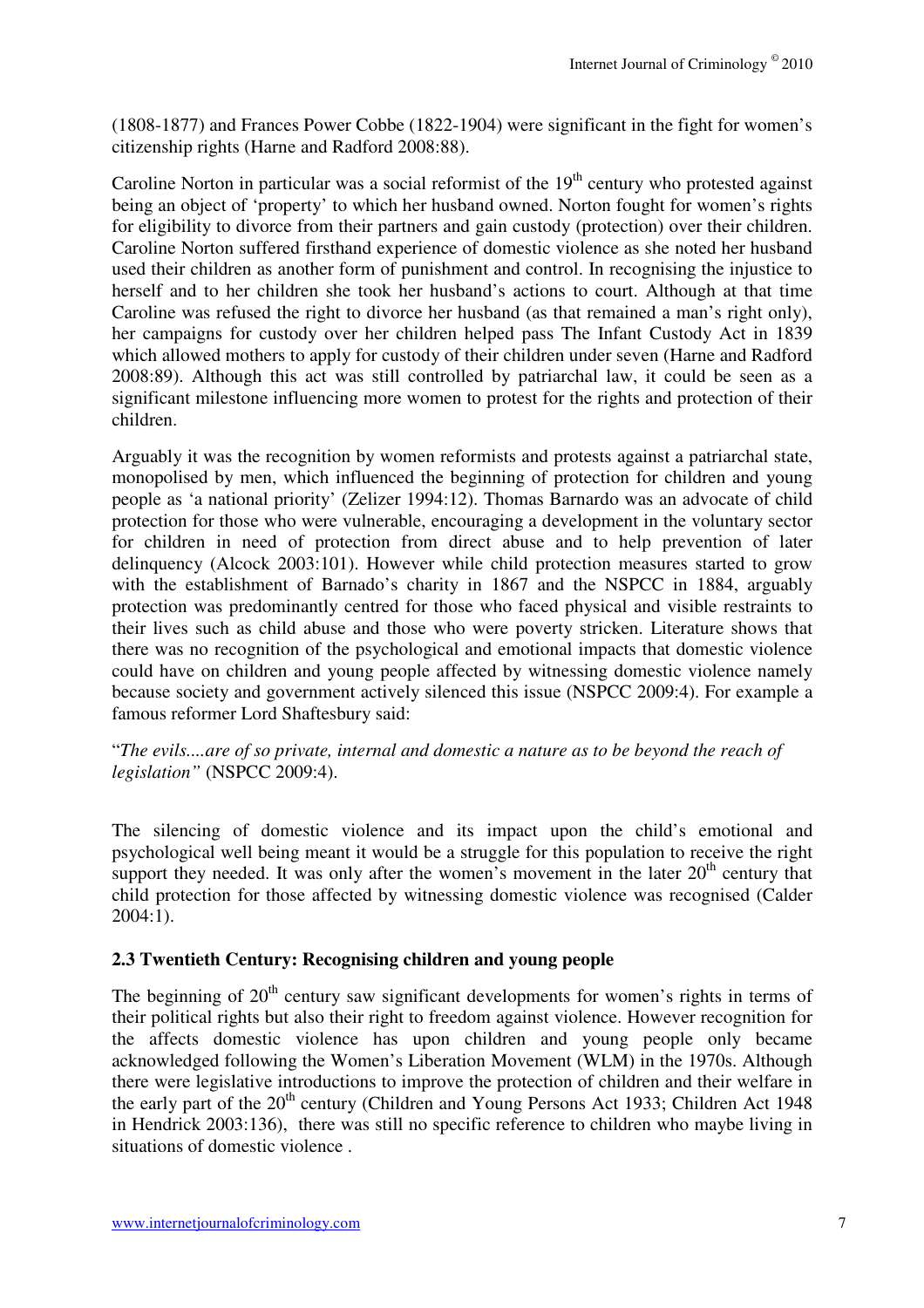It was during the rise of the WLM in the 1970s that radical feminists protested against domestic violence and the failings of law in understanding that domestic violence was a form of social control that was keeping women subordinate to male dominance (Lavalette and Pratt 2007:82; Rhodes and McNeill 1985; Harne and Radford 2008:170). It was during the 1970s and 1980s that public and political awareness through campaigning of the issue gradually started to take note of the extent to which women were being physically, emotionally and psychologically harmed behind closed doors. Arguably it was the publicity and recognition given by Erin Pizzey (the founder of Women's Aid), in particular through her book '*Scream quietly or the neighbours will hear you'* (1974) and efforts of setting up six successful voluntary run women's refuges in the UK by 1972, which influenced a movement in recognising the rights of children too (Hague et al in Hanmer and Itzin 2000:116-118; Newburn 2007:821; Harne and Radford 2008:171). The rise and influence of the WLM and the establishment of Women's Aid groups influenced the changing of legislative and policy aims across the UK to encompass women and eventually children into their policies of protection against violence (Hague et al in Hanmer and Itzin 2000:116-118).

#### **1970s Legislation**

The Domestic Violence and Matrimonial Proceedings Act 1976 and the Domestic Proceedings and Magistrates Courts Act 1978 were the first two key acts of the  $20<sup>th</sup>$  century to provide protective mechanisms for those victimised by domestic violence (Harne and Radford 2008:96). The Acts became a benchmark in the overall recognition of domestic violence as a social problem in society and the progression of women's rights. However the legislation was limited as not all provisions were applied to women outside of marriage, therefore failing to recognise abuse outside the home and also the harm that could be caused to children. Edwards (2000) argues that the limitations in these legislative 'progressions' were very much in the hands of law, that was still dominated by patriarchal tendencies; particularly judges (who were mostly male), saw such legislative changes to condemn the perpetrators (men), taking away a man's rights to his property (women and his children). Jaffe et al (2003) highlights this judiciary bias throughout time has created persistent barriers for women and children seeking help from the state. Jaffe et al argued that judges and policy makers have continually absorbed discourse from father's rights' movements that argue the prevalence of domestic violence and its impact upon children is largely exaggerated, and further that courts are gender biased against males (Jaffe et al 2003:12). Such gender bias and exaggeration absorbed by policy makers and judges can be detrimental to the implementation of legislation and practices for the protection of women and children.

## **1986- A change in the aims and principles of Women's Aid**

Since the foundations of Women's Aid in the 1970s, Women's Aid groups across the UK have campaigned, on behalf of women and their children, against the systems, movements and discourses that minimise the extent and harm male violence can cause. In 1986 their aims changed to include a specific statement that outlined how children are affected by domestic violence arguably to fight back at the continued discourse such as those by father's movement's (as highlighted by Jaffe et al 2003) which overlook the extent of harm that can be caused upon a child or young person. This aim meant that refuges would then strive to continually provide specific supports to children (Hague et al in Hanmer and Itzin 2000:118), arguably improving the status of children and young people who are the victims of domestic violence too.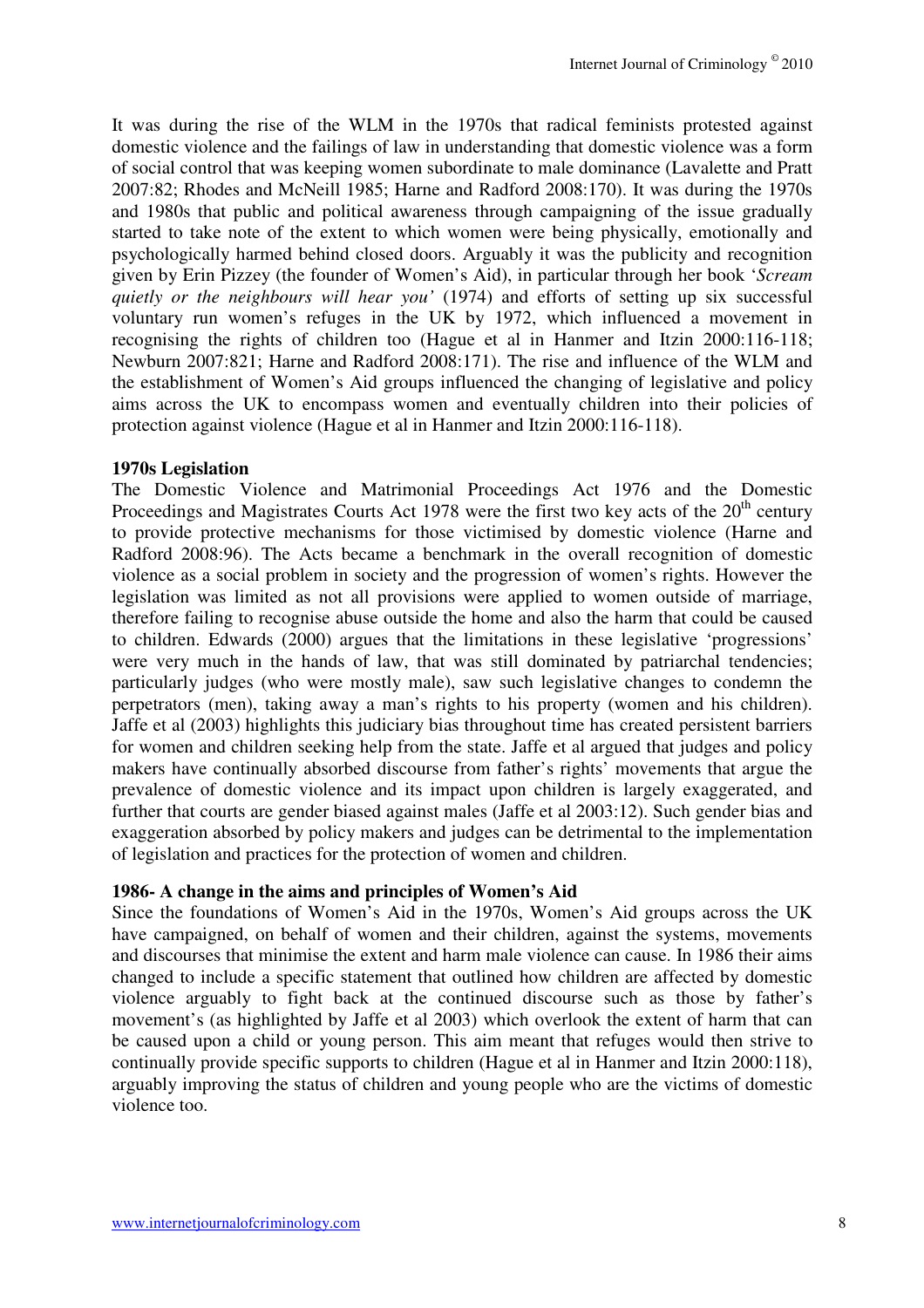## **Children's Human Rights (UNCRC 1989)**

Despite resistance from campaigns by father's movements and the sluggish movements by government, the driven profile of domestic violence and its impact upon children by women's groups was recognised by the United Nations Convention on the Rights of the Child (UNCRC) in 1989, which gave children the right to be protected from neglect, abuse and maltreatment from parents (Article 19). A second significant article (Article 3) in the convention highlighted that legal proceedings should consider domestic violence issues when providing interventions that are in the child's best interest (Harne and Radford 2008:105). Although recognition and protection was given by the convention for children living in contexts of domestic violence, it can be said the rights set out by the UNCRC are of an idealistic and theoretical nature to give guidance to society on how children should be treated and what they should not be subjected to. These rights are not always enforceable and have been contradicted by other rights such as those given to parents. For example, despite rhetoric about the child's best interests and the need to protect and prevent children from domestic violence, many courts believe that children at risk from an abusive parent would actually suffer greater harm if they did not keep contact with both natural parents than if the victim separates from the perpetrator (Harne and Radford 2008:106).

Research has highlighted the danger of putting emphasis on parent-child relations and contact orders, forgetting the actual risks of the perpetrator on the health and even life of the child. Between 1994 and 2004 records show that the rights set out by the UNCRC were contradicted; 29 children in 13 families were killed during their contact visits with their fathers (in this case the perpetrator) in England and Wales (Saunders 2004:5), suggesting the limited worth of the Convention in protecting children and young people.

## **Children Act 1989**

The Children Act of 1989 was the next significant piece of legislation in promoting the need for protection of vulnerable children. The Act highlighted how paramount the need is to protect those children who are suffering or likely to suffer 'significant harm' (Section 47 in Hester et al 2007:99). However, the Act's reference to 'harm' neglected that harm could be inflicted upon children and young people in the context of domestic violence (Hester et al 2007:91). With the help and progression by women's movements as a result of ongoing campaigning, Women's Aid continually rallied to raise the profile of domestic violence as a child protection issue, influencing future developments in policy and legislation which would regard children's welfare specifically in the context of domestic violence (Humphreys 2000: 3; Harne and Radford 2008:108).

Despite these developments for protection of children and young people throughout the  $20<sup>th</sup>$ century, legislation that encompassed these values were slow in their arrival and contradictory of other existing polices and political frameworks such as those which allow a child at risk contact with an abusive (perpetrator) parent. The slow development of policies despite awareness given by ongoing campaigning by social reformists, particularly Women's Aid, was arguably due to the resistance by a male dominated government who arguably still listened to the traditions of patriarchy, hindering developments for women and children. For example in 1984 Sir Kenneth Newman, the Metropolitan Police Commissioner, tried to eliminate the police, often a first port of call for victims of domestic violence (HM Government 2006:203), from responding to domestic violence cases as he called this "rubbish work" (Radford and Stanko 1994:149-158). This resistance arguably raised a barrier within institutions and political frameworks for women and children seeking help.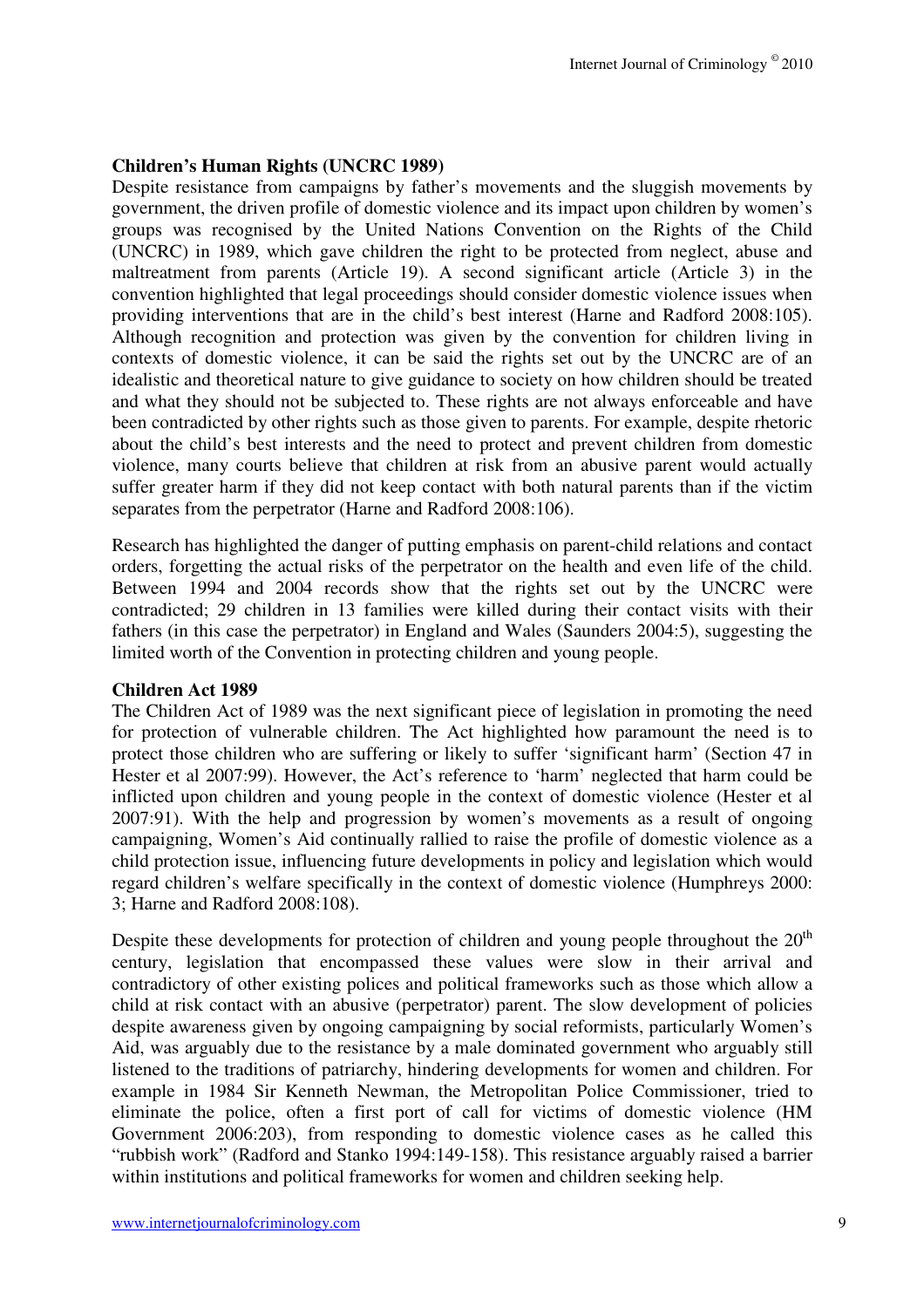This meant that the WLM and establishment of Women's Aid groups had to struggle and continue to strive for changes and development so that law would address children who were affected by witnessing domestic violence. As a result of continuous support and protest by Women's Aid, the 1989 Children Act was eventually amended under section 120 of the Adoption and Children Act (2002), which changed the meaning of 'harm' to encompass those affected by *witnessing* domestic violence. The meaning of 'harm' now includes; 'impairment suffered from seeing or hearing the ill treatment of another' (HM Government 2006:203). This amendment became a benchmark in that recognition was given to the damage that could be caused after a child has been exposed to domestic violence. This recognition arguably provided the stepping stone for state welfare services to encompass this type of exposure in their plans for provision in the  $21<sup>st</sup>$  century.

# **2.4 Twenty first Century: Children and young people in the forefront?**

At the beginning of the  $21<sup>st</sup>$  century statistics reported that at least 750,000 children witness domestic violence per year (DH 2002). As a result, the New Labour government continued to take concern for children's welfare, following the Adoption and Children's Act (2002) by the introduction of a new agenda called '*Every Child Matters'* alongside the Children Act (2004). The creation of children's trusts under the 'duty to co-operate', the setting up of Local Safeguarding Children Boards (LSCBs) in each local authority, and the duty placed on all agencies under the Children Act (2004 section 11) to make arrangements to safeguard and promote the welfare of children (DfES 2006a:16) have all improved the protection of children and young people. Under the *Working together to safeguard children* policy children affected by witnessing domestic violence are now established as 'children in need' (HM Government 2007:11; Humphreys et al 2000a:3) so that services now acknowledge that these vulnerable groups need specialist attention and support.

While promoting the issue in law that children can be identified as children in need has helped to protect and address the needs of many children affected by domestic violence, arguably this attention to support in practice is varied and not effective in all areas of the UK placing some children at disadvantage. For example, while some services have the right skills and understanding to screen families for domestic violence (Humphreys 2000:14), others have varied including some services that have not developed any polices regarding domestic violence (Humphreys 2000:14). A study by Humphrey et al (2000) highlighted that specific service provision for children living in the context of domestic violence was only recognised in 20% of Children's Services Plans and 45% of social service departments had not developed domestic violence policy guidelines (Humphrey's et al 2000:51).

Although Humphrey et al's findings are a little outdated, the most recent findings by the Equality and Human Rights Commission (EHRC) through their 'Map of Gaps' campaign and by the 'End violence Against Women' coalition highlight that provision has not greatly improved as one in four local authorities still do not have specialist support services for victims of domestic violence (Coy et al 2009). The extreme level of variation in service provision and policy development raises serious questions about the inequalities for vulnerable children who are affected by domestic violence, and the validity of the Children Act and Every *Child Matters* 2004 which introduced a new long term approach to safeguard the well being of children and young people (Hester et al 2007:103).

While policy has been 'progressing' throughout the  $21<sup>st</sup>$  century in its gradual recognition of the 'harm' that can be caused to children who witness domestic violence (Adoption and Children Act 2002 in HM Government 2006:202, 203), in practice there is evident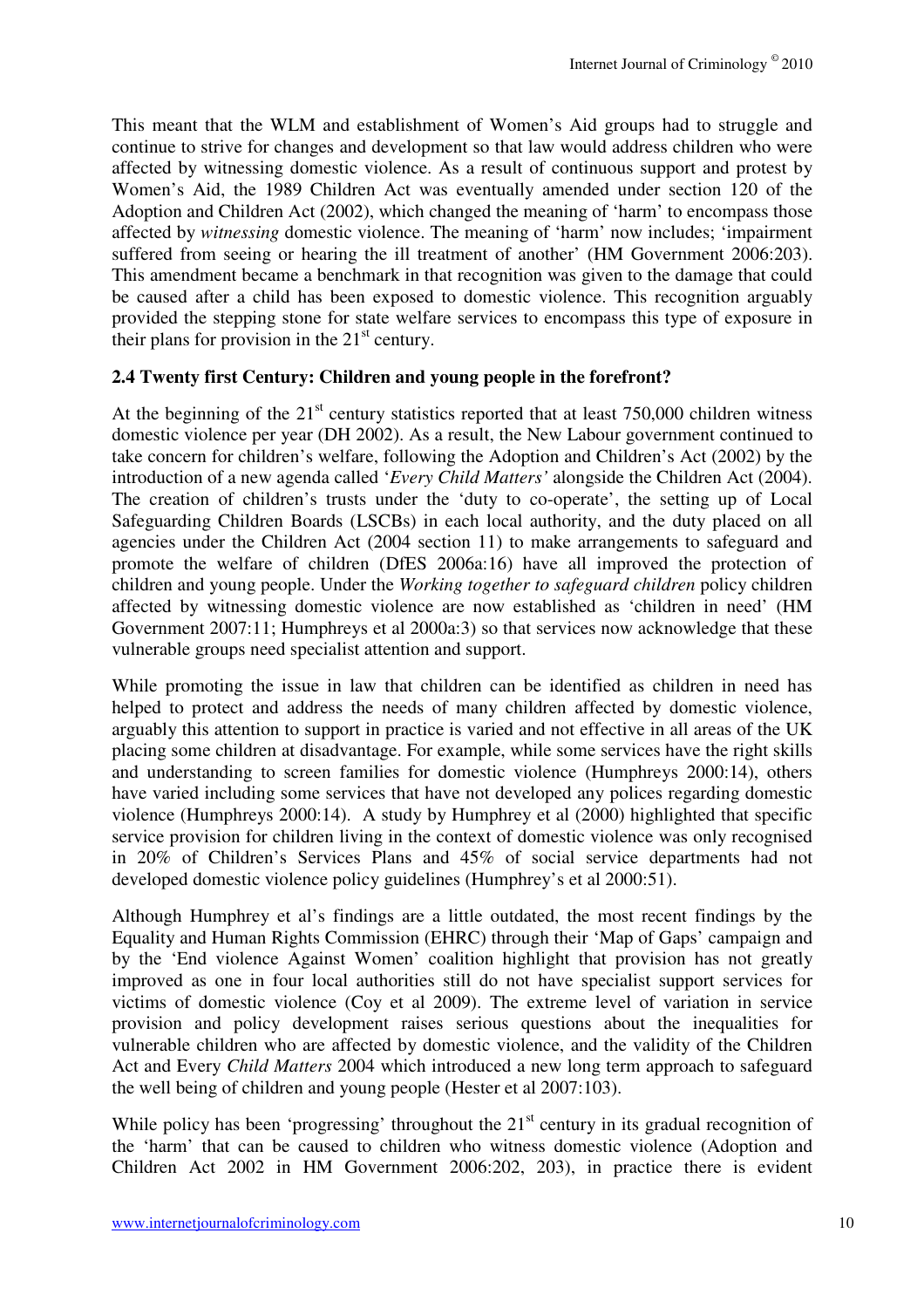inequalities and variation in the amount of specific supports across the country to support women and children affected by domestic violence. The fragmentation of support arguably reflects Abrahams (1994) depiction of children as 'the hidden victims' in the  $21<sup>st</sup>$  century. In the UK 'The hideout' is the only national support service related specifically for children and young people who have been affected by domestic violence in 2010, despite the alarming statistics that report approximately 750,000 children witness domestic violence each year (Department of Health 2002). The hideout is the first national website (thehideout.org.uk) for children and young people produced by the voluntary services of Women's Aid in 2005 to inform them about domestic violence, to help them identify whether it is happening in their home, to provide informal support but furthermore signpost children and young people if they need access to additional help and direct support (Women's Aid 2005a).

There are voluntary support services on local levels, such as the Break-Thru programme under the Domestic Violence Integrated Response Project (DVIRP) in the East Midlands, which supports the specific needs for children aged 7-16 years after they have witnessed and or experienced domestic violence. However, as discovered in my interviews conducted with practitioners from local and statutory organisations and reflected by the Equality and Human Rights Commission (EHRC); not all areas are equipped with effective support mechanisms as support varies across the UK according to funding and local authority agendas (Appendix 1a, 2 and 4 and Humphreys et al 2000; Coy et al 2009). The fragmentation of specific support services across the UK arguably reflects that government funding is not meeting the needs of those affected by domestic violence, and if not addressed the lack and unevenness of services will continually act as a barrier for children seeking or needing help (McGee 2000:187).

Although services which relate specifically for children suffering from the affects of domestic violence are limited, it is important to recognise that other services, both voluntary and statutory, also have duties to protect and safeguard vulnerable children. These services have been developing since the  $20<sup>th</sup>$  century after the Beveridge Report (1942) guided and influenced parliament to increase national welfare services and eradicate evils such as ignorance (Hendrick 2003). These services include statutory agencies such as social services, health, housing, education and the support and protection given by the police service (HM Government 2006:203), alongside national charities such as the National Society for the Prevention of Cruelty to Children (NSPCC), Barnado's, Childline, and Action for Children.

Such statutory and voluntary agents are regulated by the LSCBs introduced under the Children Act 2004, and more specifically in relation to domestic violence, the Multi Agency Risk Assessment Conferences (MARACs) introduced between 2006- 2007. These are both forms of safety planning networks that aim to work with all statutory agencies and some voluntary organisations within a multi-agency infrastructure to raise awareness of the scope of domestic violence and to allow for the most effective support and intervention to be implemented to protect domestic violence victims and their children; the hidden victims (Home Affairs Committee 2008:113; DfES 2006:16; Abrahams 1994).

Conversely, while LSCBs have been implemented into every local authority in England and Wales, the provisions of MARACs have not, reflecting the fragmented progressions of support for children affected by domestic violence. Although the progression of support for children and young people affected by domestic violence are lacking widely across the country, services argue that policies that support mothers also support and protect their children (Humphreys et al 2000:2). For example, the Department of Health (DH) believes 'where domestic violence may be an important element in the family, the safety of (usually) the mother is also in the child's welfare' (DH 1997:12; HM Government 2006:203),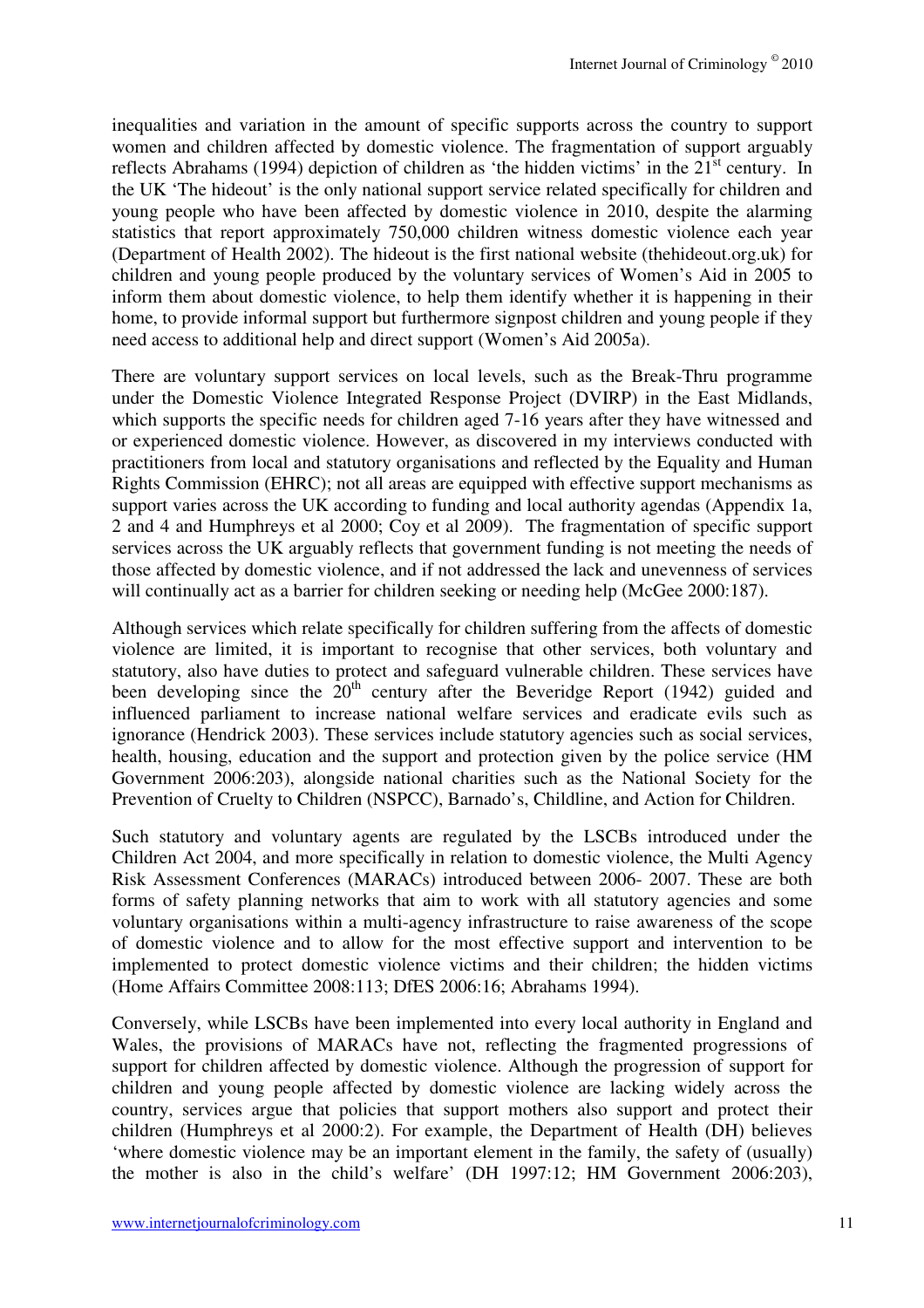suggesting there is not an urgent need for support mechanisms in this area, as they are receiving effective intervention through their mothers support which has improved since the WLM.

On the contrary government who now aim to support children affected by domestic violence should take note, when introducing policy and influencing legislation, that the needs of those affected by domestic violence will vary significantly dependant on age, maturity, experience and length of exposure to domestic violence (an issue discussed in the following chapter), so intervention and support for a mother is in fact not always effective support for the welfare of her child.

## **2.5 Summary**

Throughout history children and young people seem to have been lacking the support of a patriarchal state, however as time has gone on reformists in the  $19<sup>th</sup>$  century such as Caroline Norton, and in particular the women's movement in the  $20<sup>th</sup>$  century have helped to progress the status of women, and importantly children living in the context of domestic violence. The recognition and developments from the state (central government) have been slow and fragmented, keeping the status and support for children affected by witnessing domestic violence still relatively hidden (Fantuzzo et al 2000 in Calder 2004:4), hindering their healthy emotional, psychological and behavioural development.

Government should re-address past and present research that show the detrimental effects of witnessing domestic violence on the child or young person so the appropriate funding can be given to provide further, up-to-date and effective frameworks of support to ensure that these children and young people become continually acknowledged and can make successful transitions into adulthood. To help government see the need for progressive and effective support mechanisms to assist the needs of this vulnerable population, the following chapter gives an in-depth analysis of how domestic violence can affect children and young people's behaviour.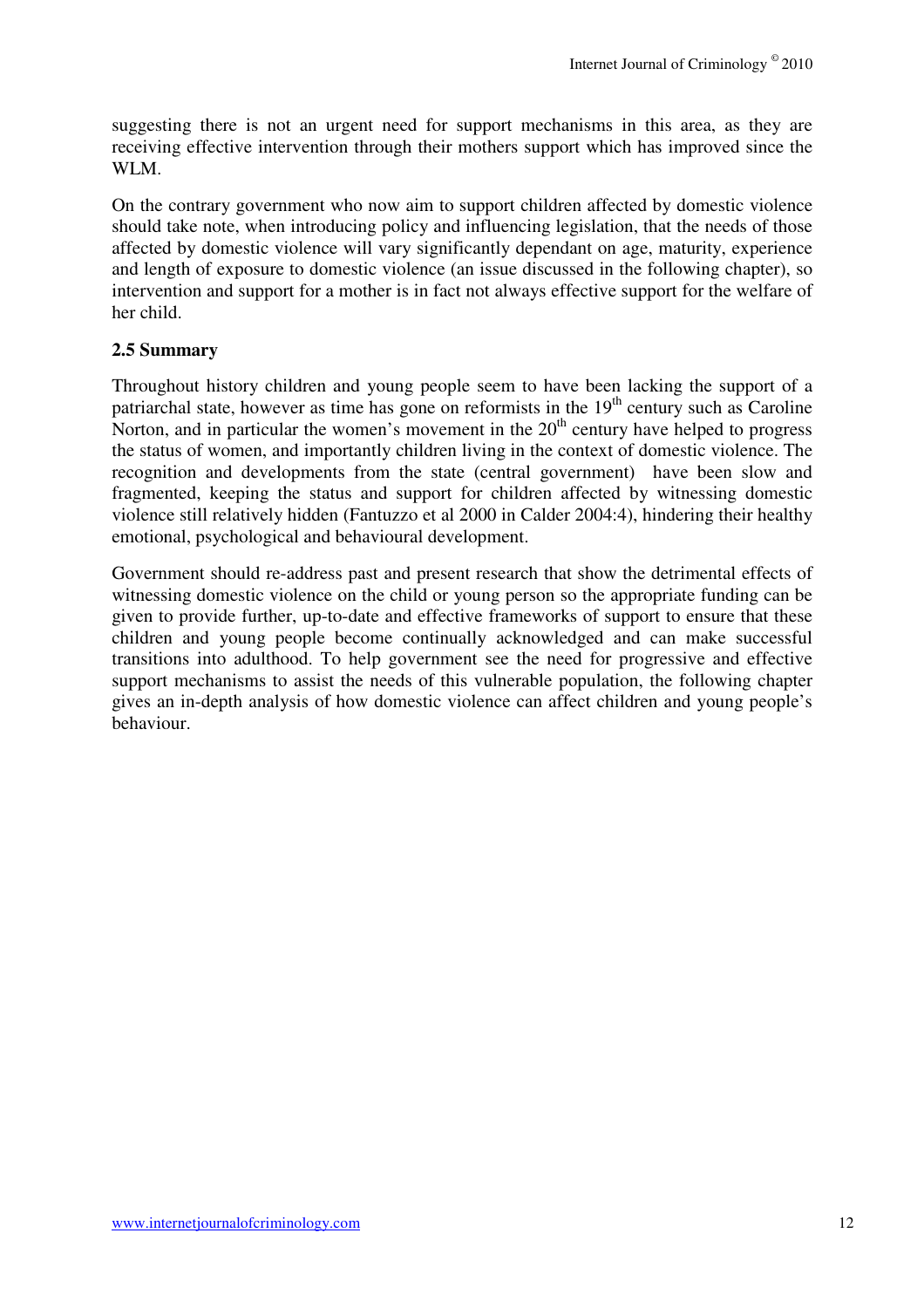## **CHAPTER TWO**

## *The effects of domestic violence upon children and young people's behaviour: a theoretical application*

## **3.1 Overview**

Research on domestic violence and the effects it has on children and young people is still within its infancy, as it was only forty years ago that the campaigns by the women's movement in the 1970s helped give domestic violence its name and seriousness. Thanks to the resistance and knowledge given by the women's movement, studies and research (Hughes 1988, 1992; Jaffe et al 1990; Abraham 1994; McGee 2000; Geffner et al 2003; Hester et al 2007) have began to recognise that those who have witnessed domestic violence in their homes, compared to those who have not, will more likely face detrimental challenges to their psychological and emotional well being, influencing their life patterns and behaviours.

Although damaging effects to children and young people's well-being have been recognised, it has to be acknowledged that responses to domestic violence are individual and unique and can differ between age, gender, and cultural differences, level of attachment to parents and the amount of time exposed to it. However researchers have examined behaviours of children and young people exposed to domestic violence and attempted to explain them by applying them to particular theories.

It is apparent that researchers draw upon Lenore Walkers (1979) theory of 'the cycle of violence', that problem behaviours witnessed in the home can influence problematic behaviour in the child or young person's life. However, unlike Walker's theory, researchers now recognise that not all children that witness violent abuse by their parents or guardians will become violent abusers themselves but it may induce some form of problematic behaviour (Kaufmen and Ziegler 1987).

How exactly though does witnessing physical/violent behaviour of parent/guardian's influence the child or young person's behaviour, and is it just the behaviour of the perpetrator that is influential? To assess these links it is important to look at the forms of violence children and young people have witnessed, the effects on their emotional and psychological well being, behavioural outcomes and to draw upon theoretical explanations, particularly social learning theory, which help to provide root causes and understanding.

## **3.2 Forms of violence witnessed**

Studies that have investigated the impacts of domestic violence all show clear evidence that witnessing inter-partner violence can have a negative effect on the child's emotional and behavioural development (Kolbo et al 1996 in Hester et al 2000:67). From examining some of the more recent studies carried out on children and mothers who have been subjected to domestic violence (Abrahams 1994; McGee 2000), alongside the information gathered from interviews conducted with practitioners that come into contact with children who have been affected by domestic violence, several forms of physical violence are significant across the board:

- slapping,
- punching,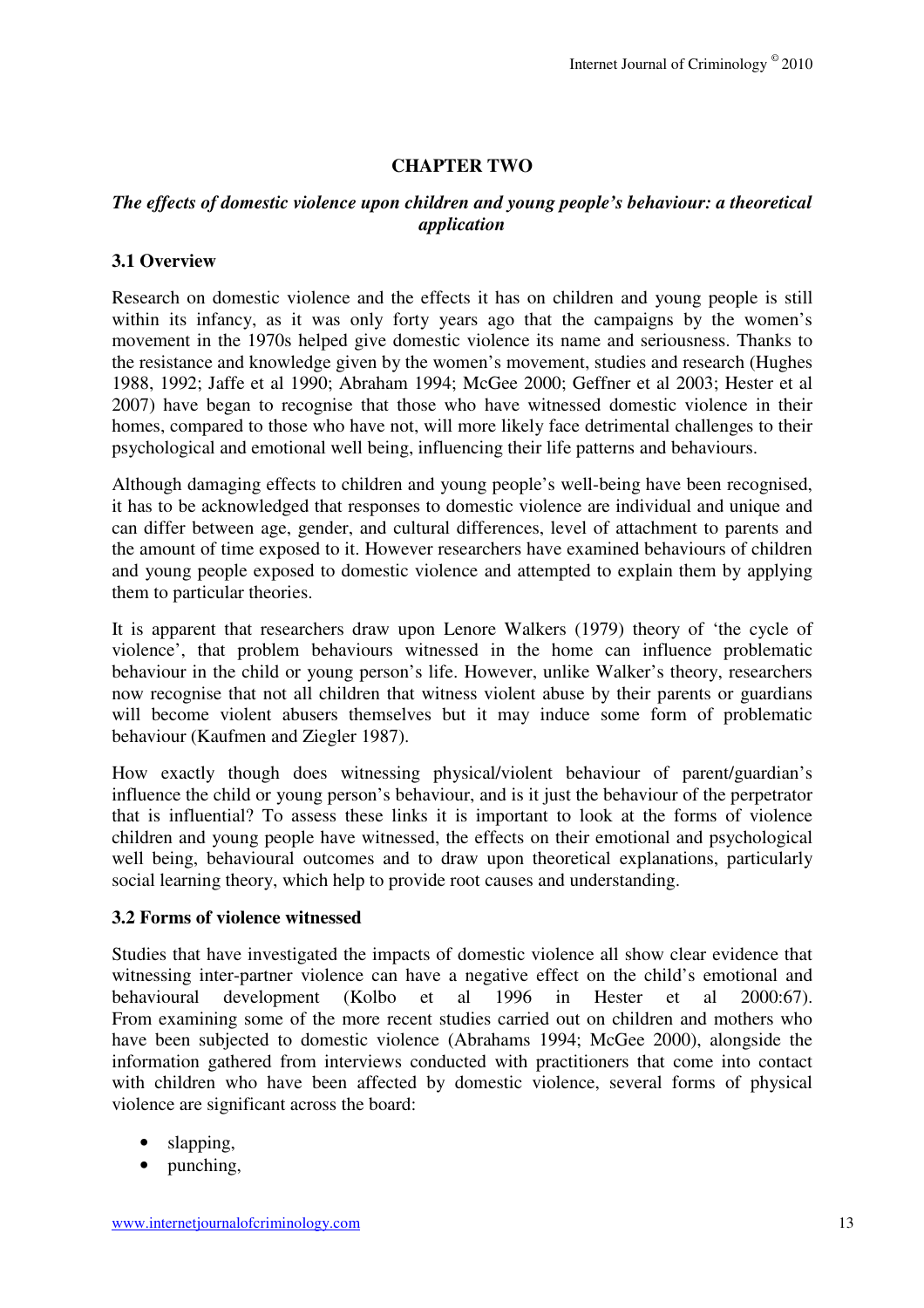- kicking,
- grabbing,
- pushing,
- use of weapons: typically throwing furniture and household objects.

According to professionals who work with children in the field of domestic violence (Appendix 2:3), witnessing of such behaviours through sight or hearing can have a detrimental impact on the emotional and psychological well-being of the child or young person including:

- deterioration in self esteem.
- sense of loss.
- cognitive conflict,
- emotional detachment.

These emotional and psychological impacts have been noted to affect how children and young people cope with and exercise their behaviours. Exposure to violence and the effects on their emotional and psychological well-being has been significantly related to Post Traumatic Stress Disorder or PTSD (Hester et al 2007:84), which involve adverse behaviours among children including anxiety, stress, depression, trauma symptoms as well aggression, anti-social behaviour and even delinquency (Gorman-Smith 2004; Buehler and Gerad 2002; Appendix 1a: 2). The severity of each behaviour can vary depending on situational factors such as whether the children and young people have been re-housed, are living in refuge, whether they have moved schools, lost friends and so on. As originated by Achenbach and Edelbrock (1978), most commonly the behaviours exhibited by children and young people in this context are categorised in two ways; the internalization of behaviours and externalization of behaviours.

# **3.3 Effect on Behaviours: Internalization and social learning theory**

According to research, the effects of inter-partner violence witnessed by the child or young person can cause significant internalized behaviours, whereby the emotional and psychological effects of the violence have caused common problems including anxiety (Wierson, Forehand and McCombs 1988), social withdrawal (Jouriles, Barling and O'Leary 1987) and depression (Peterson and Zill 1986) for children and young people.

It is of our own ignorance that some people choose to presume that a child is 'just' being quiet rather than experiencing significant stress and emotional problems (Calder 2004:57). It is this ignorance that increases the child's felt isolation alongside their psychological and emotional disturbances. It is arguable that the lack of mature coping strategies a child has, alongside the failure of others to recognise when a child needs help, is what puts them at greater risk of experiencing such traumatic and indeed clinical behaviours. For example, Davis and Carlson (1987) found in their study regarding children of 'battered' women that 68% of preschool children and 53% of school age children in their sample had depression that was of a clinical concern (Geffner et al 2003).

The internalised behaviours of depression, anxiety and social withdrawal are interestingly typical of what the abused mother (victim) often goes through (WHO 2000; Hester et al 2007; McCue 2008). According to the Home Office, 75% of domestic violence cases result in mental health consequences to women (Home Office, 2001). These behaviours are not surprising in relation the physical and emotional harm that domestic violence may cause. The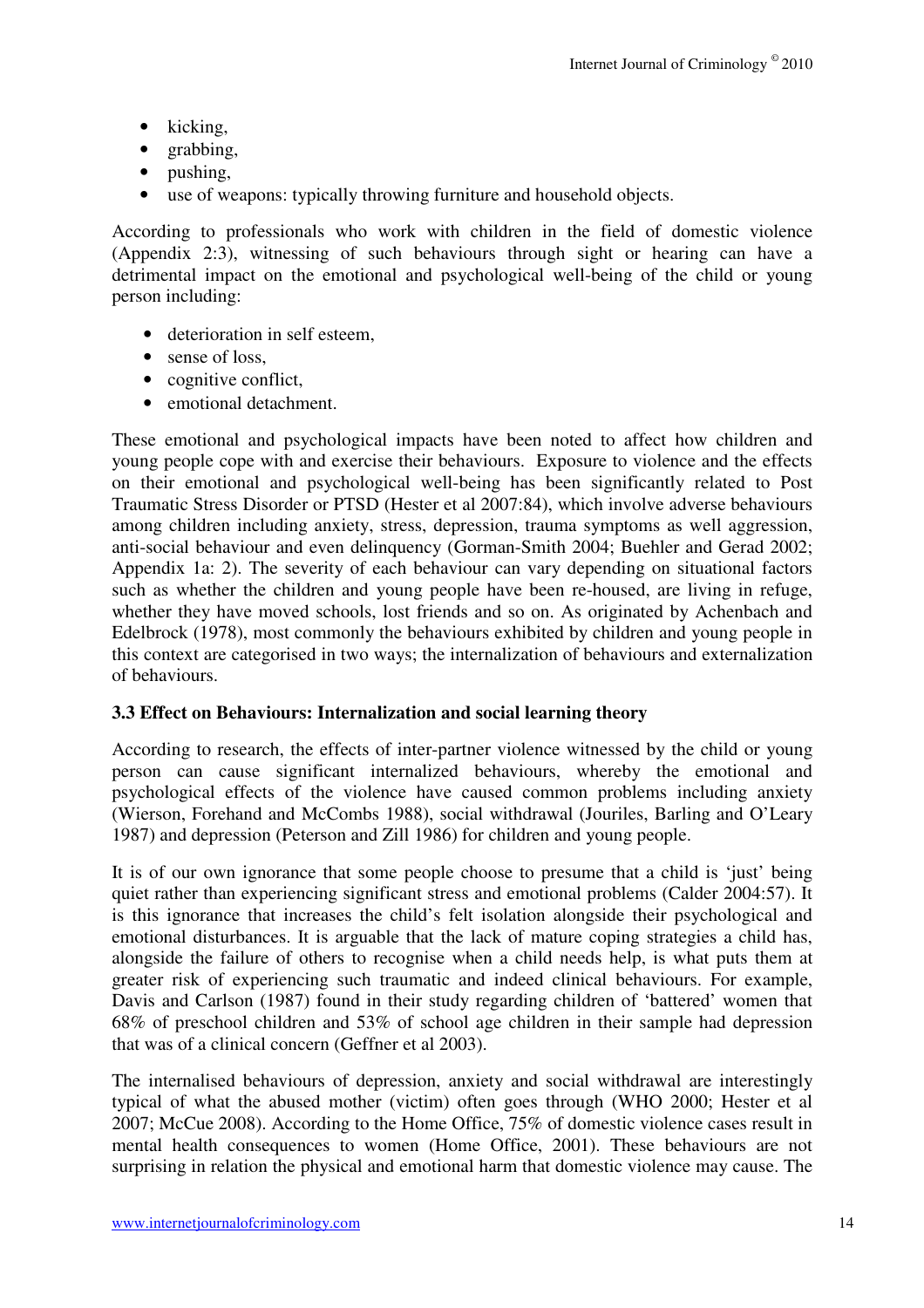victim may be fearful of when the man may next strike causing anxiety. Depression may come from thoughts and feelings that they can't get themselves and their children out of the abusive home. Furthermore, the stress, anxiety and depression caused by their situation may lead them to avoid social environments, withdrawing themselves from anything which may lead them to be noticed, questioned, embarrassed or shamed.

One may question however, how do these behaviours in the child occur? When analysing the environment the child is subjected to, the reasons for why they may have symptoms of depression, anxiety and social withdrawal become apparent:

## **Anxiety**

Constant reminders around their home may keep them anxious and fearful of when the violence may next occur; there may be broken furniture, blood stained carpets/walls as well as other reminders around the home, even cuts and bruises physically apparent on their parent, signifying the child's lack of control (McGee 2000:62,66).

## **Withdrawal**

The child is silent and withdrawn. They will have learnt that silence and not being outspoken is the best way to behave if they don't want to get beaten or they do not want to see or hear their mothers beaten (Appendix 1). This can be taught verbally and/or visually through associative learning means (Lieberman 2000:41-55). For example if they witness their father repeatedly violating their mother there are two responses; the mother stays quiet and does not respond-the consequence maybe that the father does not continue to be violent, the atmosphere may calm. The second response may consist of a volatile reaction from the mother, screams, shouts and/or crying-the consequence is that their father will continue to violate. Therefore the child learns and associates that being loud, outspoken and overtly emotional will increase the violence, so the child may become quiet and withdrawn with the hope that the violence will reduce.

# **Depression**

The depression may stem from their insignificance, their silence, their feeling of powerlessness and the feelings of guilt for not protecting their mother. Feelings of powerlessness and guilt may increase the child's emotional and psychological trauma, particularly if there are no significant internal or external supports (McGee 2000:76, 77).

We can apply these behaviours to social learning theory, which is based on the principle that behaviours observed as a young person will become learned and modelled as if the behaviour they have observed is the norm (Siegal and Welsh 2009:95) . For example if the normal social behaviours of an abused mother in the home involve depression, anxiety, quietness, such behaviours are likely to be modelled by the child, because of their attachment (psychological, emotional and biological) but also because they haven't had the opportunity to learn any other behaviours. Social learning can also be applied by observing an actual activity and seeing what it achieves which is sometimes referred to as associative learning (Lieberman 2000:41). For example, children and young people who internalise their behaviours may do so because they have learnt from their parents relationship that when the mother is quiet and withdrawn the abuse is less likely to occur.

A case study which demonstrates this kind of 'social learning' behaviour has been highlighted by a case brought forward to the Domestic Violence Integrated Response Project (DVIRP), a support network based in the East Midlands (UK) which offers supports including the 'Break-Thru' programme for children aged 7-16 years who have witnessed and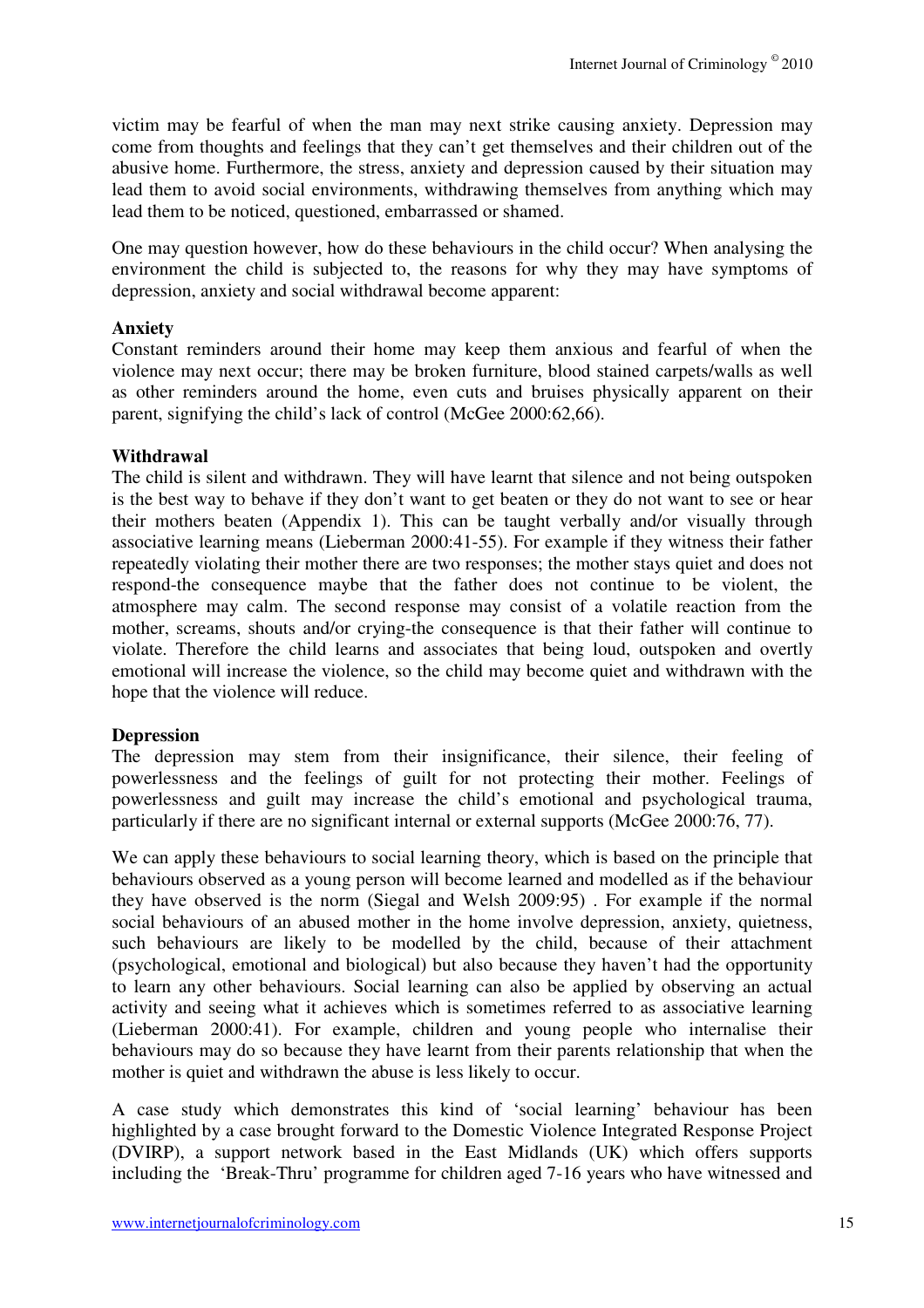or experienced domestic violence. An 8 year old boy was referred to the 'Break-Thru' programme for therapeutic sessions after he had witnessed domestic violence. He saw his father hit his mother on a weekly basis. If he attempted to intervene his father would hit him too. Due to this the boy 'learned' to stay upstairs where he would hear the abuse instead (Appendix 1). This learning process is one which demonstrates the influence in staying quiet, withdrawing from difficult situations, as arguably this boy learnt that these internalized behaviours were the best way to act in order to reduce trouble.

But what about those children who model and socially learn from the perpetrator's behaviour? There has been significant research carried out surrounding the 'cycle of violence' thesis and the social learning theory of aggressive behaviour (Walker 1979; Straus 1990; Grusec 1992; Bandura 1997) because there is concern that children may learn from their parent, who is the perpetrator, that using such modes of behaviour is the only means of achieving what they want (Calder 2004:23).

## **3.4 Effects on behaviour: Externalization and social learning theory**

A significant impact on children and young people who have witnessed domestic violence considers how the child's experience influences their externalized behaviours. Geffner et al (2003:27-28) highlight how all but one study examining impacts of domestic violence found that children who were exposed to domestic violence on a regular basis externalised significant behavioural problems, most commonly: aggressive, hostile, disruptive and antisocial behaviours compared to children from non-violent homes, similar to that of the perpetrator (in this case the father). However one must consider that the significance of such externalised behavioural problems demonstrated in these cases will vary according to support mechanisms in place during and post domestic violence and other situational circumstances at the time of the study. For example some children and mothers were placed in refuges at the time of the studies (Geffner et al 2003:32) where a sudden change of home, school, friendships and adjustment to refuge living were most probable and likely to affect their behaviours differently to those who still live with the perpetrator.

Historically scientists have questioned the motivation behind aggressive behaviour. Albert Bandura (1997), in particular, proposed a social learning theory that focuses on externalised aggressive behaviour and how it can be implanted by roots of observational learning. This theory considers that when children witness adults committing violent acts this will influence children to imitate or model this violent behaviour too (Myers 2008:352-353). Similar outcomes of observational learning have been found in other studies and research surrounding the effects of domestic violence upon behaviour.

The case study regarding the 8year old boy brought forward by DVIRP, as discussed previously, highlighted that the boy displayed externalised behaviours including anger for which he had no outlet; this resulted in him copying his father's behaviour and being aggressive by hitting his mum and breaking household possessions (Appendix 1). This case, along with other such cases which are demonstrated through research by the likes of McGee (2000) and Abrahams (1994), highlight that children's role models (parents) do heavily influence behaviours; if the child had not witnessed his father's violent behaviour he may not have externalised aggression, he may have been able to diffuse his anger through alternative methods.

Not only do such 'learnt' externalised behaviours affect familial relationships, it has been suggested that children living in homes with heightened hostility are likely to resolve their own interpersonal difficulties, for example with peers, by imitating and utilizing the modes of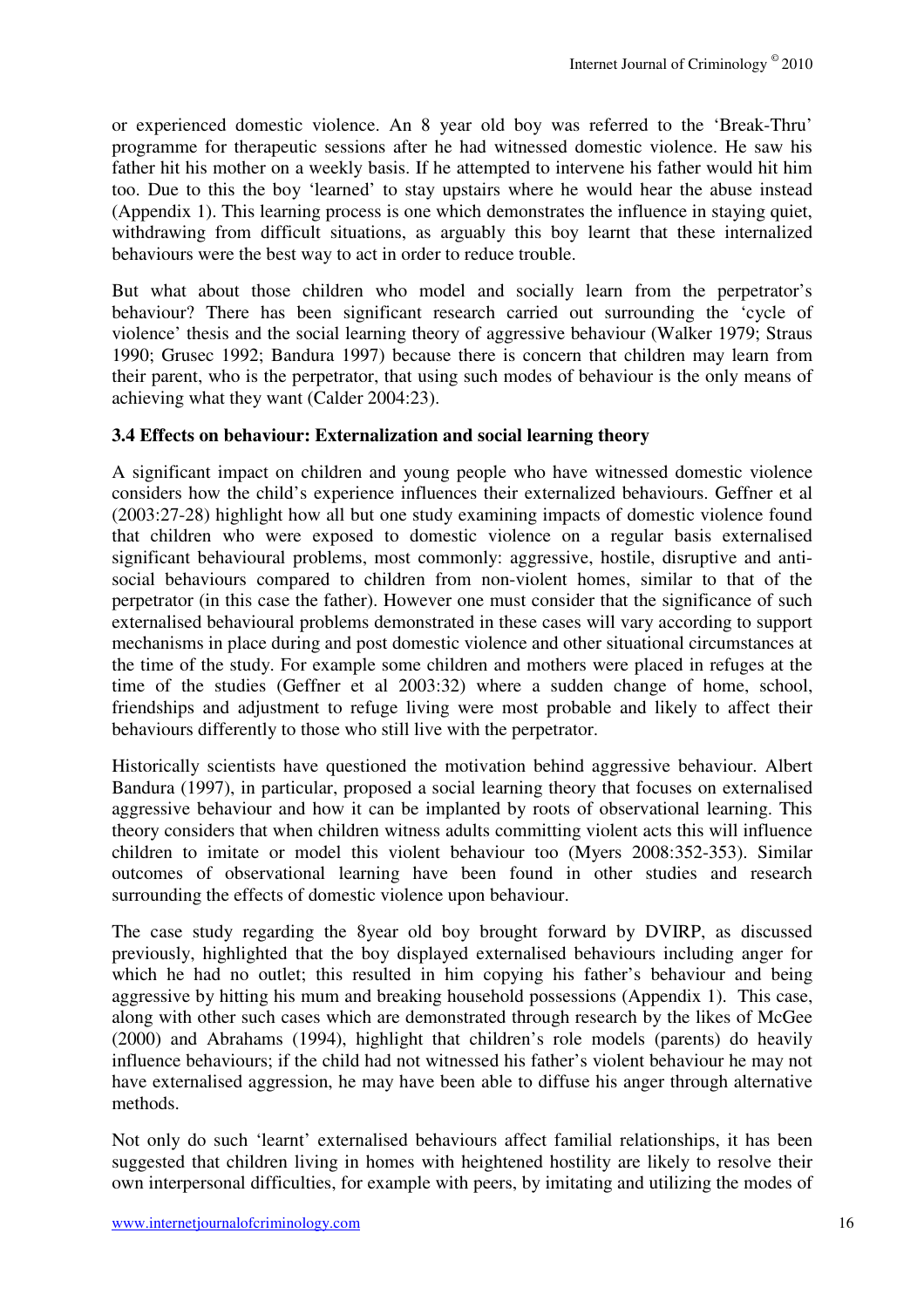aggression and hostility they have picked up from the home (Straus 1990), thus potentially leading them into 'drug and alcohol abuse, running away and juvenile delinquency' (McCue 2008:22-23). Delinquency was shown in its extreme form by the media attention that surrounded the Sheffield Crown Court case on the Edlington attack where grievous bodily harm with intent was committed by two brothers aged 10 and 11. The barrister on the case implied that the two boys may have learnt such extreme violence and criminal behaviour from their parents. The barrister highlighted that the two boys had been subject to a 'toxic' home life as they witnessed extreme domestic violence in the home; for example they saw their father threaten to 'slice their mothers face to bits with a knife' (BBC News 21/1/2010).

On the contrary one must recognise that this case is an extreme form of externalization behaviour that has influenced a criminogenic life path, but there is no clear evidence to suggest the criminal acts carried out by the two boys were the sole consequences of learnt behaviour and such behaviours are not representative of all children who have been affected by witnessing domestic violence. However those who do exhibit hostile behaviours, whether it be on a low scale level or an extreme level are likely to affect important stages of their life, including the school learning process and involvement in peer socialisation; arguably two key aspects of developing 'the self' during childhood (Gutman and Brown 2008).

Alongside the effects of externalised behaviours as a young person, researchers have also paid close attention to the impact of domestic violence on children and young people as they make transitions into adulthood. Many studies have found evidence for the intergenerational 'cycle of violence' theory which argues that adults who externalize violent and abusive behaviour have most likely witnessed violent and abusive behaviour as children (Straus et al 1980; Walker 1984).

# **3.5 Critique of social learning theory**

Social learning theory and the adoption of Walker's 'cycle of violence' analogy are central concepts and themes which have been adopted in research and practice (Mihalic and Elliot 1997:21). Research clearly shows that internalised behaviours (depression, anxiety, fear, withdrawal etc) and externalised behaviours (aggression, violence, delinquency, anti-social behaviour etc) can be taught through social learning processing.

Although social learning theory is perfectly viable for reasoning between the links of domestic violence and the impact it has upon children's behaviours, flaws must be recognised. First of all, one may argue that social learning theory does not apply to all children who have been subjected to witnessing violence in the home, as statistics suggest that 70% of children do not follow the 'cycle of violence'; the recorded rate of intergenerational transmission of violence is at 30% (Kaufmen and Ziegler 1987). Contrary to this argument, one should recognise that 30% is still a significant figure for children who externalise behaviours, and that these figures do not account for the proportion of children who will later suffer from learnt internalised behavioural issues. Statistics also do not account for those children who were able to reduce their violent behaviours before adulthood through accessing sufficient informal (friends, family, neighbours) and formal (Social Services, YOS, Police, Schools) interventions and support.

Government should recognise when implementing future policy and support mechanisms for children and young people affected by domestic violence that official statistics do not reflect the true scale of domestic violence as its hidden nature means many cases will remain unreported due to fear, but also those that are reported may lack validity due to problems of honesty and memory reconstruction.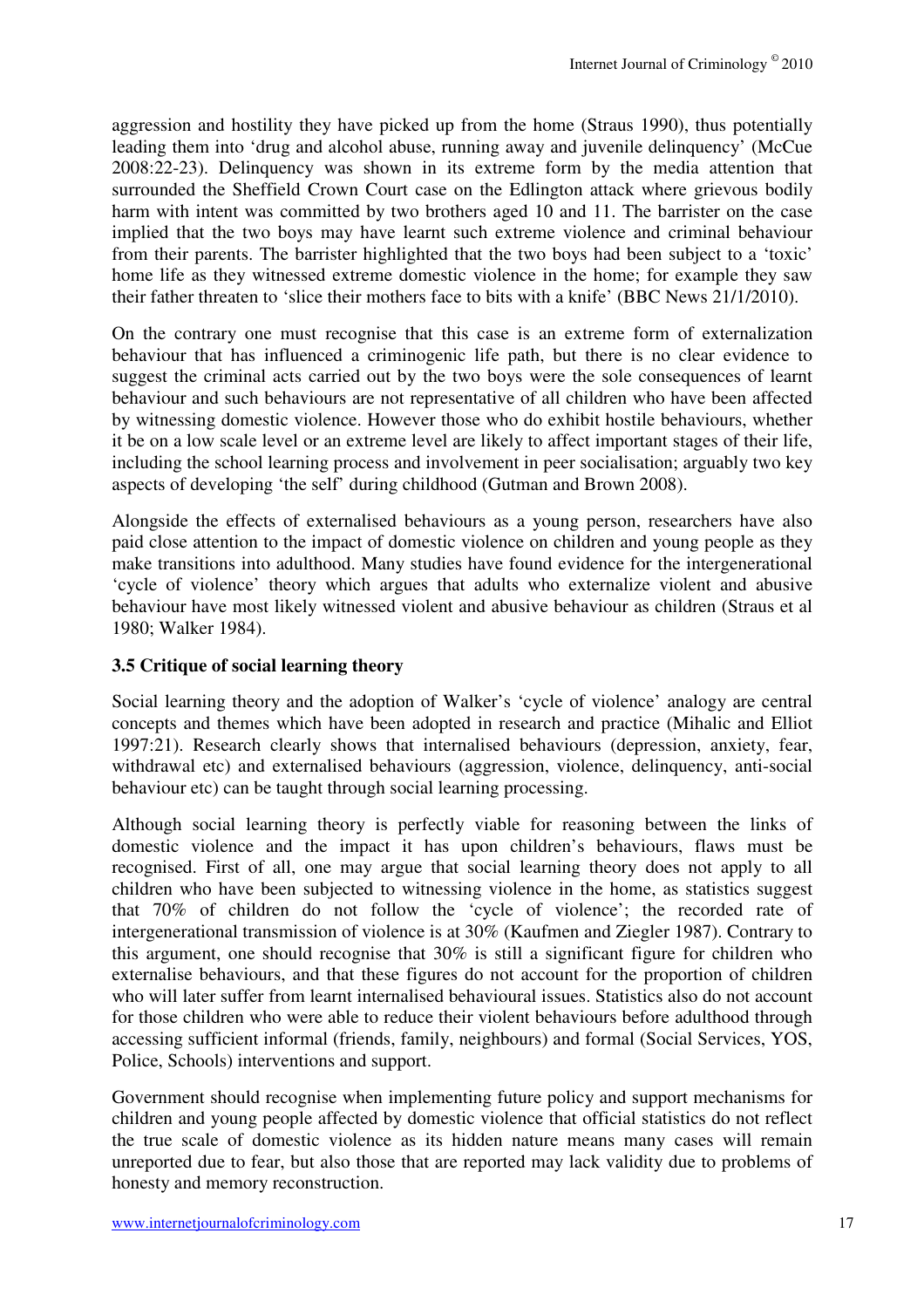Secondly, critique can be given to an apparent gender bias in social learning theory, as most research concentrates on victimised boys as those who are most likely to become perpetrators (Calder 2004:23). While most research highlights high relevance of disturbance in boys, some researchers have found many disturbances in girls (Geffner et al 2003:31) exemplified through some girls committing criminal offences and exhibiting anti-social behaviours after witnessing persistent domestic violence (Appendix 2:4). Therefore this suggests, as profeminists would argue, that the impact of domestic violence upon children and young people cannot be generalised according to socially constructed gender stereotypes such as the machismo man and the feeble woman.

Finally, it is essential to recognise that some of the behaviours discussed can be externalised or internalized by children and young people who haven't been subjected to domestic violence in the home. While social learning theory cannot be generalised, advocates such as Straus (1980, 1991) still highlight the theory's helpfulness in drawing attention to the increased risk children are at if they witness domestic violence.

#### **3.6 Alternative theoretical explanations**

There are many other theories which attempt to account for human behaviour. However, in relation to domestic violence there seems only a significant few which are comparable with social learning theory. A common question to be asked about behaviours is whether they are characterised by nature or nurture?

Historically human nature has been examined through biological theories which have looked at how genetics and hereditary determines a person's aggression; for example, due to a person's genotype they are more likely to be aggressive in their relationships than other people without this gene; thus genes determine a person's nature. However such theories have been criticised because of increasing recognition of the power of social environments which can influence human behaviour. If a person is predisposed to an aggressive genotype, social environments have been known to reduce the likeliness of that person exhibiting their aggressive genotype (Hines and Saudino 2004). This therefore supports the idea that learning from social environments (nurture) can be influential upon children and young people's behaviour, even if an individual is born with an aggressive genotype.

Although many traditional biological theories have been discredited, recent research into human biology has become important for reasoning and the understanding of violent behaviours. The research concentrates on brain quality and functioning rather than inherited genotypes. Research has highlighted that brain injuries are significant in those who are violent and have suffered childhood psychological trauma compared to those who have not (McCue 2008:14). It can be argued that this research suggests that children who go through trauma as a child are more likely to lack the ability to deal with stress later on in their lives (Perry 1997), increasing their risk of externalising violent behaviours, and or indeed internalised behaviours such as depression. The prevalence of such behaviours may however be determined by the length of exposure: the longer the exposure, the more damage and stress will be caused to the brain, therefore affecting the severity of behaviour.

Although this biological research is in its infancy it clearly marks that there is some relationship between child brain developments and child psychological trauma as a causal factor in behavioural problem. Arguably if the child has no concept of what is good and bad behaviour, and their brain functioning quality has been damaged by trauma, then they are at increased risk of exerting irrational behaviours.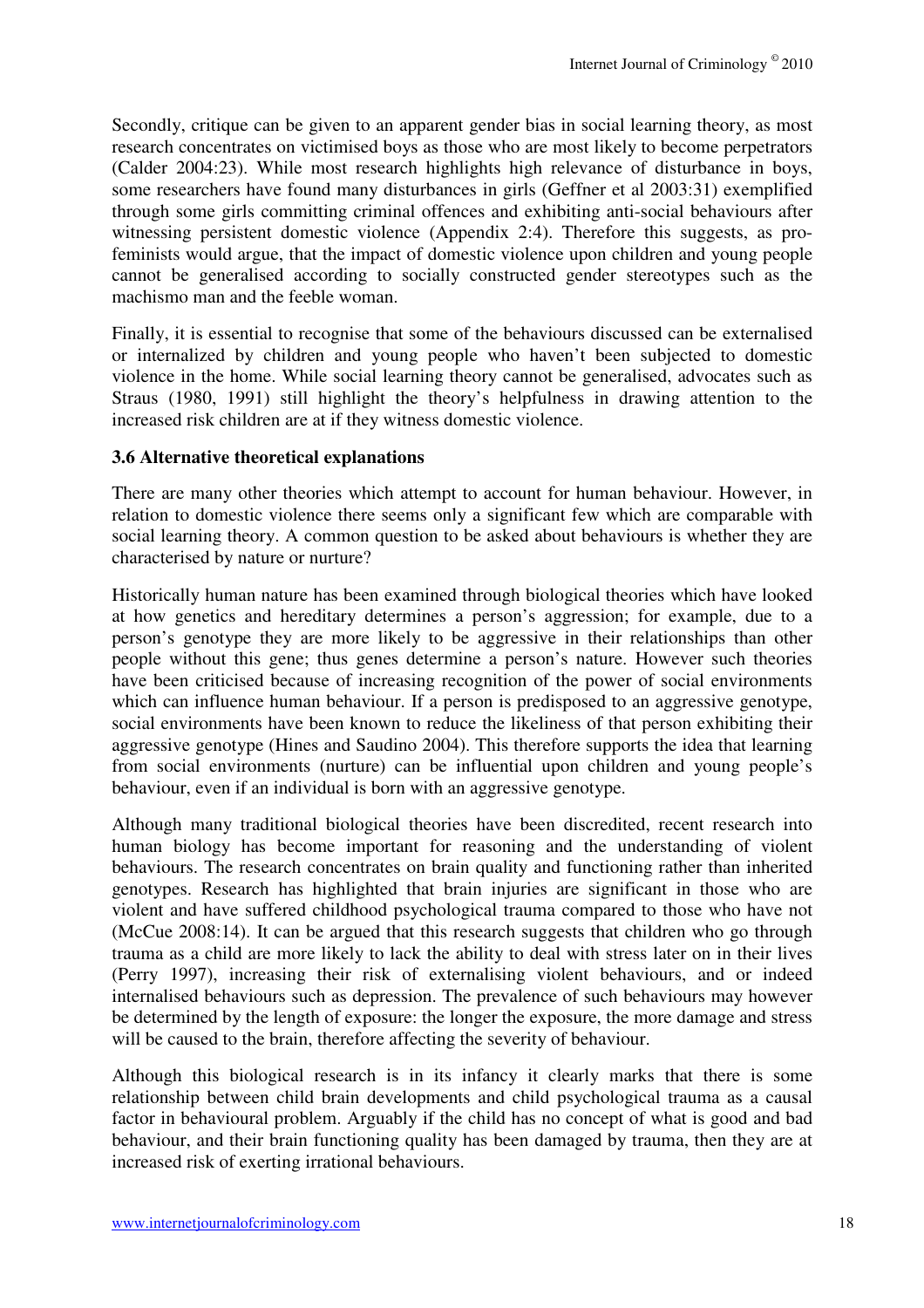Alongside social learning and biological theoretical explanations, psychodynamic theorists (S. Freud, A. Freud, Erikson, Mahler and Winnicott in Dare 1985) also present notions of why those previously traumatised in childhood (witnessed domestic violence) are likely to exhibit violence later on. This theory highlights the importance of dealing with their intrapsychic conflicts and cognitions (thought processes) in relation to their childhood trauma to enable healthy development (Cooper 1999:50). Those who do not deal with their childhood traumas are likely to become emotionally and psychologically unstable, putting future partners and relationships they have at risk. For example, a man who witnessed domestic violence as a child may exhibit the anger and frustration which he feels towards his abusive parent to his partner instead (Calder 2004:23). This shows that without early interventions children later on in their lives may end up appearing as the cause of violence instead of the consequence of violence (Romito 2008:70).

Studies have suggested that cognitive functioning becomes delayed at the time of exposure to violence, affecting developmental skills and therefore competence to deal with cognitions (Onyskiw in Geffner et al 2003:29). This suggests that those 30% who go onto aggress have suffered the consequence of this process: the inability to deal with their cognitive functioning over their emotional and psychological problems. Psychodynamic theory can also be applied to those who do not aggress but suffer from internalised behaviours such as depression. The inability to deal with such cognitions and intra-psychic conflicts may refer to the lack of stability and support the child is both receiving from internal sources (parenting abilities) and external sources (e.g. education systems).

Aside from theoretical explanations of how behavioural problems may be induced in those children who have witnessed domestic violence, it is important to remember that theory cannot provide a comprehensive account of all incidences of domestic violence; all cases are individual and have their own unique differences. To avoid generalisation of domestic violence cases and how they impact upon each child, a plethora of important factors should be considered; including age and gender of the child, the length of time each child was exposed to domestic violence and when the violence began, whether there were any existing supports during and post their exposure to the violence, and the strength of the parent-child relationship (attachment) during and post domestic violence.

# **3.7 Summary**

It is clear to see after examining existing studies, interviews and theoretical perspectives that children and young people subjected to extreme forms of violence compared to those who are not, are far more *likely* to go through significant changes in their behaviour but the seriousness of which are determined by a magnitude of variables. One can see that experiences of witnessing domestic violence can damage their psychological state and social well-being causing internalised and externalised behaviours such as depression, anxiety and aggression increasing their risk of mental health issues and even offending, particularly if support is inexistent. Theoretical perspectives are not used to make light of this social problem or reduce its significance, they merely help to demonstrate the consequences of what may happen to the child when there is little or no external support; the damaging effects of domestic violence may increase, causing deeper, and sometimes persistent behavioural problems which are likely to affect their adjustment in other social settings as a child but also their transition into adulthood. The following chapter aims to explore the adjustment difficulties children and young people may face in social settings outside of the home by analysing how the effects of domestic violence can hinder a child or young person's schooling life, and how equipped the school system is in responding to their disturbance.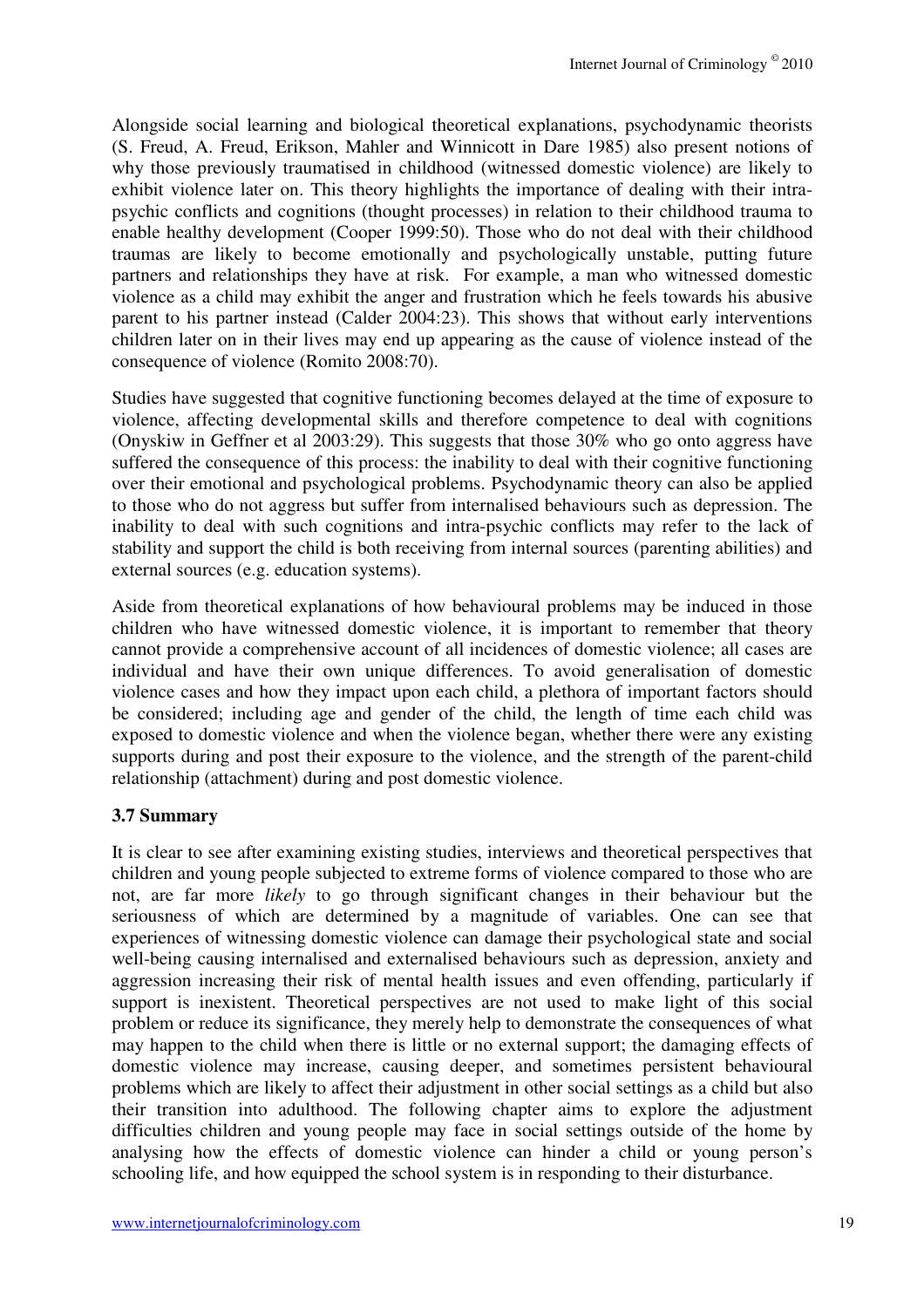## **CHAPTER THREE**

## *The behavioural effects of domestic violence on education and the school response*

## **4.1 Overview**

'Education, education, education' (Blair 1996) is not just a rhetoric that has been used by our New Labour government as the key to success; it is widely acknowledged that education can help provide economic and social capital in order to maintain stability and happiness (Rothstein 1998). For children, compulsory education emphasises the importance of organisational skills (deadlines, school uniforms, the use of bells and forming orderly cues), social skills (joining in classroom discussions debates and break-time interaction), academic skills (through Maths, Science's and English Language) and basic cultural and moral knowledge (through History, Literature, Geography, Music and Foreign Languages) designed to support them in leading a successful, law abiding life path. Those who fail to adhere to educational norms by truanting, excluding themselves or being disruptive in school are great causes for concern for teachers and parents (Munn and Lloyd 2005).

While research directly linked to the effects of domestic violence upon children's education is rather limited, some researchers (Gullotta et al 1992; Russell and Finnie 1990; Melhuish et al 2001) have highlighted that negative experiences within the home can affect a child's competence in other social settings, including school. Parent-child relationships and familial settings that are positive and securely attached have been linked with pro-social behaviour (Eberly and Montemayor 1998), whilst negative parent-child relationships and poor familial attachments which involve hostility are linked to negative social behaviours (Paley et al 2000). Therefore it is arguable that those children who have lived in an environment involving familial disturbance (domestic violence) are likely to conduct negative social behaviours outside the home, increasing the likelihood of school difficulties. It is also recognised that if children do not conform with the norms of school practices and fail to gain academic qualifications, they are at increased risk of later employment issues (Abrahams 1994; Fergusson et al 2002; 2005; Lamb 1994), involvement in crime (Fergusson et al 2002, 2005; Farrington et al 1986; Henry et al 1999) and mental health problems (Fergusson et al 2005). While the aim of this chapter is not to discuss the later risks (unemployment, mental health and criminal activity) of educational disruption, it is important that these risks are recognised by policy makers and are implemented in the education system so schools can help to reduce subsequent risks factors later in life.

After analysing the possible effects of witnessing domestic violence on the child's behaviour in the previous chapter, this chapter shall focus on analysing the effects that these negative internalised and externalised behaviours have on the child's education and how policy practices in school can support these vulnerable children and young people.

## **4.2 Internalised and externalised behaviours: Impact on schooling**

# **Learning**

As previously discussed the internalised behaviours of anxiety, social withdrawal and depression, and externalised behaviours of a disruptive and aggressive nature appear more prevalent in children who have been affected psychologically and emotionally by domestic violence than is evident in comparable groups (Wierson, Forehand and McCombs 1988;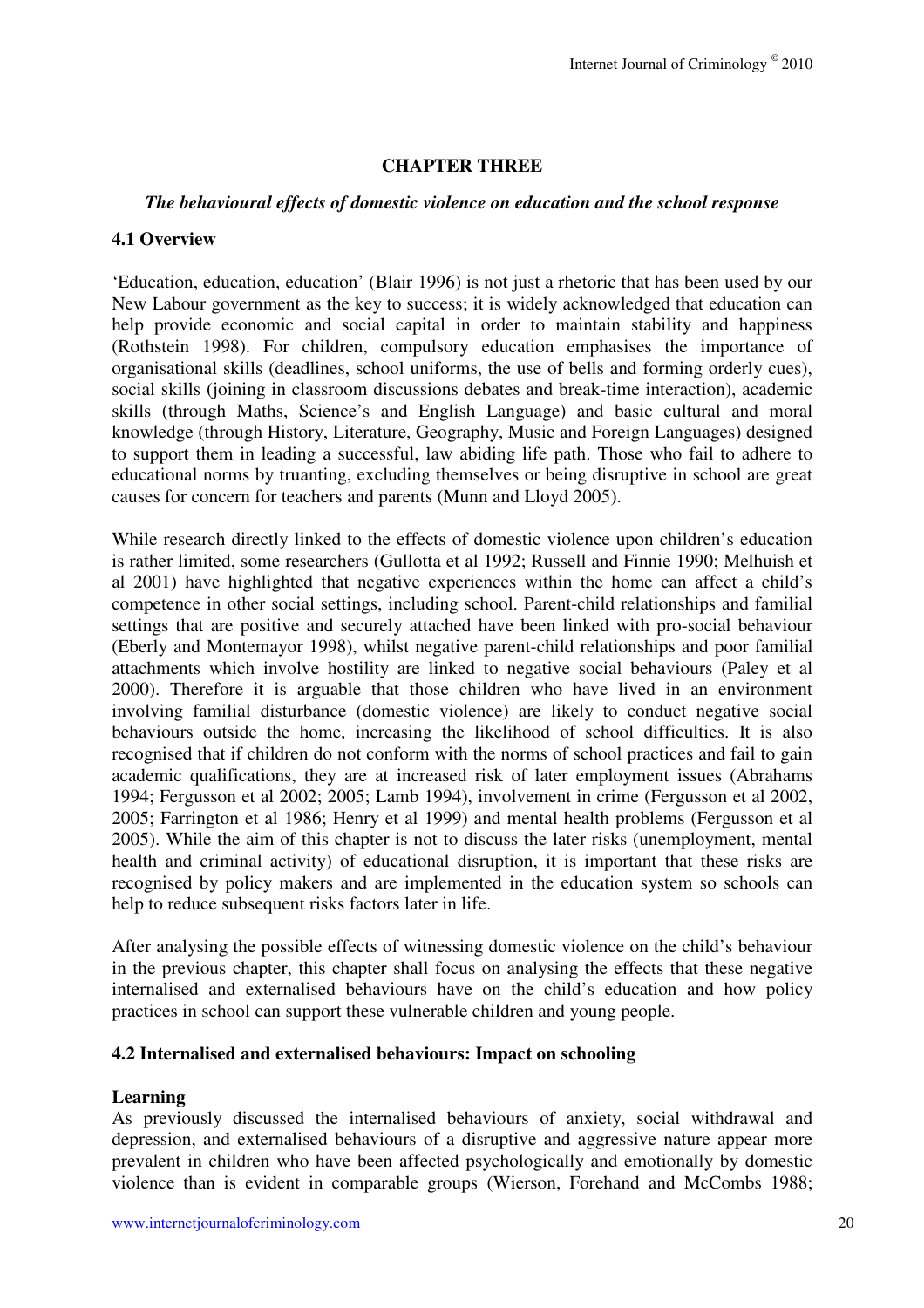Jouriles, Barling and O'Leary 1987; Peterson and Zill 1986; Geffner et al 2003). Many of these children cannot detach these behaviours from social settings outside of the home, influencing their rate of concentration in school, damage to peer and adult relationships, alongside increase susceptibility to poor overall academic achievement (Cole et al 2005; McGee 2000).

The internalised or externalised behaviours which may be affecting the child or young person may be the result of what they learnt in the home (as discussed in chapter two). When they are placed in other social settings, such as school, their symptoms are likely to be exacerbated by their lack of knowledge and fear for what might be happening in the home, or how and what their parent is feeling and/or doing whilst the abusive partner is at work (McGee 2000:79, 80);

## *'And if [Dad] beat Mum up I would be at school thinking....What if I go home and Mum isn't there? What if something's happened?*' (Hannah aged 15 in McGee 2000:80).

Internalised behaviours of fear and anxiety caused by home circumstances have been found to affect rate of concentration and involvement in school practices (Abrahams 1994). Children who have been traumatised and suffer from internalised behaviours are more likely to become totally withdrawn from their class; their state of mind becomes 'dissociated' whereby they become completely disconnected from the environment they are in (the classroom), which results in them missing out on large amounts of information (Cole et al 2005:37). This withdrawal may significantly hinder their academic development and success, particularly because there is potential that educational support by some parents in an abusive relationship is likely to be weaker than in comparable relationships affecting home study.

Externalised behaviours may also cause damage to the child or young person's learning process. According to Cole et al (2005:34) a traumatised child may exert aggressive or disruptive behaviours in the classroom to their teachers and peers. While other children in the class (and some teachers) may perceive this behaviour as troublesome and irrational, these externalised, aggressive behaviours maybe a result of Post-Traumatic Stress Disorder (Hester et al 2007) which can often be triggered by the actions, comments or tone of peers and teachers themselves.

*'...whenever I hear the teacher shouting, I just used to cover my ears' cause I don't want to hear no one shouting...it was like bells ringing in my head'* (Karina aged 16 in McGee 2000:81).

Some children who illicit aggressive behaviour towards a peer or teacher maybe doing so in frustration or defence because a particular tone, comment or action was expressed by them in the manner that the perpetrator did in the process of abuse they witnessed in the home. This illustrates how domestic violence can be detrimental to the communicative skills of children and young people because they gain *'distorted perceptions of the intentions, feelings, and behaviours of others...'* (Rogosch and Cicchetti 1994 in Cole et al 2005:34) within the school environment.

## **Social Exclusion and Impact on Attendance**

Not only are children likely to suffer academically because of their behavioural symptoms, their relationships with peers and other adults are also likely to be affected. Internalised behaviours such as depression, anxiety and withdrawal are symptoms which can exclude the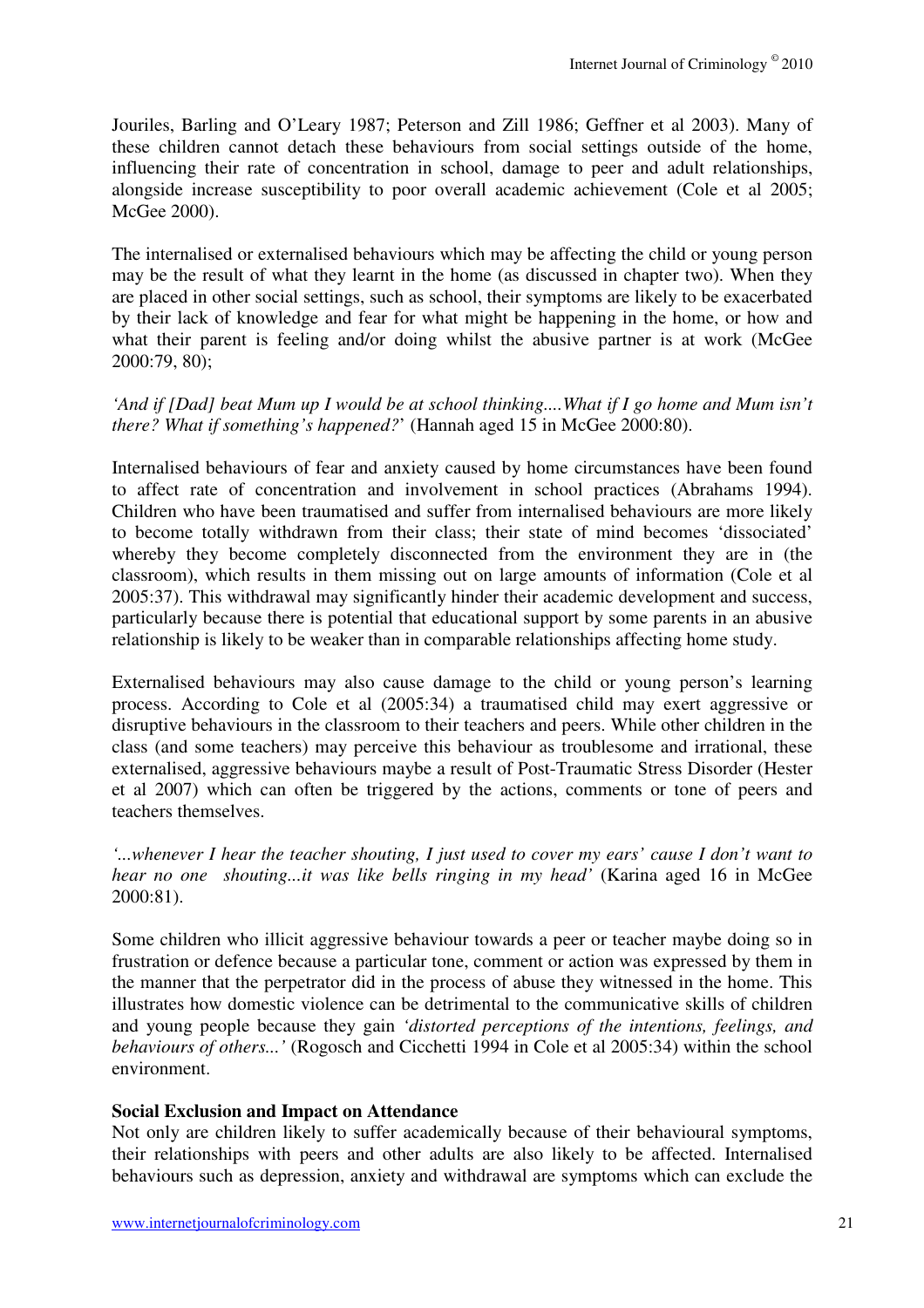child or young person from their peers; their '*post-traumatic symptoms or behaviour... may acutely disturb a developing close relationship with a best friend, create a sense of isolation from peers, or lead to social ostracism*' (Pynoos et al 1996:134). This 'social ostracism' is further increased when children have to move schools because they need to be re-housed or take shelter in a women's refuge away from their violent home. This disconnection from both the academic and social life at school may lead children and young people who have been traumatised at home (in this case by domestic violence) to become socially excluded from the norms of school life.

Social exclusion may influence attendance rates as some children (varying between ages) who become socially excluded from their peers and school practices may truant by staying at home or even wander the streets. According to research on the effects of domestic violence (McGee 2000; Jaffe et al 1990), children would often prefer to stay at home because they are too frightened to leave their mothers side, so will refuse to go to school or feign illness so they can stay at home. McGee's (2000) study, comprising of fifty-four interviews with children and forty-eight interviews with mothers across England and Wales to gain insight into their experiences and effects of domestic violence, found that children were often resistant to attending school;

## *'I didn't like the thought of her being on her own with him, so I stayed at home all the time'* (Marilyn aged 15 in McGee 2000:81).

During interviews conducted with practitioners from Women's Aid for this thesis, it was noted that practitioners often witnessed and heard of many children becoming anti-social by 'bunking off' school because they could not socially adjust to the school routine (Appendix 4:10). Numerous studies alongside data collected from interviews that were conducted with the Police and the YOS in the East Midlands have highlighted that anti-social behaviours such as truancy are early risk factors for facilitating a drift into delinquent and criminogenic behaviours (Farrington 1986; Bowles et al 2006; Robins and Robertson 1996), particularly as children who have been affected by domestic violence are vulnerable to being groomed by older more professional criminals (Appendix 2:12, Appendix 3).

Conversely some children and young people feel it is necessary to truant so they can become their mother's carer. Data collected from Women's Aid highlighted that many children grow up quickly because they have to carry out household duties such as cooking, cleaning, washing and even toilet duties if the mother is bed ridden with physical pain and/or injury. Such a relationship they highlighted *does* have a detrimental effect on the child or young person's education, particularly if they have spent a period of time out of school. Children may think school is unnecessary and indeed not a priority at that time in their life. Many lose the motivation and the strength needed to go back to school for facing questions, the catching up of school work, trying to fit back in with friends or the exclusion that was apparent to them before, and then face going home to their home or to a refuge where they are reminded of their violent background (Appendix 4:10).

## **School as a 'Safe Haven'**

On the other hand it must be recognised that some children who have witnessed domestic violence in the home are not affected in their attendance and academic achievements. Some children will build resilience and get on with school practices as the school environment can become their 'respite from the violence' (McGee 2000:81). It has been found (McGee 2000; Appendix 1a, 2, 3 and 4) that some children who have been subjected to the stresses of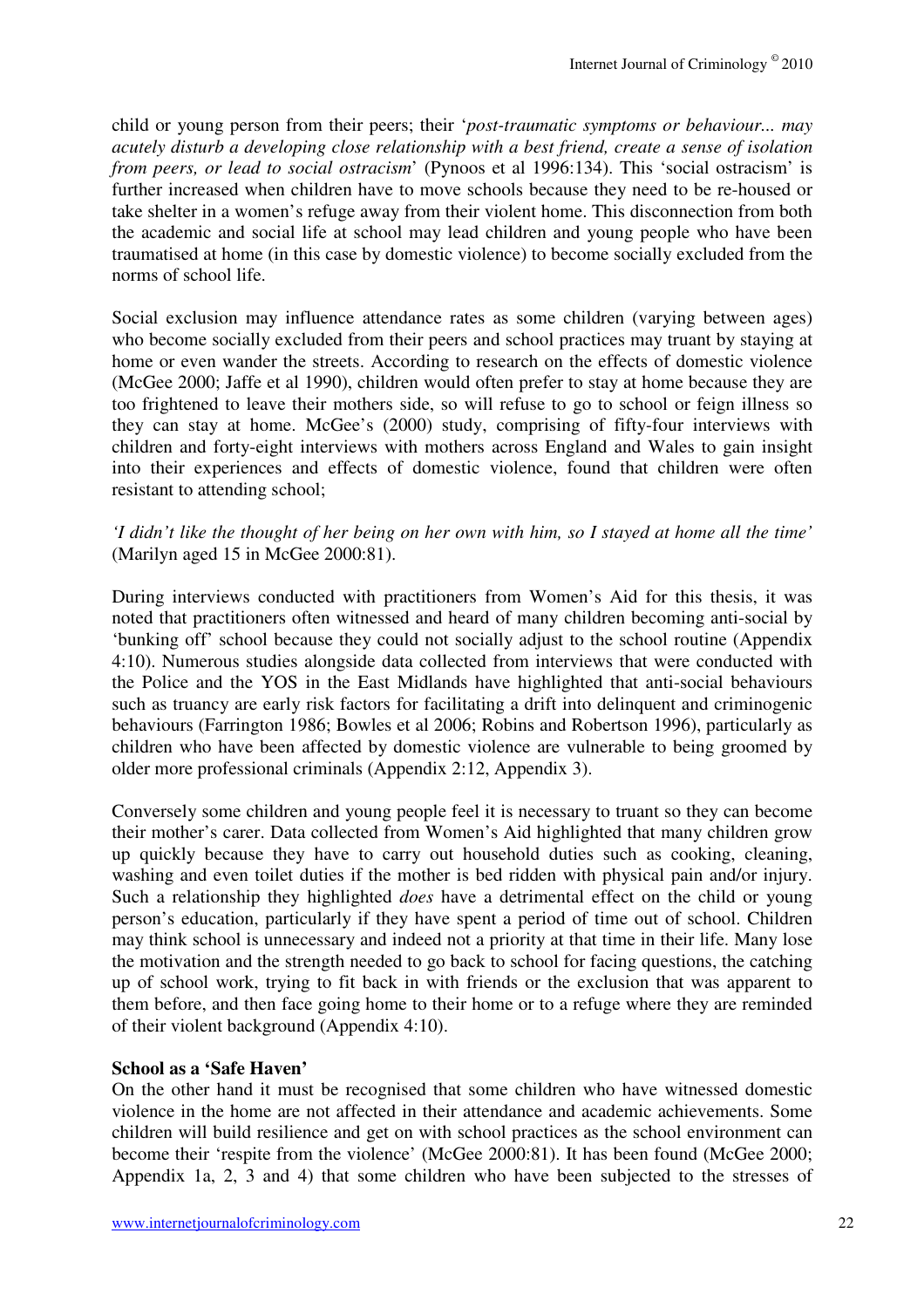domestic violence actually perform better than many of their peers. Some children would prefer to be at school before it even opened and would stay for as long as they could in order to complete their academic work.

## *'And I used to make myself have detention so I could stay later, so I would miss the last bus'*  (Jackie aged 19 in McGee 2000:81).

While some children and young people may seem resilient, this does not mean to say they are unaffected by their home circumstances; school can give children and young people the opportunity to avoid and deny the reality of their circumstances. The school often becomes a child's 'safe haven' (Appendix 2:9) where they are able to escape reality. However avoidance and denial of their circumstances as a coping strategy (Dempsey et al 2000) can be further damaging to the child or young person's mental health and behavioural difficulties. Psychodynamic theorists (as highlighted in chapter one) stress the importance of dealing with intra-psychic conflicts and cognitions (thought processes), such as dealing with the effects of domestic violence, early on to enable healthy development (Cooper 1999:50)

## **4.3 School Responses: Policy and Practice**

## **History and Development**

Schools in England have been largely undeveloped compared to countries such as the USA and Canada in relation to their awareness of domestic violence and the effects of domestic violence upon children (Mullender 1994). However awareness grew in the UK during the 1970s and 1980s when the WLM and Women's Aid groups pioneered multi-agency work to provide more professional support to women and children coping with domestic violence (Harne and Radford 2008: 170-172). Women's Aid groups began to recruit feminists from varying professions in the 1980s including law, health and local authorities (housing) so they could create outreach services for women and children and present conferences in local areas, including schools, to raise the profile of domestic violence (Malos 2000; Hester et al 2007:213). Women's Aid was seen as the main instigators of a multi-agency development and awareness of domestic violence in the country, influencing the school curriculum; for example teaching practices of violence-free conflict resolution (Debonnaire 1994 in Hester 2000:213). By the 1990's developments by Women's Aid and furthermore calls for an interagency approach by the Metropolitan Police had influenced the Home Office to take up a multi-agency approach in order to help reduce crime (Harne and Radford 2008:178).

Arguably, the developments by Women's Aid and the Criminal Justice System (CJS) helped to give rise to many more inter-agency initiatives in the 21<sup>st</sup> century. Statutory duties are now placed upon welfare services, such as schools, to safeguard and promote the welfare of their pupils under the Education Act (2002), the Children Act (1989, 2004) and the *Every Child Matters* agenda (Department for Education and Skills 2003). Such duties include staff responsibilities to identify what the Department of Health (DH) describe as 'children in need' (Humphreys et al 2000:3), and refer those children and young people who are at risk of harm to the appropriate organisation. Education staff should create a safe learning environment including the arrangement of child protection measures for mental health, safety, as well as educating children about managing risks and improving resilience through aspects of the curriculum (HM Government 2006:67 and 2007:28, 29). These duties are now regulated by Local Safeguarding Children Boards (LSCBs), under the Children Act 2004 that requires each local authority to set a LSCB to ensure greater coordination between agencies on child protection matters (HM Government 2006:204) following the inter-agency failures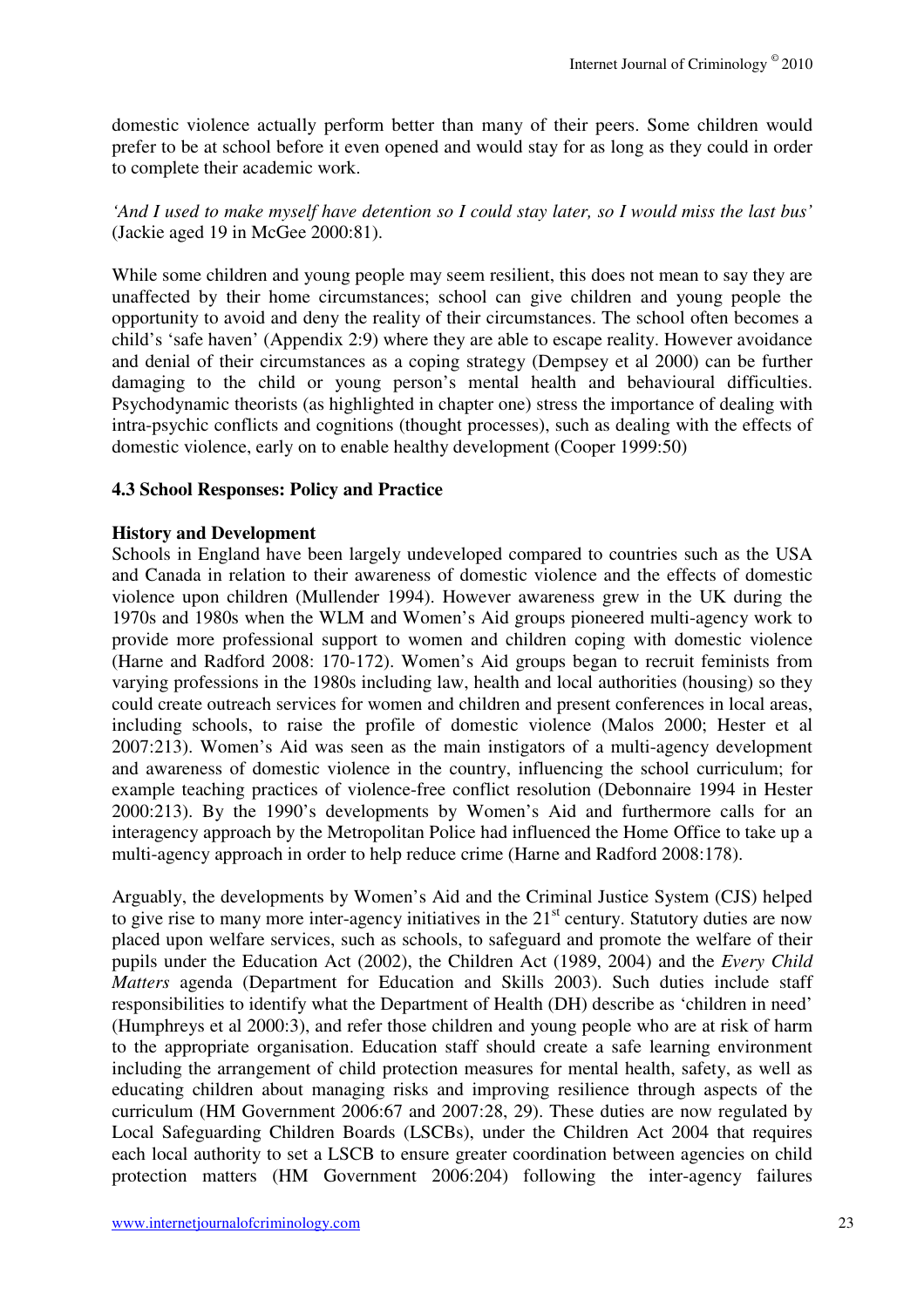highlighted in the Laming Inquiry (2003) regarding the death of Victoria Climbié, at the hands of her aunt and aunts partner due to a catalogue of failures by the social services (Hester et al 2007:238,239).

## **Critique**

Despite the introduction of these pro-active policies that place emphasise on the importance of child welfare and inter-agency communication on all statutory agencies, much criticism has developed surrounding the competency and effectiveness of the support given to vulnerable children in schools; in particular, with reference to teacher's abilities to identify children's needs and those who are at risk (Hester et al 2007; Appendix 1a, 2, 3, 4). However Christine Blower, the secretary of the National Union of Teachers, argued that matters of child protection should 'chiefly be the job of specialist services - not teachers' (The Times 18/11/2008). Although schools may be seen as a logical location for the provision of interventions (Maughan 1994) and maybe a preventative measure in the process of the cycle of violence, Christine Blower brings to light the contradiction of policy and practice that educational institutions face. While policies (Children Act 2004, Education Act 2002, Every Child Matters 2003) place statutory duties upon school teachers to safeguard children *no* practical staff training has been given to help teachers understand and identify children who are at risk (Home Affairs Committee 2008:173).

One can argue that without the training and competency to be able to identify the needs of a child who is suffering from internalised or externalised behaviours, school practices and policies may actually worsen a child's mental health and behaviours problems. According to the sanctions written out by government guidelines for schools, teachers have legal rights under The Education and Inspections Act 2006 (DCSF 2009:2) to discipline a child's disruptive by removing the child from a class or group, sending a letter home to parents/carers regarding their behaviour, confiscating property deemed inappropriate for school (for example a mobile phone), giving the child a detention. Furthermore the schools have a statutory right to suspend or even exclude children. If teachers are not equipped with the skills to identify mental health issues and the reasons behind certain disruptive behaviours; for a child who has witnessed domestic violence these sanctions are likely to have greater impact on any existing mental and behavioural difficulties. School interventions, such as detentions or even exclusions could be damaging to a child's behavioural and emotional well-being by working to increase any frustrations and angers, as well as increasing their isolation from normal social settings. The Education and Inspections Act highlights that for the first 5 days of the child's exclusion parents are solely responsible for them; only after the  $5<sup>th</sup>$  day will the school become involved again (DfES 2006b:2). This ostracises children from school, which for some is considered their 'safe haven', increasing the risk posed to children who are living in violent homes.

Sanctions such as these should rarely be given to children who are at risk. Universal services (such as schools) play a pivotal role in the promotion, prevention and early detection of emotional vulnerabilities and mental health issues (DCSF and DH 2010:15). This role is undertaken under guidance from Children and Adolescent Mental Health Service (CAMHS) initiatives and statutory duties set by the Education Act 2002 and the Children Act 1989/2004, which enable educational professionals (Teachers, Education Welfare Officers, School Nurses etc) to identify harm and refer to other statutory agents (such as the social services) as and when appropriate (DCSF and DH 2010:15). Arguably, sanctions that socially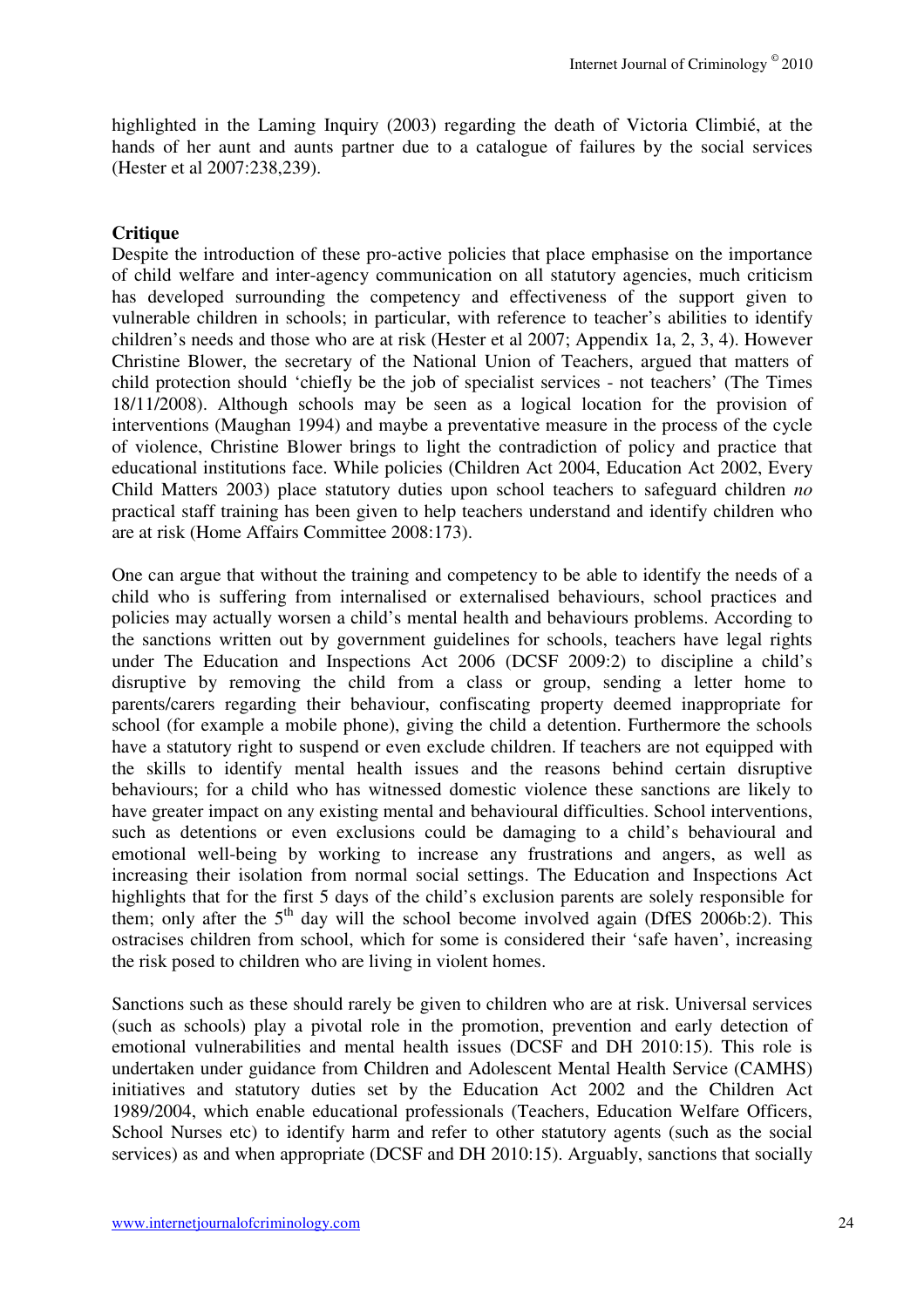exclude children and young people from school practices restrict a vulnerable child from receiving support that will safeguard them and promotes their welfare.

Conversely if the reasons behind these behaviours are not disclosed (domestic violence) by the child or parent then how do teachers realise that these sanctions are inappropriate and their duties to safeguard and promote the child's welfare are to be applied? Service efforts are often restricted by identification matters and gaining access to this population because of the secrecy and hidden nature of the crime (Groves 1999:122). Many parents, as well as children, may not wish to disclose their family circumstances to professionals for fear of their family being blamed and or forced to split up, ending in children being taken into care (McGee 2000:189; Abrahams 1994:81). These attitudes highlight the need for better teacher training on identifying of abuse and risk assessment.

## **Recognition**

Although there have been increasing developments and recognition for better support and training in schools to help raise the profile of such a hidden crime, conflicts between policy agenda and the practical implementation of support are arguably hindering the development and profile of domestic violence in education. The House of Commons Committee on Home Affairs in (2008) recognised such conflicts between policy and practice and have made specific recommendations for further improvement of the relationship between the two. These recommendations include; specific accredited training to be introduced for all education professionals on issues of domestic violence, a designated contact point for those witnessing or experiencing domestic violence to be created in each school, and the implementation of modules on domestic violence in all PGCE and professional development training courses under routine inspection by Ofsted (Home Affairs Committee 2008: 174- 178).

In light of these recommendations the profile of schools as an educator and support mechanism for children and young people experiencing domestic violence and trauma has risen. These positive developments seem ever more needed now as research conducted across England, Wales and Scotland for the NSPCC has found that domestic violence is significantly affecting young people. According to the research, a quarter of girls in their study had experienced some form of physical violence from their relationships and three quarters of these girls (some as young as thirteen) stated that such physical violence had negatively impacted upon their welfare (Barter et al 2009:5). Such research has contributed to raising the profile of domestic violence and its effects upon children and young people in education, influencing change within the national school curriculum. Since this NSPCC survey was conducted proposals for teaching about positive relationships and the outcomes of unhealthy ones have been successfully made. From 2011 these proposals will be implemented as sex and relationship education (SRE), which will be brought in as a compulsory measure through the personal, social, health and economic (PSHE) curriculum (HM Government 2009a). SRE will aim to teach about appropriate intimacy and positive relationships (BBC News 25/11/2009) and will help to give children the knowledge, skills and confidence to make informed, safe choices in their lives and future relationships (DCSF 2008:2) in a bid to curb domestic violence.

These developments may help young people involved in domestically violent relationships to understand the effects such violence may have on their well-being, helping children to identify when they are living in homes with an unhealthy, hostile atmosphere. Despite these developments for the vulnerable population, the government have been criticised for being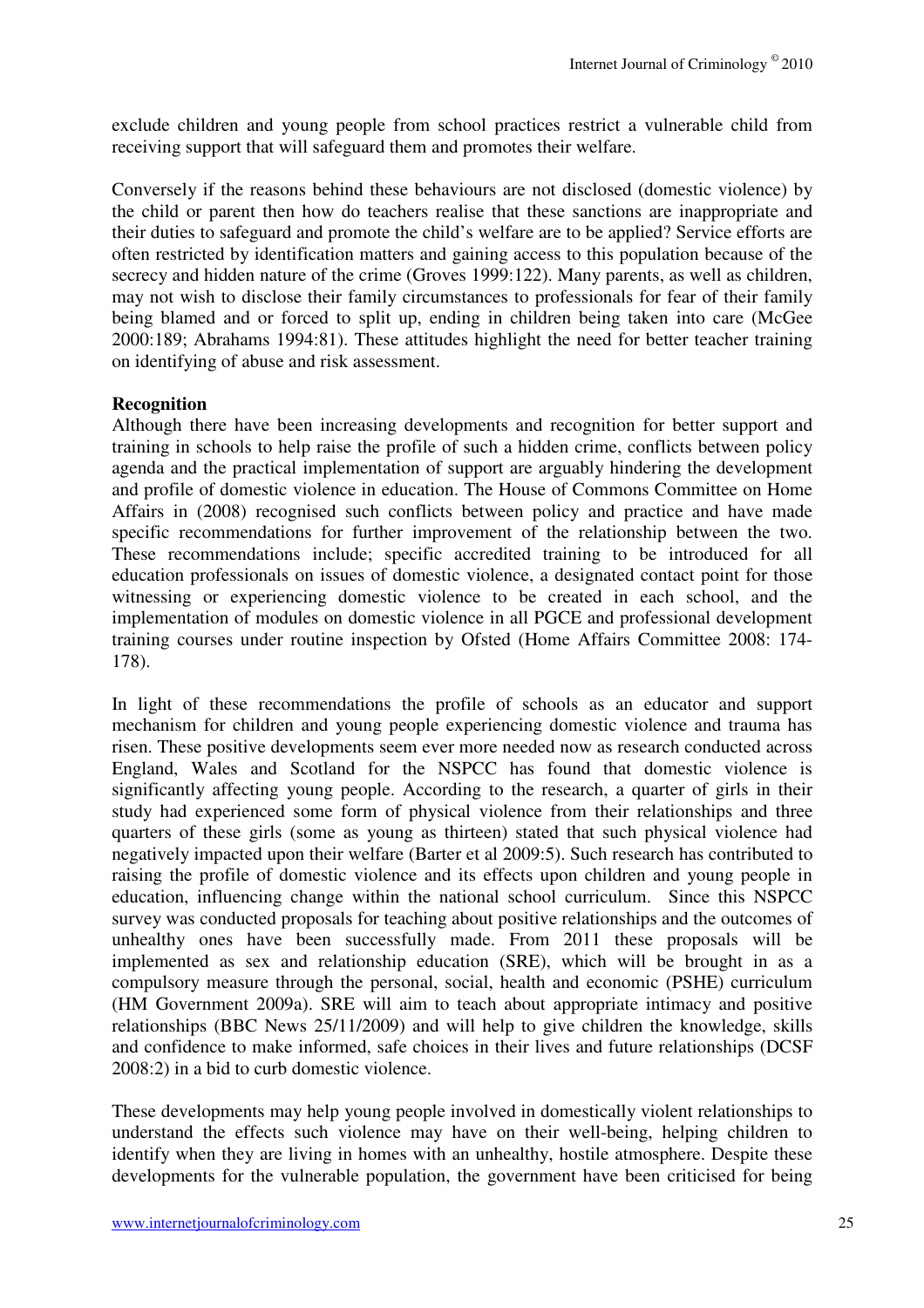too interventionist by Margaret Morrissey of the Parents Out-loud campaign group (BBC News 25/11/2009) bringing to light the concept of the 'nanny state', a conceptual stigma which highlights the interventionist nature of government (Huntington 2004).

While the profile of domestic violence and the effects that it can have on children and young people is rising within school environments, there is a potential concern that the development of effective policies surrounding the implementation of interventions for children affected by domestic violence in school may regress as political agendas and policies that try to grasp public confidence may take precedence as a new general election draws close in 2010.

## **4.4 Summary**

One can see that despite limited research on how the effects of witnessing domestic violence directly affects children and young people's education, it is evident that the effects that domestic violence has on a young person's emotions and behaviours is likely to affect adjustment in other social settings such as the school environment; in terms of the learning process and peer socialisation, leading to problems such as social exclusion and truancy. While it is recognised that schools are a logical location for the provision of interventions (Maughan 1994) for emotional and behavioural difficulties, the contradiction between polices and practice place restrictions on the degree to which effective interventions can be accessed by children who are affected by domestic violence.

Although the school environment can be damaging to some children and young people who have witnessed domestic violence, one should not fail to give recognition to children and young people that cope with the effects of witnessing domestic violence *without* suffering from stunted educational achievements. Research should not be generalised as any effect may vary depending on age, gender, length of exposure, rate of external support, rate of resilience and the strength of parent-child attachment during and post the violence. Despite issues surrounding generalisability, one must also realise the likelihood of coping with the effects of domestic violence and making successful transitions into adulthood without sufficient support and protection from welfare services (education, health and social services) are slim.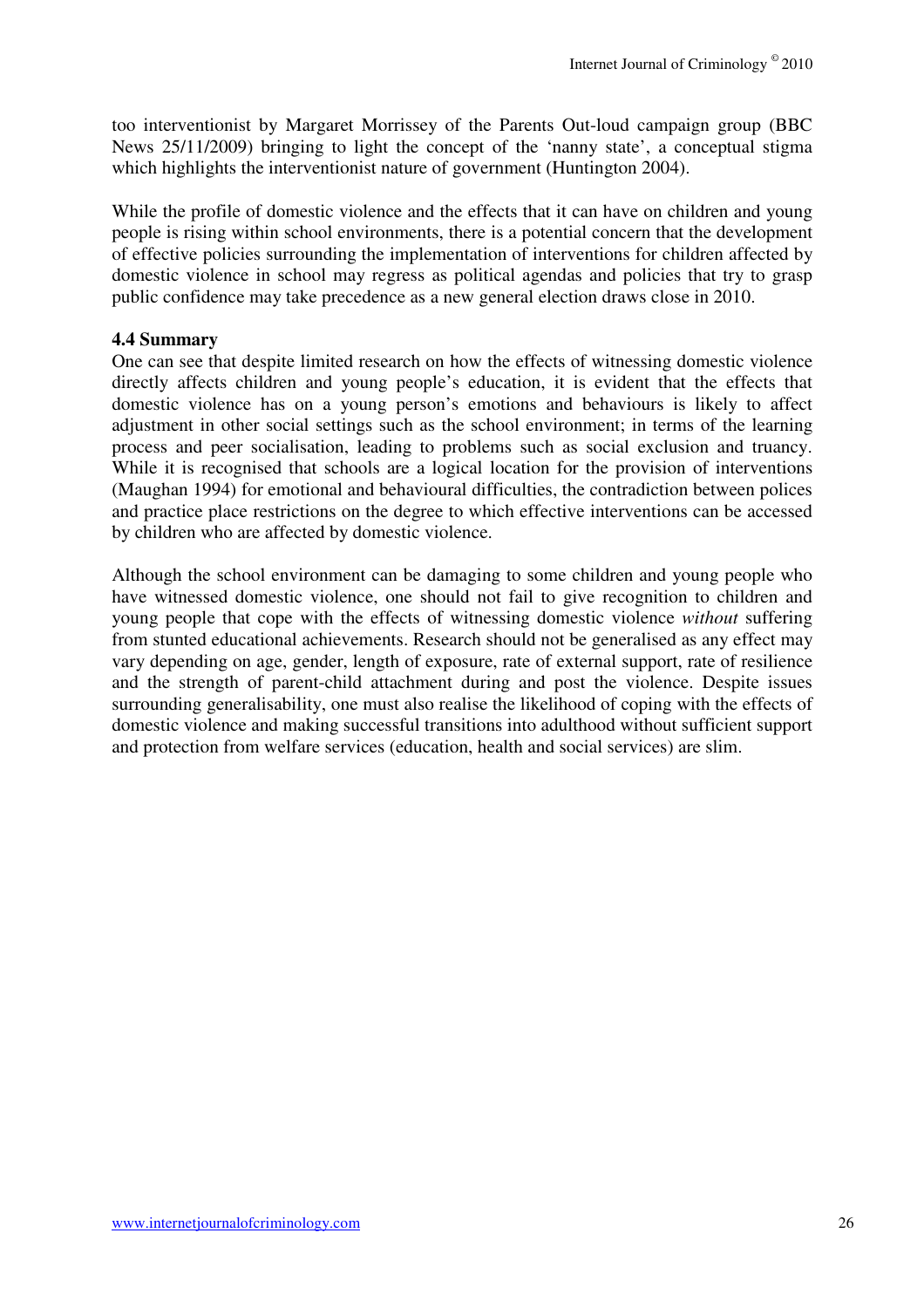## **CONCLUSION**

## **5.1 Overview**

After reviewing research, theory and practice one can see that witnessing domestic violence can have a significant impact upon a child or young person, and the effects on their behaviour can be detrimental to key stages of their life such as schooling. The lack of training and resources given to services and their staff to help identifying this vulnerable population, mean these children and young people are continually silenced during their experiences. Although government has begun to recognise domestic violence as a serious issue, they seem heavily under resourced to provide effective policies and intervention strategies to support children and young people affected by domestic violence, arguably conveying the message that domestic violence is acceptable. The lack of resources to help identify and provide effective support contradicts the positive developments government have brought forward. For example the '*Every* Child Matters' (2003) agenda was introduced by government to highlight the commitment of their services in protecting and promoting the welfare of every child and young person. However since 2003, few developments have been made to address the protection and promotion of welfare for children affected by domestic violence, arguably showing that in fact, every child *does not* matter.

On the other hand one cannot ignore that identifying the effects of domestic violence upon children and young people are complicated; while some behaviours presented by children affected by domestic violence can become viewed as typical of their age, other children that come from safe, non-violent homes may present behaviours which may lead staff to think they are at risk. This is why comprehensive funding and resources need to be channelled in to a range of services including education, health and social services so that strategic training and education can be given to workers to equip them with the knowledge and skills to identify the right signs of traumatic experience in the child or young person's behaviour to help aid successful transitions into adulthood.

Although domestic violence is a major issue in society causing harm to many women, men and children, recognition must be given to the many interventions introduced since 1997 when New Labour came to power. Child protection measures were increased through the Children Act 2004 and the introduction of LCSB and MARACs, alongside increasing educational awareness with proposals for domestic violence to become a compulsory aspect of PSHE in secondary schooling by 2011. According to the British Crime Survey (BCS) and police recorded crime rates, since 1997-2008/09 domestic violence reporting's have more than halved by 67% (HM Government 2009b:9), suggesting that domestic violence is being taken more seriously and the increase in protection for 'children in need' is proving relatively effective. However is this really the case?

A recent Home Office Statistical Bulletin (2010) reflecting results from the BCS estimates that domestic violence effects one in three women (HM Government 2009:34), a higher rate than previous data which reported one in four women are affected (Mirrlees-Black 1999). So while statistics since 1997-2008/09 show that domestic violence incidents are reducing, the likelihood of women becoming victims of domestic violence has increased. The reason for a decline in reporting of domestic violence is not known; however mother's fears of becoming involved and failed by the Criminal Justice System (CJS) are particularly apparent, along with the fears that social services will separate the family and take their children into care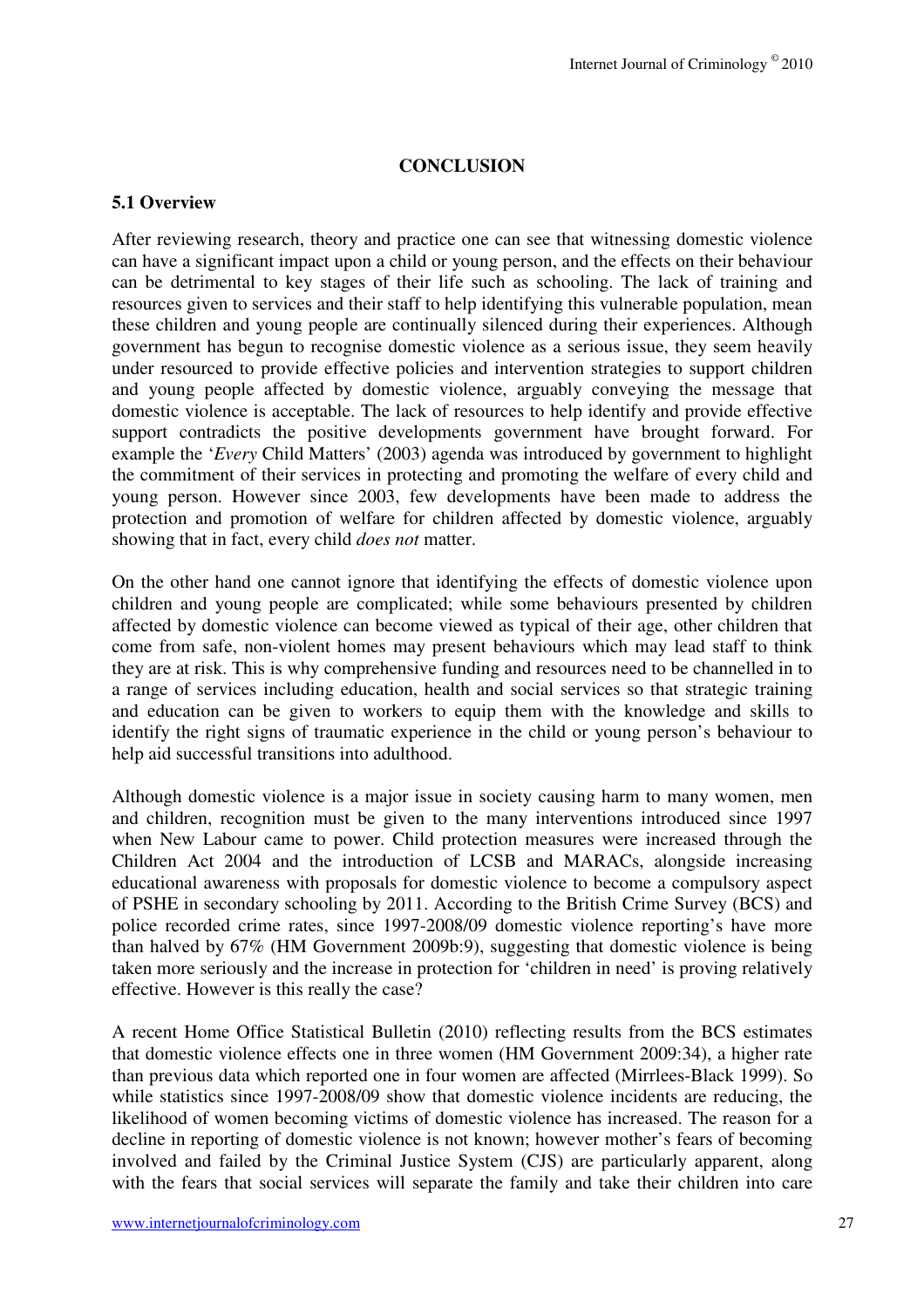(Humphreys 2000; McGee 2000). If the likelihood of a woman becoming a victim has increased, but the rate of reporting has declined, both women and their children are likely to remain silenced and continually exposed to domestic violence in their homes.

The hidden nature of the crime in the  $21<sup>st</sup>$  century, as showed by the juxtaposition of official statistics, demonstrates that it is imperative that recommendations are made in the hope that existing and future governments will take note of the needs of children and young people that have or are currently living in the context of domestic violence. If the government takes note of existing recommendations and the evidence of research, then there is room to resource effective support mechanisms for those who are affected, and have been silenced by their experiences of domestic violence.

## **5.2 Recommendations**

The following recommendations are running themes found during my interviews conducted with professional practitioners in the field, alongside the themes and recommendations discovered through reviewing existing literature and research.

## **Training**

Professional practitioners in all agencies in contact with children (particularly health, education, housing, police, probation and social services) need the appropriate training to give knowledge, raise awareness and equip them with the right skills to communicate with children and effectively identify when a child or young person has been harmed by witnessing domestic violence, now acknowledged in section 120 of the Adoption and Children Act (2002). Being trained with the right skills to identify is imperative as this is arguably the greatest barrier which comes between children and women receiving support. Many children are reluctant to disclose the domestic violence because they fear being judged, shamed and the idea of forced family separation (Abrahams 1994:81; Groves 1999:122; McGee 2000:189). Because of this barrier training to identify and prepare staff with the most up-to-date research on the effects of domestic violence upon children and young people is vital in order to help, support and stabilise this vulnerable population. As McGee highlighted, this training should be ongoing (McGee 2000:228) throughout the course of their working life, so that practitioners are up to date with new and forthcoming legislation, policy and research that identify such children. While Women's Aid advocates already offer training to practitioners, they do not have the funding or resources to implement ongoing training for staff in all of the appropriate services.

## **Education, education, education**

Educational support is vital for children and young people who have been affected by witnessing domestic violence so that social exclusion or roots of truancy are prevented. In order to provide effective support, schools need to address;

- the training of their staff, so they are appropriately equipped with the skills to identify children who are in need of support.
- The curriculum, so that domestic violence is taught appropriately and not minimised for its seriousness.
- Onsite support to address the specific needs of the child or young person, particularly support that will address internalised and or externalised behaviours that may affect their transition into adulthood.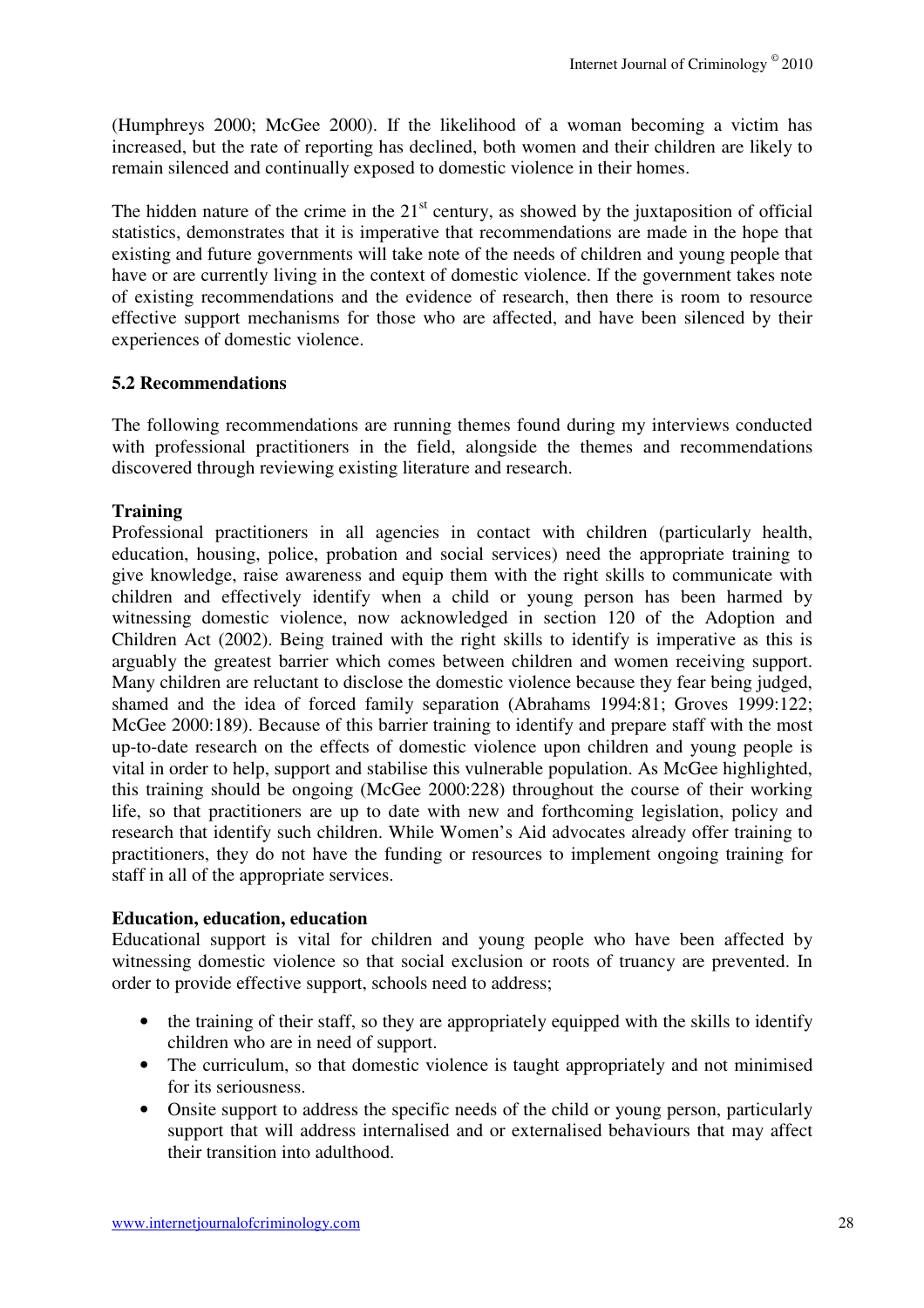Research carried out for the NSPCC highlighted that services offering therapeutic support to children and young people harmed by domestic violence should be identified as a priority area for development by central government and local authorities (Stanley et al 2009:8). A placement for this therapy would be appropriate in schools, as it means a child who wants to access this support will not need to take detrimental time out of their school learning process. Therapeutic support is not currently offered on a national scale within schools. In the East Midlands children who access DVIRPs 'Break-Thru' scheme which offers therapeutic support for children specifically affected by domestic violence, need to take time out of school to access the service (Appendix 1a:10). This scheme is under resourced and so they do not have enough staff to support the service demand, putting many children on a waiting list, or consequently deterring children from accessing help (Appendix 1a:32). If government were to signpost a therapeutic support team on a national level within all schools, this service would benefit all children needing help for trauma and would unlikely keep children waiting. Understandably this intervention would be extremely costly to government expenditure, so government may want to pilot this idea of intervention first to see how successful and effective it is so that valuable resources are not drained.

Other developments to address domestic violence in schools however are beginning to improve. For example steps are being made in order to educate children's perceptions of violence, such as the proposals for Sex and Relationship Education (SRE) to become compulsory in secondary school, which will raise awareness of domestic violence, while educating pupils about appropriate intimacy and what positive relationships are (HM Government 2009a; DCSF 2008). It is important that government keep such mechanisms of knowledge as a central theme in their development of future domestic violence plans to help change the attitudes and stigma attached to domestic violence in forthcoming generations, and to allow the school to be an appropriate welfare service in which children and young people feel able to disclose information. It is important that training is given to education staff, with particular emphasis on the importance of their role and duty to identify and refer children at risk within the school environment, so that conflicts and stigmas attached by some school staff to the idea of 'school as social work' are reduced.

## **Funding**

It is naive to think that the improvement of support and intervention for children and young people affected by domestic violence will become more effective without the necessary resources to train and educate workers, who come into contact with children on a daily basis (particularly education staff), and to implement new schemes into the school curriculum. Funding is imperative and was an apparent issue collated in all four interviews which were conducted with professional practitioners working in the field of domestic violence, particularly the voluntary organisations (DVIRP-Appendix 1a:32, Women's Aid-Appendix 4:30; YOS-Appendix 2:28, and Police-Appendix 3:34).

Funding from central and local governments should be re-addressed as this resource is crucial in order to enable government to encompass the recommendations above. If the funding for these recommendations of support and intervention can be put in place on a national level then there is hope in successfully identifying and stabilising many children and young people who have been affected by witnessing domestic violence. However, if government do not recognise the importance of further funding than many children and young people will continue to suffer what Coy et al (2009) describes as 'the post code lottery' of uneven intervention and support services for those affected by domestic violence in Britain.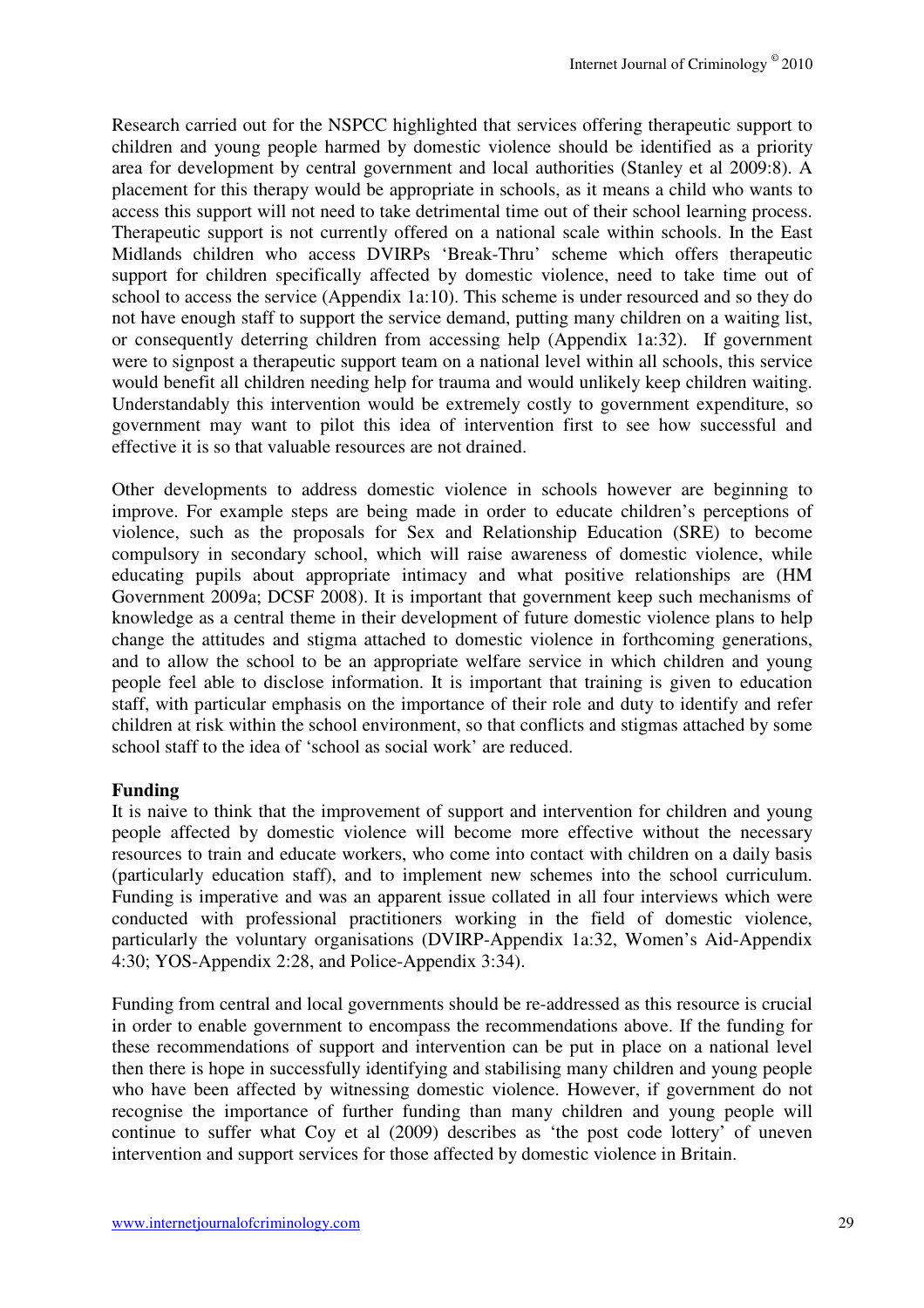# **APPENDICES**

## **Appendix 1: Case study**

Domestic Violence Integrated Response Project (DVIRP)-Break Thru Project

An 8-year boy was referred to the project as he had experienced and witnessed domestic violence at home. His father perpetrated the abuse, which involved physical, mental and emotional abuse.

During the assessment, it was recorded that this boy had seen his father hit his mother on a 'weekly' basis. If he attempted to intervene, his father would hit him too. Due to this the boy 'learned' to stay upstairs where he would hear the abuse going on.

At the time of the referral the parents had separated. However the effects of the abuse he had witnessed were evident. His mother explained how he had trouble sleeping and would often wake up due to the nightmares. He would then insist on sleeping with his mother. He did not like his mother leaving him alone and developed a negative perception of men. He was very protective towards his mother. He also displayed a lot of anger and aggression, with which he did not know what to do, resulting in him copying his father's behaviour and hitting his mum and breaking things around the house.

I worked with this boy for six weeks in a group setting. Although at first he was quiet, listening to other children share their experiences, he was able to open up and talk about what he had been through. He now understood that other children had been through similar experiences and that he was not to blame. He comprehended that swearing and putting people down is also a form of abuse.

He confided to the group how he had felt he could not protect his mother when his father would abuse her, but now understood that it was not his duty to do so. We discussed how the children could protect themselves if they were ever in a similar situation.

When we looked at feelings and how to deal with them he practiced techniques that helped him release anger in a safe way. His mother reported that his behaviour at home had improved and that he was talking to her more about the abuse. She also reported at the end of the therapeutic work that he was able to sleep better and started to let her 'protect' him again, instead of him trying to protect her.

The benefits of the therapeutic intervention were evident by the end of the programme and confirmed by the child and his mother.

## **Appendix 1a: Interview with a representative from DVIRP**

(To maintain anonymity the interviewee's job role cannot be disclosed as this service is not implemented in all areas of the East Midlands)

The purpose of the interview is to gain information on how witnessing domestic violence/being an indirect victim can impact upon the child/young person's life. I only want to consider the impact of witnessing domestic violence through sight or hearing, not the effects of a child/young person being physical abused. For protection purposes your name and any names given in this interview will be anonomysed in the dissertation.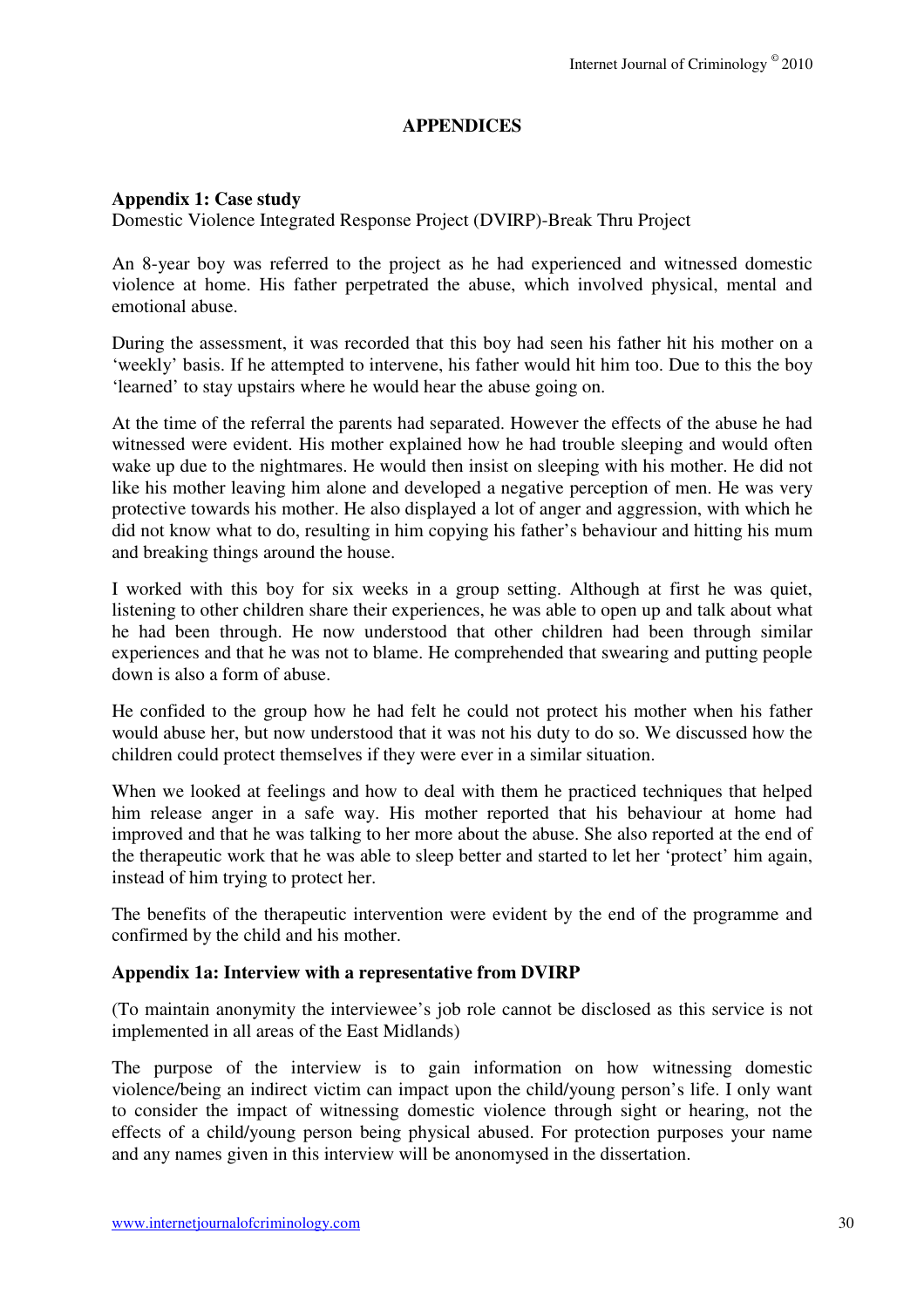## **Impact on behaviour**

- 1. How do you come into contact with children/young who have experiences of domestic violence?
- 2. At what stage do you come into contact with children who are suffering with the effects of domestic violence?
- 3. What forms of violence have the children commonly been subjected to?
- 4. What impact do you believe domestic violence has on children and young people? (Emotional, psychological and behavioural-internalized and externalized)
- 5. Are there any common trends in the behaviours you have witnessed?
- 6. Do you believe that these behaviours are all directly linked to the effect of domestic violence?
- 7. Do you think it is important gender is considered when looking at behaviours or is this irrelevant?
- 8. If so, in what way do you think it is important?
- 9. Do behaviours of these young people change between ages, cultures etc?

## **Effects on lifestyle**

- 10. Do you think that witnessing domestic violence can affect the child or young person educational development and achievement?
- 11. If so, how do you think the impact of witnessing domestic violence may affect their educational developments?
- 12. What about their relationships with family and friends, are there significant affects to these relationships after experiencing domestic violence?
- 13. Do you think that domestic violence can influence a child's behaviour into being antisocial e.g. is the child/young person more likely to become deviant or commit crime than a child who hasn't experienced domestic violence?
- 14. Do you think domestic violence still affects children in their transition to adulthood?
- 15. If so how do you think they will be affected as an adult in terms of careers?
- 16. Do you think childhood experiences of witnessing inter-partner violence will affect their future partner relationships?
- 17. What about relationships with friends and family as adults?
- 18. If so in what ways do you think there relationships will be affected?

## **Agency Response**

- 19. How are people aware of your service?
- 20. Is it a free service?
- 21. How long will they spend getting help from your service?
- 22. What form of help/intervention is carried out?
- 23. How is this done?
- 24. What is the status of your child protection measures in your service?
- 25. If the child drops out of the intervention, will the child/young person's progress be continued to be monitored?
- 26. From responses to the service, how effective would you say the service is?
- 27. How is the effectiveness of your service monitored?
- 28. What other services can a child who has experienced domestic violence access?
- 29. Government initiatives on recognising that children's voices should be heard have become prevalent over the last few years throughout the *'every child matters'* agenda.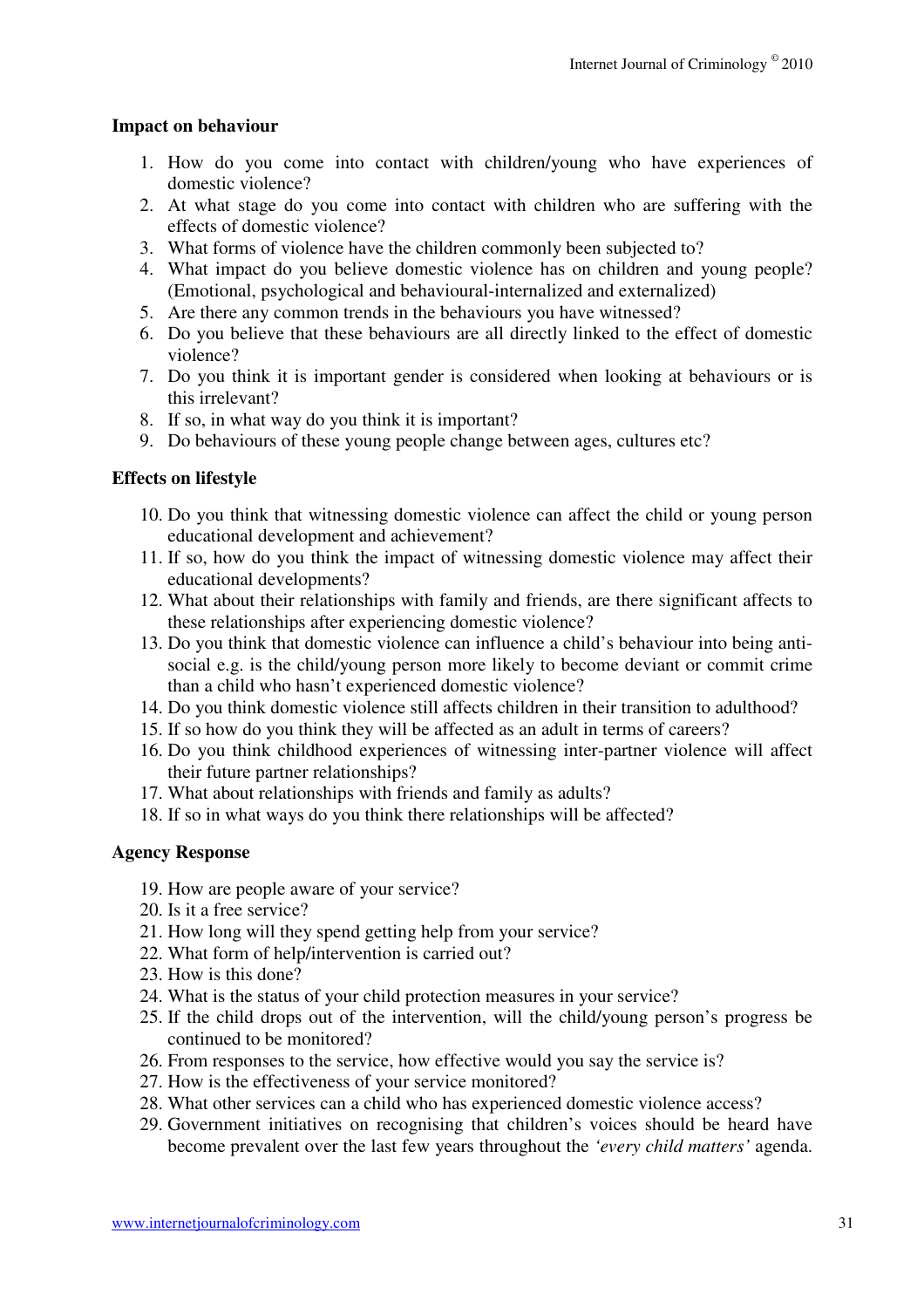Do you think that all agencies that deal with vulnerable and potential vulnerable children/young people have adopted this agenda in their practices?

- 30. If not, why not?
- 31. Would you make any recommendations for improvement in these services, including your own?
- 32. In your view how much of the young person's perspective is taken into consideration throughout domestic violence cases in England and Wales?
- 33. Is there anything else you would wish to say?

## **Appendix 2: Interview with the Operational Manager from an East Midlands Youth Offending Service.**

The purpose of the interview is to gain information on how witnessing domestic violence/being an indirect victim can impact upon the child/young person's life. I only want to consider the impact of witnessing domestic violence through sight or hearing, not at the effects of a child/young person being physical abused. For protection purposes your name and any names given in this interview will be anonomysed in the dissertation.

#### **Impact on behaviour**

1. How do you come into contact with children/young who have experiences of domestic violence?

At what stage do you come into contact with children who are suffering with the effects of domestic violence?

- 2. What forms of violence have the children commonly been subjected to?
- 3. What impact do you believe domestic violence has on children and young people? (Emotional, psychological and behavioural)
- 4. Are there any common trends in the behaviours you have witnessed?
- 5. Do you believe that these behaviours are all directly linked to the effect of domestic violence?
- 6. Do you think it is important gender is considered when looking at behaviours or is this irrelevant?
- 7. If so, in what way do you think it is important?
- 8. Do behaviours of these young people change between ages, class, cultures etc?

## **Effects on lifestyle**

- 9. Do you think that witnessing domestic violence can affect the child or young person educational development and achievement?
- 10. If so, how do you think the impact of witnessing domestic violence may affect their educational developments?
- 11. What about their relationships with family and friends, are there significant affects to these relationships after experiencing domestic violence?
- 12. Do you think that domestic violence can influence a child's behaviour into being antisocial e.g. is the child/young person more likely to become deviant or commit crime than a child who hasn't experienced domestic violence?
- 13. Do you think domestic violence still affects children in their transition to adulthood?
- 14. If so how do you think they will be affected as an adult? (Consider careers and education)
- 15. Do you think childhood experiences of witnessing inter-partner violence will affect their future partner relationships?
- 16. What about relationships with friends and family as adults?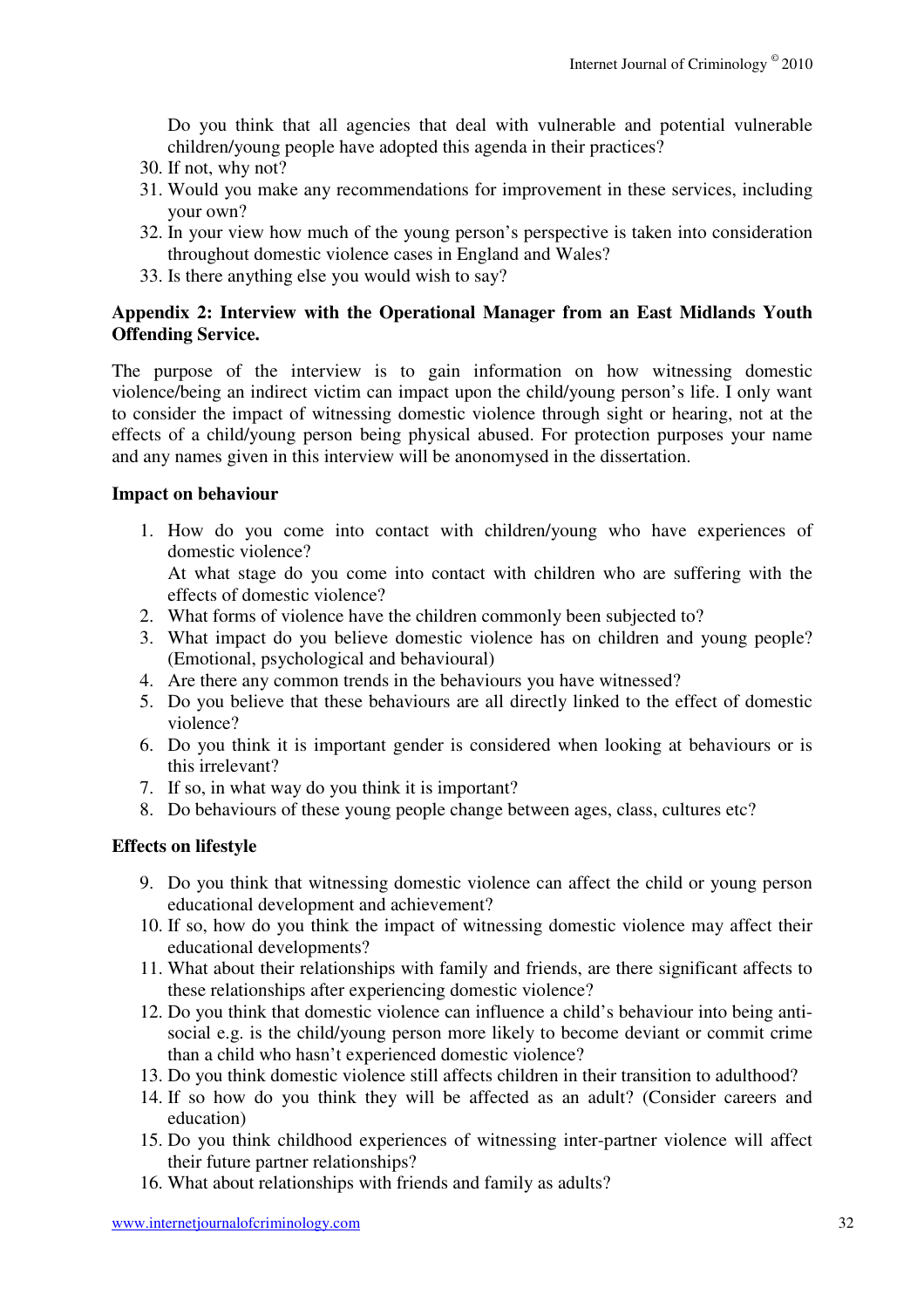17. If so in what ways do you think there relationships will be affected?

## **Agency Response**

- 18. How does the YOS as an agency under the CJS come into contact with children from such backgrounds?
- 19. When you come into contact with such children is there any work done with them to address their 'at risk' background and the impact of witnessing domestic violence?
- 20. If so, what interventions are carried out?
- 21. Do you think these interventions are effective?
- 22. If the child refuses intervention, is regard for the child/young person's safety still monitored?
- 23. If so how is it monitored?
- 24. Do you think support under the CJS is sufficient enough to meet the needs of such children?
- 25. Government initiatives on recognising that children's voices should be heard have become prevalent over the last few years throughout the *'every child matters'* agenda. Do you think that all agencies that deal with vulnerable and potential vulnerable children/young people have adopted this agenda in their practices?
- 26. If not, why not?
- 27. Would you make any recommendations for improvement in these services, including your own?
- 28. In your view how much of the young person's perspective is taken into consideration throughout domestic violence cases in England and Wales?
- 29. Is there anything else you would wish to say?

# **Appendix 3: Interview with the Police Domestic Abuse and Safeguarding Adults Coordinator, East Midlands.**

The purpose of the interview is to gain information on how witnessing domestic violence/being an indirect victim can impact upon the child/young person's life. I only want to consider the impact of witnessing domestic violence through sight or hearing, not the effects of a child/young person being physical abused. For protection purposes your name and any names given in this interview will be anonomysed in the dissertation.

## **Impact on behaviour**

- 1. How do you come into contact with children/young who have experiences of domestic violence?
- 2. At what stage do you come into contact with children who are suffering with the effects of domestic violence?
- 3. What forms of violence have the children commonly been subjected to?
- 4. What impact do you believe domestic violence has on children and young people? (Emotional, psychological and behavioural)
- 5. Are there any common trends in the behaviours you have witnessed?
- 6. Do you believe that these behaviours are all directly linked to the effect of domestic violence?
- 7. Do you think it is important gender is considered when looking at behaviours or is this irrelevant?
- 8. If so, in what way do you think it is important?
- 9. Do behaviours of these young people change between ages, cultures etc?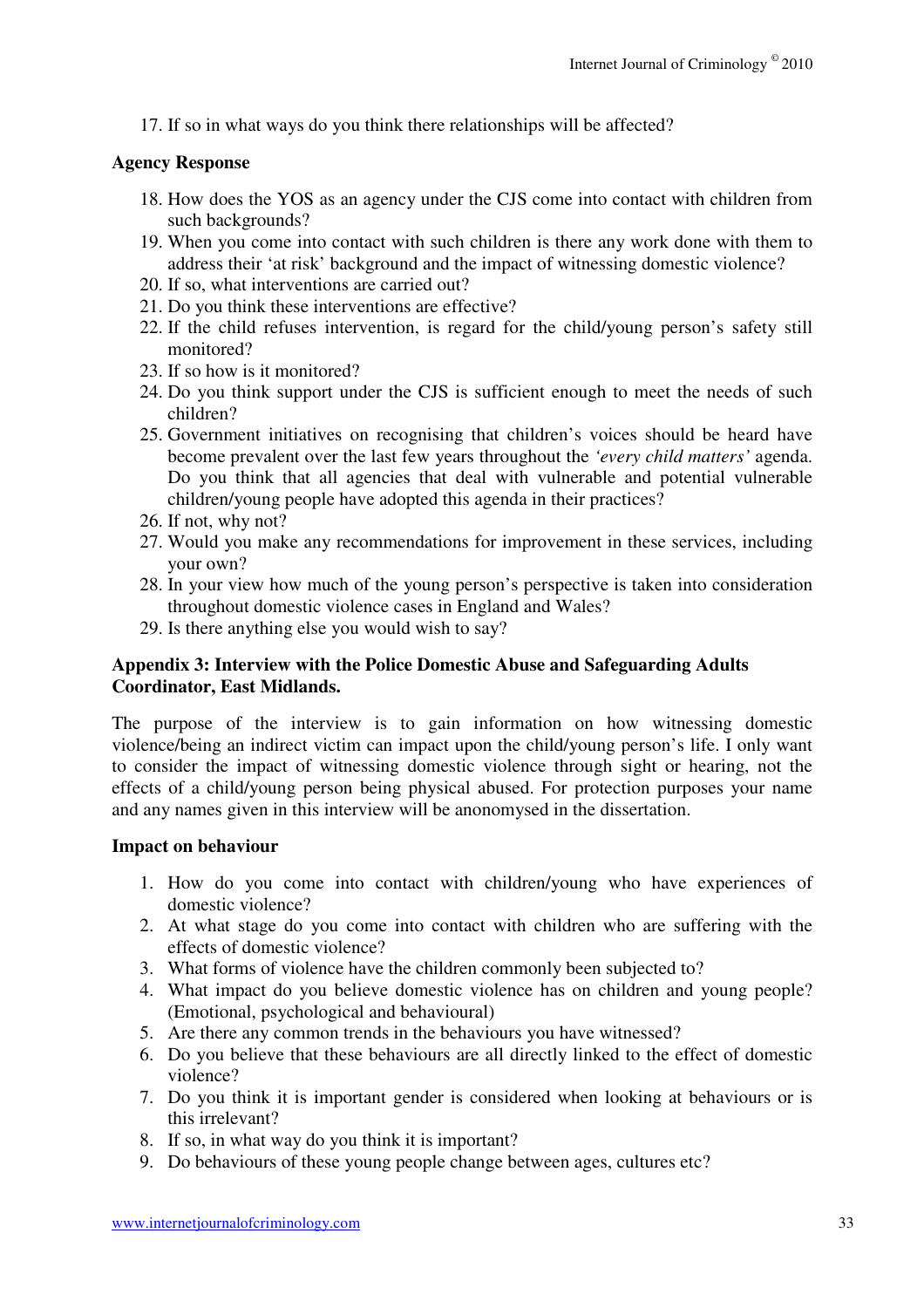## **Effects on lifestyle**

- 10. Do you think that witnessing domestic violence can affect the child or young person educational development and achievement?
- 11. If so, how do you think the impact of witnessing domestic violence may affect their educational developments?
- 12. What about their relationships with family and friends, are there significant affects to these relationships after experiencing domestic violence?
- 13. Do you think that domestic violence can influence a child's behaviour into being antisocial e.g. is the child/young person more likely to become deviant or commit crime than a child who hasn't experienced domestic violence?
- 14. Do you think domestic violence still affects children in their transition to adulthood?
- 15. If so how do you think they will be affected as an adult? (Consider careers)
- 16. Do you think childhood experiences of witnessing inter-partner violence will affect their future partner relationships?
- 17. What about relationships with friends and family as adults?
- 18. If so in what ways do you think there relationships will be affected?

## **Agency Response**

- 19. If a child has committed an offence, will a possible 'at risk' background be checked?
- 20. If the investigating police officer finds that the child/young person are from an 'at risk' background is this considered in their case?
- 21. If so how is it considered?
- 22. According to the Crown Prosecution Service, they won't precede a case to court unless there is more than a 50% chance a conviction will be secured. Do you think this is good practice?
- 23. How do the police as an agency under the CJS come into contact with children from such backgrounds?
- 24. Once in your contact, are they referred to any other specialists?
- 25. If so who?
- 26. What happens to the child if a domestic violence case is dropped, are they monitored afterwards?
- 27. If so by who?
- 28. Are all Children/ young people eligible to receive support before reaching the criminal justice process?
- 29. If so, what services are available?
- 30. How accessible are these services in terms of knowledge, time to be seen and money?
- 31. Do you think support under the CJS is sufficient enough to meet the needs of such children?
- 32. Government initiatives on recognising that children's voices should be heard have become prevalent over the last few years throughout the *'every child matters'* agenda. Do you think that all agencies that deal with vulnerable and potential vulnerable children/young people have adopted this agenda in their practices?
- 33. If not, why not?
- 34. Would you make any recommendations for improvement in these services, including your own?
- 35. In your view how much of the young person's perspective is taken into consideration throughout domestic violence cases in England and Wales?
- 36. Is there anything else you would wish to say?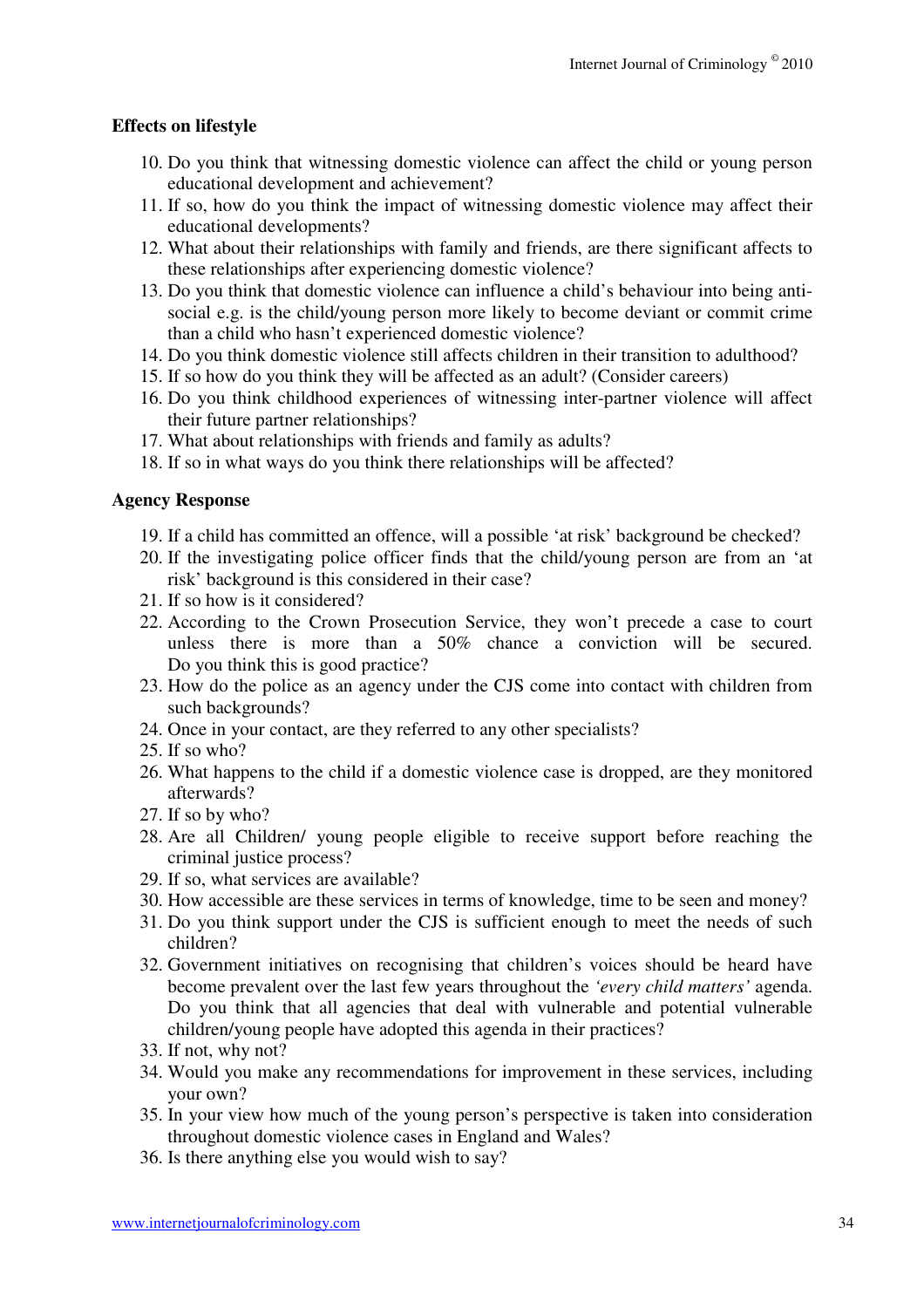## **Appendix 4: Interview with senior refuge worker from Women's Aid, East Midlands**

The purpose of the interview is to gain information on how witnessing domestic violence/being an indirect victim can impact upon the child/young person's life. I only want to consider the impact of witnessing domestic violence through sight or hearing, not the effects of a child/young person being physical abused. For protection purposes your name and any names given in this interview will be anonomysed in the dissertation.

## **Impact on behaviour**

- 1. How do you come into contact with children/young who have experiences of domestic violence?
- 2. At what stage do you come into contact with children who are suffering with the effects of domestic violence?
- 3. What forms of violence have the children commonly been subjected to?
- 4. What impact do you believe domestic violence has on children and young people? (Emotional, psychological and behavioural)
- 5. Are there any common trends in the behaviours you have witnessed?
- 6. Do you believe that these behaviours are all directly linked to the effect of domestic violence?
- 7. Do you think it is important gender is considered when looking at behaviours or is this irrelevant?
- 8. If so, in what way do you think it is important?
- 9. Do behaviours of these young people change between ages, cultures etc?

## **Effects on lifestyle**

- 10. Do you think that witnessing domestic violence can affect the child or young person educational development and achievement?
- 11. If so, how do you think the impact of witnessing domestic violence may affect their educational developments?
- 12. What about their relationships with family and friends/peers, are there significant affects to these relationships after experiencing domestic violence?
- 13. Do you think that domestic violence can influence a child's behaviour into being antisocial e.g. is the child/young person more likely to become deviant or commit crime than a child who hasn't experienced domestic violence?
- 14. Do you think domestic violence still affects children in their transition to adulthood?
- 15. If so how do you think they will be affected as an adult? (Consider careers)
- 16. Do you think childhood experiences of witnessing inter-partner violence will affect their future partner relationships?
- 17. What about relationships with friends and family as adults?
- 18. If so in what ways do you think there relationships will be affected?

# **Agency Response**

- 19. How are people aware of your service?
- 20. Is it a free service?
- 21. How long will they spend getting help from your service?
- 22. What form of help/intervention is carried out?
- 23. How is this done?
- 24. What is the status of your child protection measures in your service?
- 25. From responses to the service, how effective would you say the service is?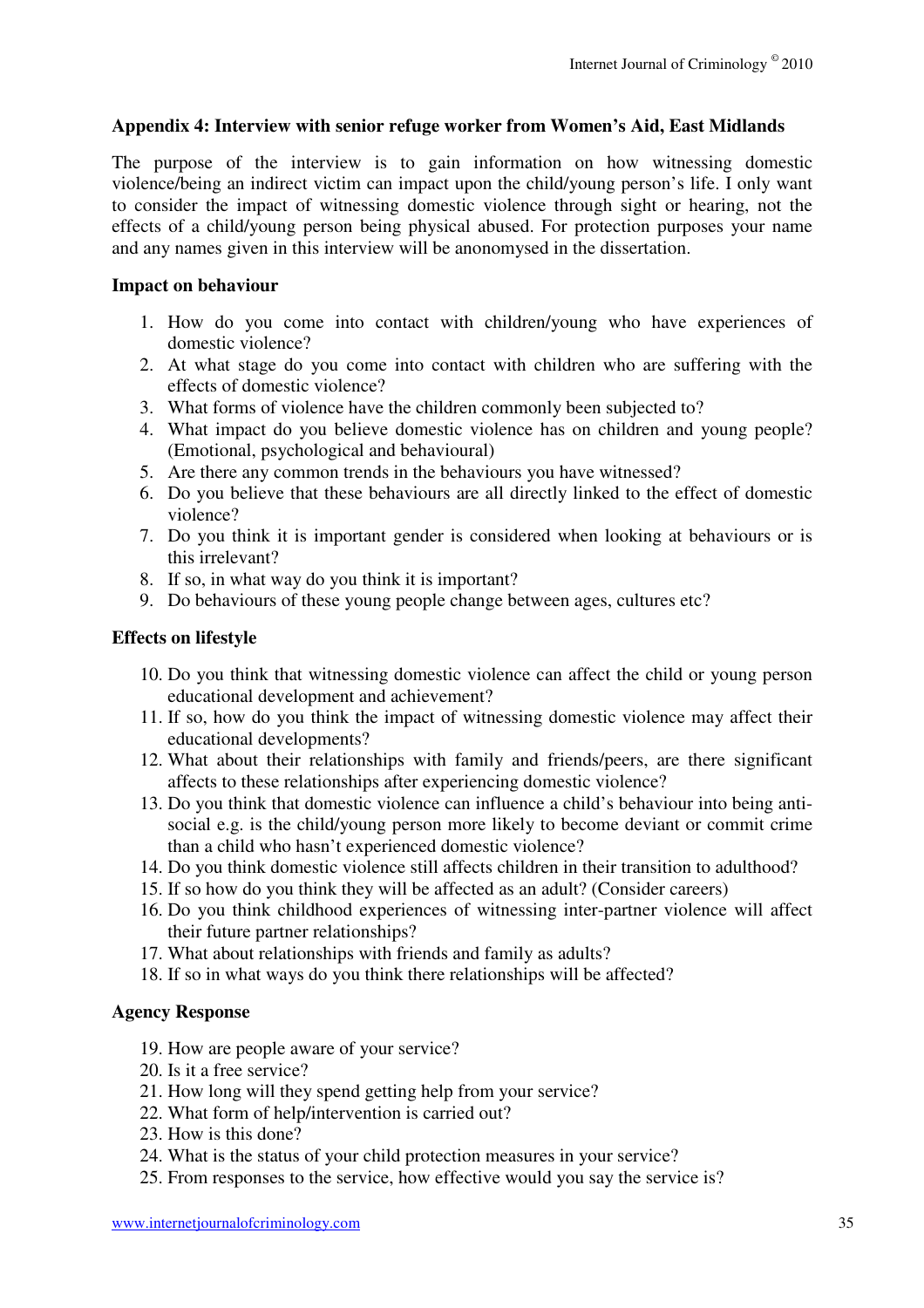- 26. How is the effectiveness of your service monitored?
- 27. What other services can a child who has experienced domestic violence access?
- 28. Government initiatives on recognising that children's voices should be heard have become prevalent over the last few years throughout the *'every child matters'* agenda. Do you think that all agencies that deal with vulnerable and potential vulnerable children/young people have adopted this agenda in their practices?
- 29. If not, why not?
- 30. Would you make any recommendations for improvement in these services, including your own?
- 31. In your view how much of the young person's perspective is taken into consideration throughout domestic violence cases in England and Wales?
- 32. Is there anything else you would wish to say?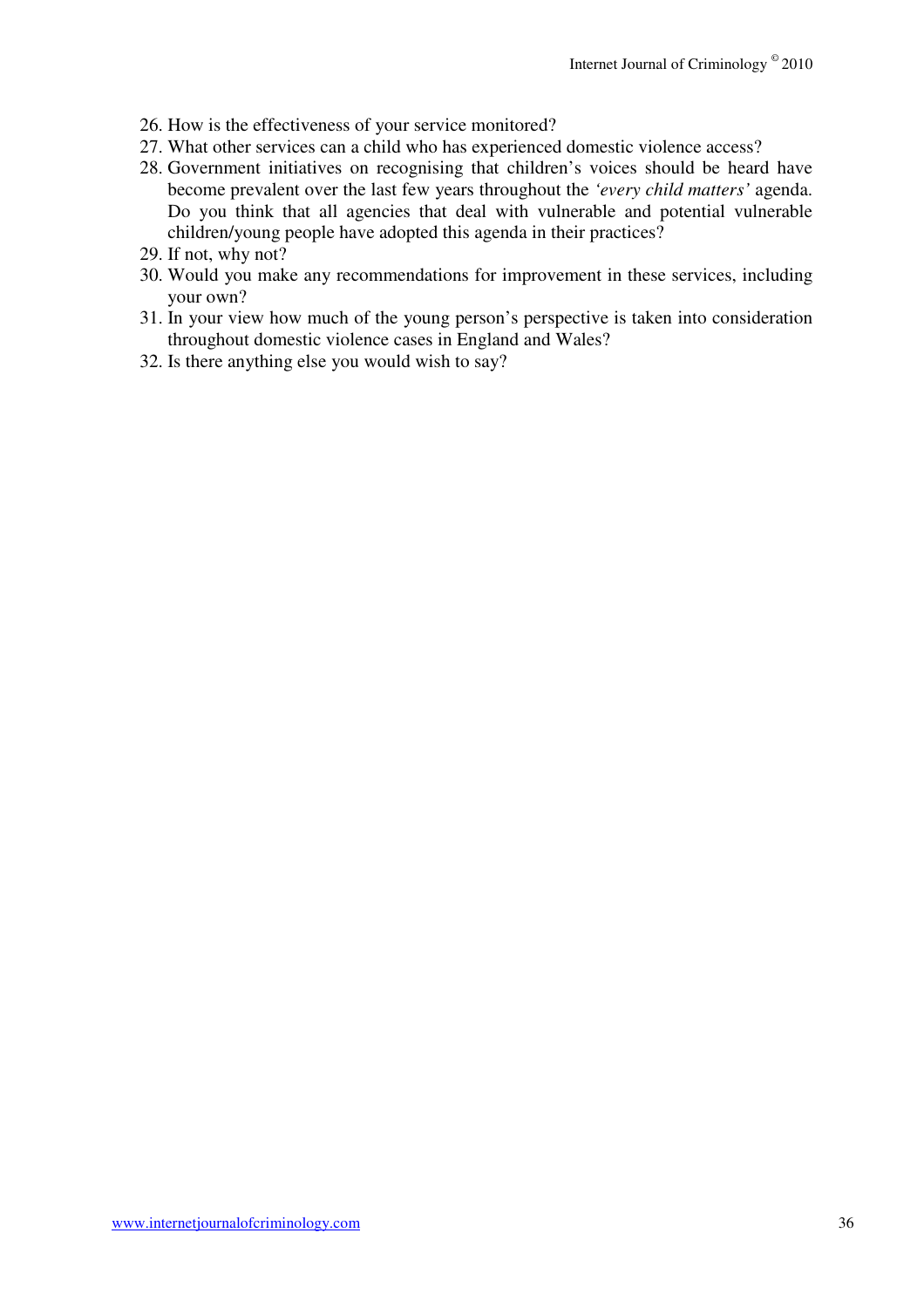# **BIBLIOGRAPHY**

Abrahams C (1994) The *Hidden Victims: Children and Domestic Violence*. London: NCH Action for Children.

Achenbach TM and Edelbrock CS (1978) The classification of child psychopathology. A review and analysis of empirical efforts. *Psychological bulletins* 85: 1275-1301.

Alcock P (2003) *Social Policy in Britain*. Second Edition. Hampshire: Palgrave Macmillan.

Barter C, McCarry M, Berridge D and Evans K (2009) *Partner exploitation and violence in teenage intimate relationships.* NSPCC.

BBC News (21/1/2010) '*Torture boys 'toxic' upbringing'* http://news.bbc.co.uk/1/hi/england/south\_yorkshire/8473112.stm (Accessed 21/1/2010)

BBC News (25/11/2009) '*Domestic Violence lessons planned'* http://news.bbc.co.uk/go/pr/fr/-/1/hi/uk/8376943.stm (Accessed 26/11/2009)

Blair T (1996) *Speech at the Labour Party conference*, UK.

Bowles R, Reyes MG and Pradiptyo R (2006) *Estimating the Impact of Safer School Partnerships (SSP) Programme.* Centre for Criminal Justice Economics and Psychology. University of York.

Bryman A (2008) *Social Research Methods.* Third Edition. Oxford University Press.

Buehler C and Gerad JM (2002) Marital conflict, ineffective parenting & children's and adolescents' maladjustment. *Marriage and Family, 61*:78-92.

Calder MC with Gordon Dr, Harold T, and Howarth EL (2004) *Children Living with Domestic Violence. Towards a framework for assessment and Intervention*. Dorset: Russell House Publishing Ltd .

Cole SF, O'Brien JG, Gadd MG, Ristuccia J, Wallace DL, and Gregory M (2005) *Helping traumatised children learn: supportive school environments for children traumatized by family violence.* Boston: Massachusetts Advocates for Children.

Cooper P (1999) *Understanding and supporting children with emotional and behavioural difficulties*. London: Jessica Kinsley Publishers.

Coy M, Kelly L, and Foord J (2009) *Map of Gaps: The Postcode Lottery of Violence Against Women Support Services in Britain (Summary).* Hayward Heath: Swan Press.

CPS (2009) *Policy for prosecuting cases of domestic violence*. CPS: London

Dare C (1985) 'Psychoanalytical theories of development'. *Child and Adolescent psychiatry: Modern approaches*. In M Rutter and L Hersov (eds). Oxford: Blackwell publishing.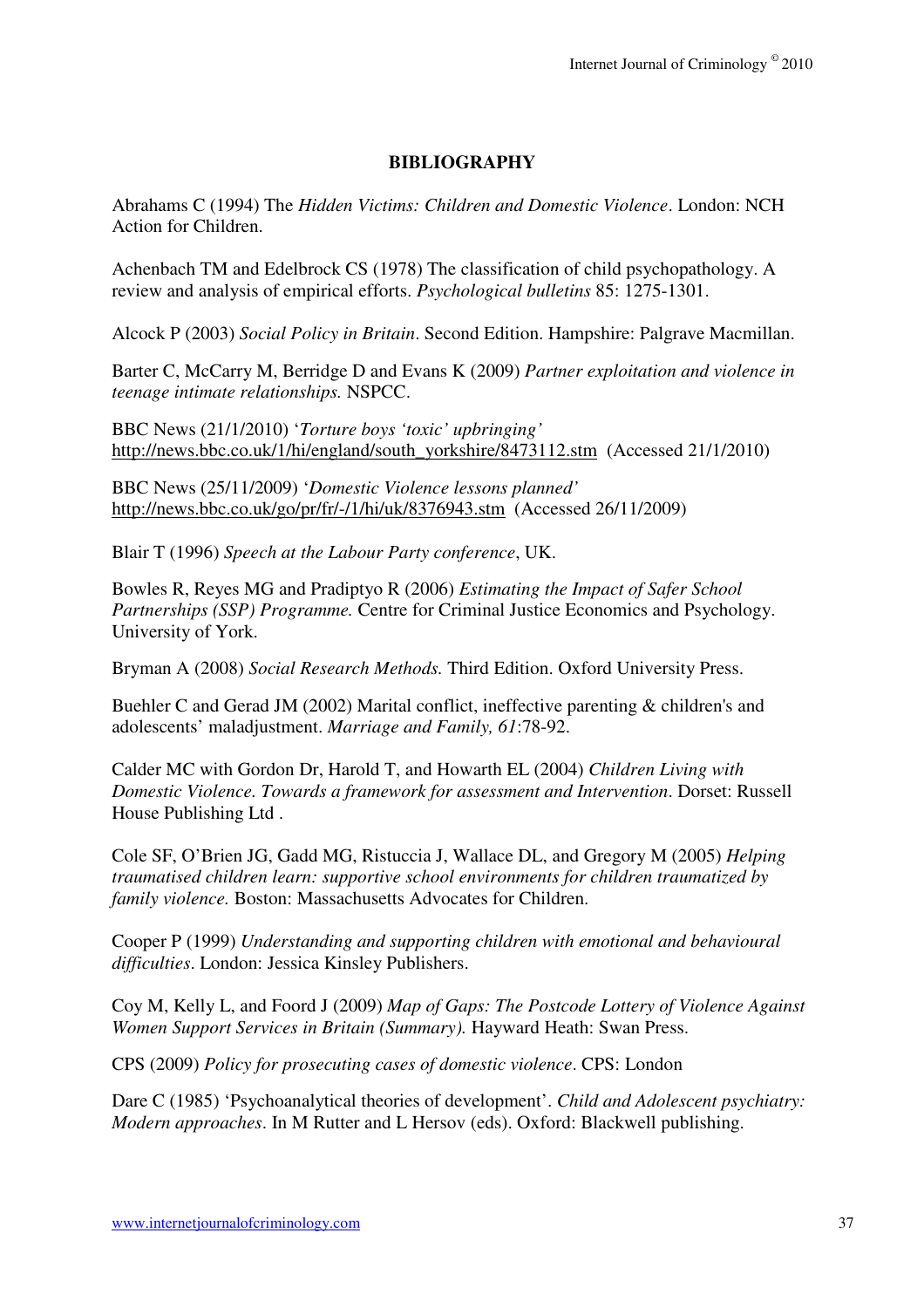Davis LV and Carlson BE (1987) Observations of spouse abuse: what happens to the children? *Journal of Interpersonal Violence* 2, 3:278-291

DCSF (2008) *Government response to the report by the Sex and Relationships Education (SRE) Review Steering Group*. DCSF Publications.

DCSF and DH (2010) *Keeping Children and Young People in Mind: The Government's full response to the independent review of CAMHS.* Published to the DH website, in electronic PDF format only.

DCSF (2009) '*School discipline, your powers and rights as a teacher'*. DCSF Publications.

Dempsey M, Overstreet S, and Moely B (2000) *"Approach" and "avoidance" coping and PTSD symptoms in inner-city youth*. Volume 19: 28-45. Springer Link.

DfES (2006a) *The Children Act 1989 Report 2004 and 2005*. Nottingham: DfES Publications.

DfES (2006b) *A Short Guide to the Education and Inspections Act 2006*. DfES publications.

DH (1997) *Local Authority Circular: Family Law Act 1996, Part IV Family homes and domestic violence*, London: DH.

DH (2002) *Women's Mental Health: Into the Mainstream - Strategic Development of Mental Health Care for Women*. London: Department of Health.

Dobash and Dobash (1992) *Women Violence and Social Change.* London: Routledge.

East Midlands Police (2009) see Appendix 3:35.

Eberly M and Montemayor R (1998) Doing good deeds: An examination of adolescent prosocial behaviour in the context of parental-adolescent relationships. *Journal of Adolescent Research.* 13: 403-432.

Edwards S (2000) Domestic Violence and Harassment: an assessment of the civil remedies and New Directions in Prosecution' in Browne J (Ed.) *What works in reducing domestic violence.* London: Whiting and Birch.

Every Child Matters (2003) Norwich: Published by TSO.

Farrington DP, Gallagher B, Morley L, Ledger RJ, and West DJ (1986) Unemployment, school leaving, and crime. *British Journal of Criminology*, 26, 335-356.

Fergusson DM, Horwood LJ, Ridder E (2005) Show me the child at seven: The consequences of conduct problems in childhood for psychosocial functioning in adulthood. *Journal of Child Psychology & Psychiatry* 46: 837-849.

Fergusson DM, Swain-Campbell NR, Horwood LJ (2002) Outcomes of leaving school without formal educational qualifications. *New Zealand Journal of Educational Studies* 37: 39-55.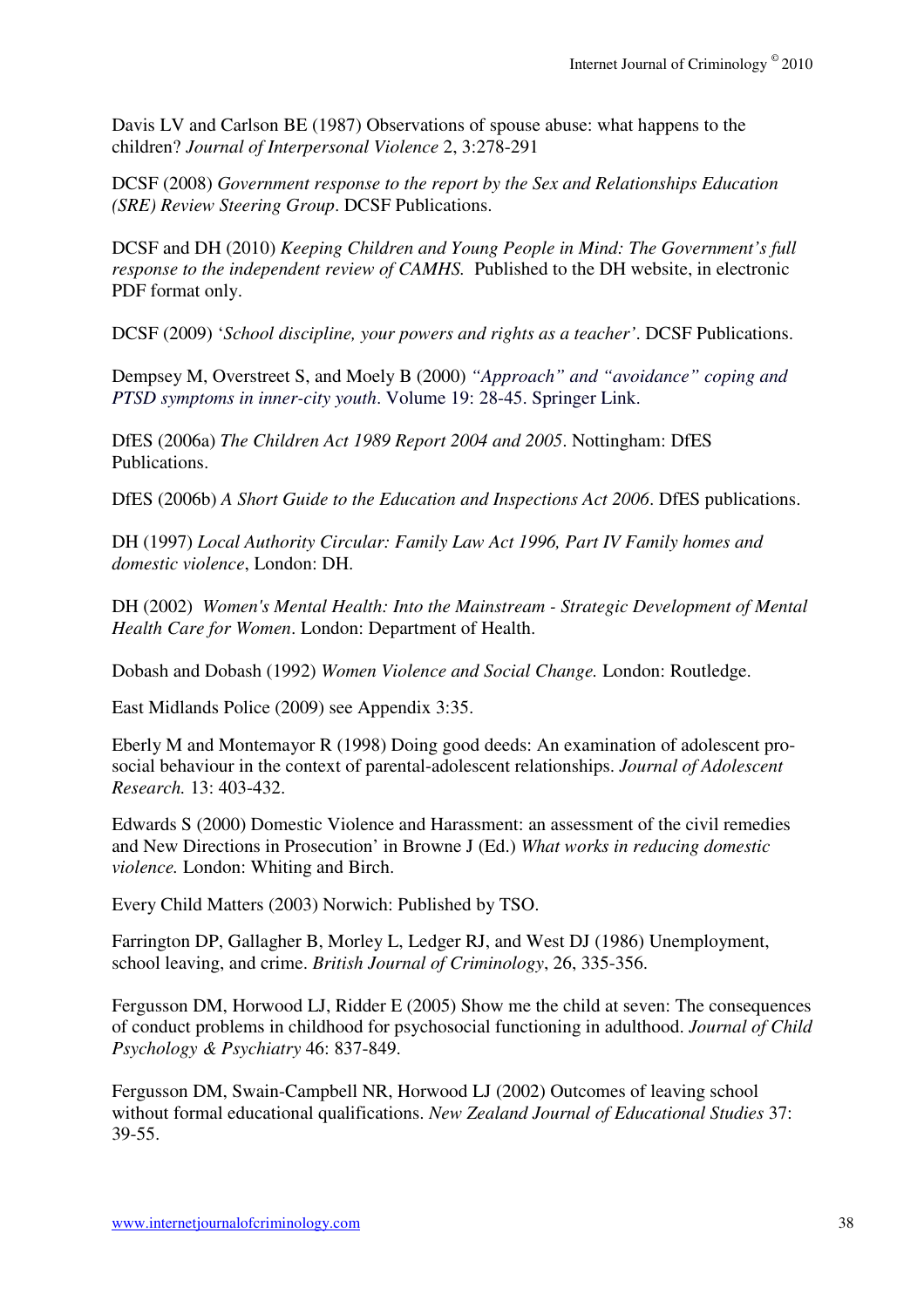Geffner R, Spurling RS, Zellner J (2003) *The Effects of Intimate Partner Violence on Children.* London: The Haworth Maltreatment and Trauma Press.

Gorman-Smith D, Henry, D. B, and Tolan PH (2004) Exposure to community violence and violence perpetration: The protective effects of family functioning. *Journal of Clinical Child and Adolescent Psychology, 33*, 439-449.

Groves B M (1999) Mental Health Services for Children who witness Domestic Violence in *The Future of Children*, Vol. 9, No. 3, Domestic Violence and Children (Winter, 1999), pp. 122-132: Princeton University.

Grusec JE (1992) 'Social Learning theory and developmental psychology: The legacies of Robert Sears and Albert Bandura'. *Developmental Psychology* 28:776-86.

Gullotta TP, Adams GR, and Montemayor R (1992) Developing social competence in adolescence. *Journal of Social and Personal Relations* 9: 158-9.

Gutman LM and Brown J (2008) '*The importance of social worlds: an investigation into peer relation's*. Centre for Research on the Wider Benefits of Leaning, Institute of Education. London: DCSF.

Hanmer J and Itzin C (2000) *Home truths about domestic violence: feminist influence on policy and practices*. London: Routledge.

Harne L and Radford J (2008) *Tackling domestic violence: theories policies and practice.*  Berkshire: Open University Press.

Hendrick H (2003) *Child Welfare: Historical dimensions, contemporary debate.* Bristol: The Policy Press.

Henry B, Caspi A, Moffitt, TE, Harrington H, & Silva PA (1999) Staying in school protects boys with poor self-regulation in childhood from later crime: A longitudinal study. *International Journal of Behavioural Development*, 23, 1049-1073.

Hester M, Pearson C, and Harwin N, with Abrahams H (2007) *Making an Impact: Children and Domestic Violence.* Second Edition. London: Jessica Kingsley Publishers.

Hines DA and Saudino KJ (2004) 'Genetic and environmental influences on intimate partner aggression: A preliminary study'. *Violence and Victims*, *19*, 701-718.

HM Government (2006) *Working together to safeguard children. A guide to inter agency working to safeguard and promote the welfare of children*. London: Published by TSO.

HM Government (2007) *Statutory guidance on making arrangements to safeguard and promote the welfare of children under section 11 of the Children Act 2004*. London: Department for Education and Skills (DfES).

HM Government (2009a) National *Domestic Violence Delivery Plan: Annual Progress Report 2008/09.*

HM Government (2009b) *Saving lives. Reducing harm. Protecting the public: An action plan for tackling violence 2008-2011. One year on.* Produced by COI.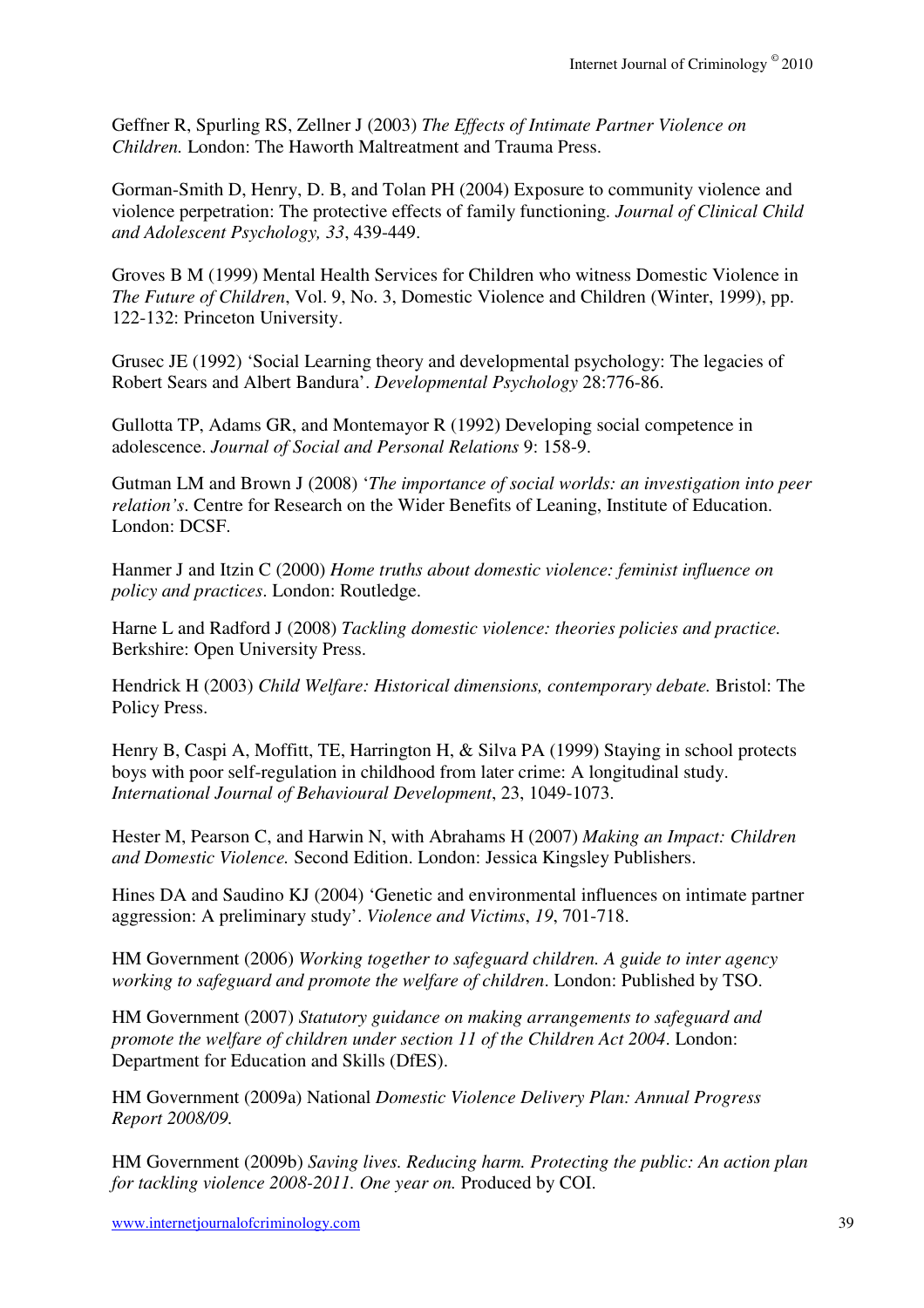Home Affairs Committee (2008) *Domestic Violence, Forced Marriage and "Honour" Based Violence.* Sixth Report of Session 2007-2008: Volume 1. London: TSO.

Home Office (2001) *British Crime Survey, England and Wales*.

Hughes H (1988) 'Psychological and behavioural correlates of family violence in child witnesses and victims'. *American Journal of Orthopsychiatry* 58, 1:77-90.

Hughes H (1992) 'Impact of spouse abuse on children of battered women'. *Violence Update* 1:9-11.

Hughes HM, Parkinson D and Vargo M (1989) Witnessing spouse abuse and experiencing physical abuse: a "double whammy"? *Journal of Family Violence* 4, 2:197-209.

Humphreys C (2000*) Social work, domestic violence and child protection*. Bristol: The Policy Press.

Humphreys C, Hester M, Hague G, Mullender A, Abrahams H, and Lowe P (2000) *From good intentions to good practice. Mapping services working with families where there is domestic violence.* Bristol: The Policy Press.

Huntington R (2004) '*How New Labour stealthed us The Nanny State'*. London: Published by Artnik.

Jaffe P, Wolfe DA and Wilson SK (1990) *Children of Battered Women*. Newbury Park CA: Sage.

Jaffe PG, Lemon KD, Poisson SE (2003) *Child custody and Domestic Violence: A call for child safety and accountability*. Thousand Oaks, CA: Sage.

Jouriles EN, Barling J, and O'Leary KD (1987) 'Predicting child behaviour problems in martially violent families'. *Journal of Abnormal Child Psychology*. 15:165-73.

Kaufman J and Ziegler E (1987) Do abused children become abusive parents? *American Journal of Orthopsychiatry*, 57, 186-192.

Kolbo J, Blakely EH, and Englemen D (1996) 'Children who witness domestic violence: a review of empirical literature'. *Journal of interpersonal violence* 11, 22: 281-293.

Lamb S (1994) Dropping out of school in Australia: Recent trends in participation and outcomes. *Youth & Society*, 26, 194-222.

Lavalette M and Pratt A (2007*) Social Policy. Theories, Concepts and Issues*. London: Sage Publications.

Lewis M and Feiring C (1998) *Families, Risk and Competence*. New Jersey: Lawrence Erlbaum Associates.

LGA (2006) *Vision for services for children and young people affected by domestic violence.*LGA Publications.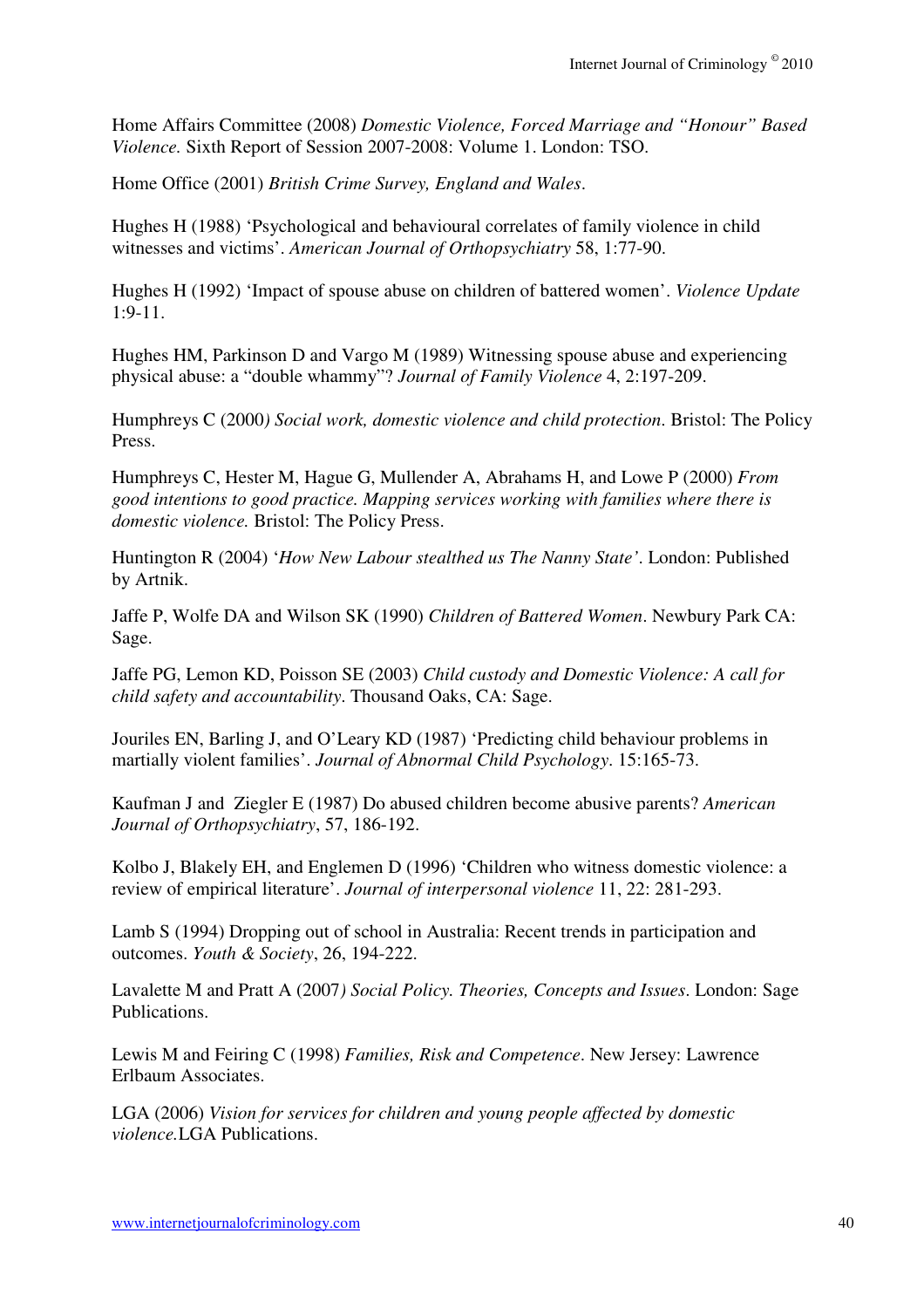Liberman DA (2000) *Learning: Behaviour and Cognition*. Third Edition. London: Thomas learning.

Lockton D and Ward R (1997) *Domestic Violence*. London: Cavendish Publishing's Limited.

Malos E (2000) Supping with the devil? Multi-agency initiatives on domestic violence' in Radford J, Friedberg M and Harne L (Eds) *Women, Violence and Strategies for Action: Feminist Research Policy and Practice.* Buckingham: Open University Press.

Maughan B (1994) 'School Influences' in M. Rutter and D. Hay (eds.) *Development through life: A Handbook for Clinicians*. Oxford: Blackwell Scientific.

McCue ML (2008) *Domestic Violence*. Second Edition. California: ABC-CLIO, Inc.

McGee C (2000) *Childhood Experiences of Domestic Violence.* London: Jessica Kingsley Publishers.

Melhuish E, Sylva C, Sammons P, Siraj-Blatchford I, and Taggart B (2001) *Social behavioural and cognitive development at 3-4 years in relation to family background. The effective provision of pre-school education, EPPE project* (Technical paper 7). DfEE. London: The Institute of Education.

Mihalic SW and Elliot D (1997) A Social learning theory model of marital violence. *Journal of Family Violence, Vol. 12, No. 1: 21-44.* 

Mirrlees-Black C (1999) *Findings from a new British Crime Survey self-completion questionnaire.A Research, Development and Statistics Directorate Report*. London: Home Office.

Mullender A (1994) School-based work: Education for prevention. In Mullender A and Morley (eds) *Children Living with Domestic Violence: Putting Men's Abuse of Women on the Child Care Agenda.* London: Whitting and Birch.

Munn P and Lloyd G (2005) Exclusion and Excluded pupils. *British Educational Research Journal*. Volume 31, 2:205-221.

Myers DG (2008) *Social Psychology.* Ninth edition. New York: McGraw-Hill.

Newburn T (2007) *Criminology*. Devon: Willan Publishing

Nighswander M and Proulx J (2007) *A guide to service providers working with children exposed to domestic violence.* Manitoba: RESOLVE publications.

NSPCC (2009) *A Pocket History of the NSPCC*. London: NSPCC.

Osofsky JD (1999) The impact of violence on children. *Domestic Violence and Children 9*  (3) 33-49.

Paley BP, Conger RD and Harold GT (2000) The role of parental affect and adolescent cognitive representations of parent-child relations in the development of adolescent social functioning. *Journal of Marriage and the Family.*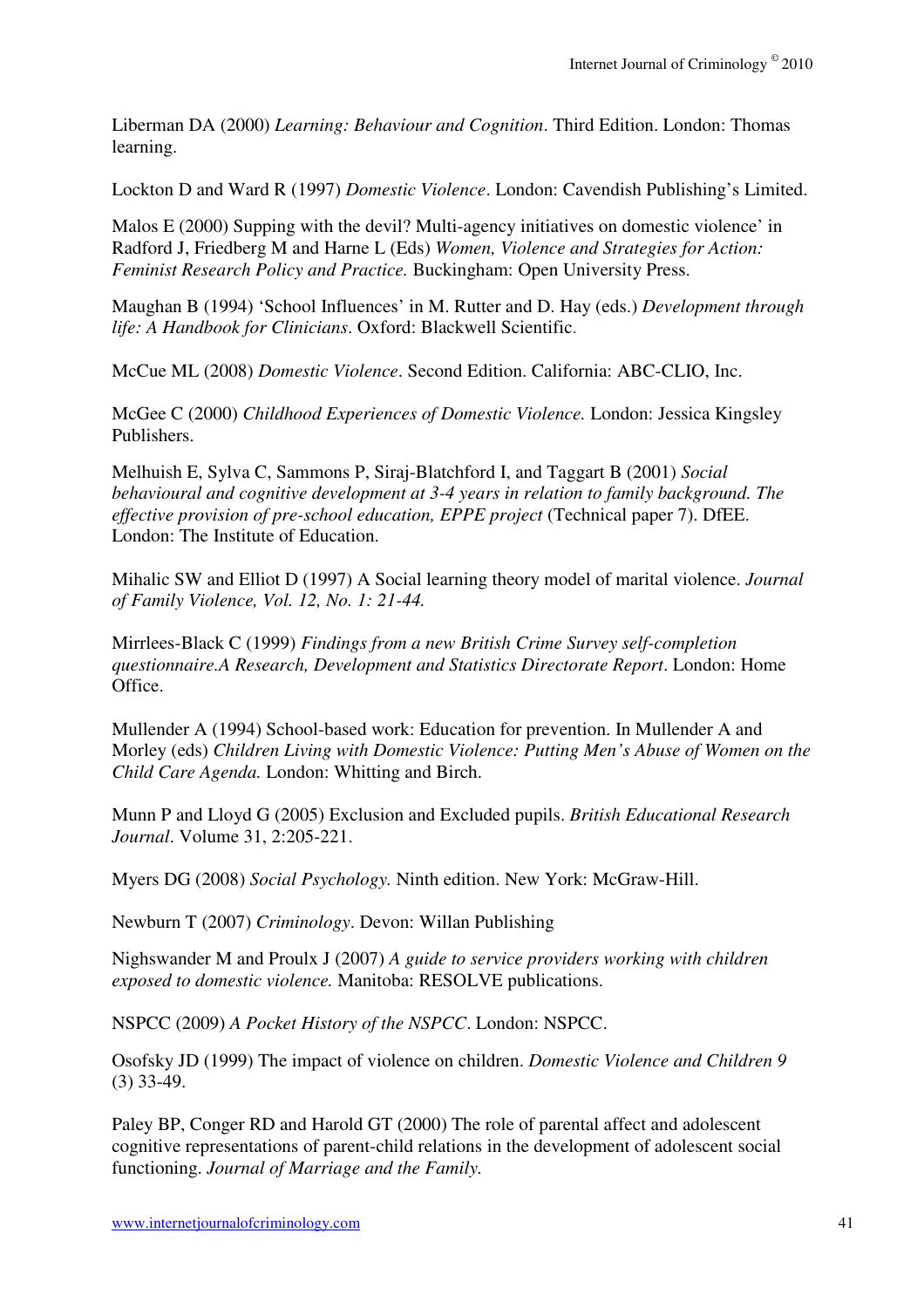Perry BD (1997) 'Incubated in terror: neuro-developmental factors in the "Cycle of Violence"', in Osofsky JD: *Children in a Violent Society*. New York: Guilford Publications.

Peterson JL and Zill N (1986) 'Marital disruption, parent-child relationships, and behavioural problems in children'. *Journal of Marriage and the Family*. 48:295-307.

Pynoos RS, Ritzmann RF, Steinberg AM, Goenjian A, Prisecaru I (1996) A behavioural animal model of post-traumatic stress disorder featuring repeated exposure to situational reminders. *Bio Psychiatry* 39: 129-134.

Radford J and Stanko EA (1994) *The contradictions of patriarchal crime control*. Vol 6, 2: 149-158. London: Routledge.

Rhodes A and McNeill S (1985) *Women Against Violence Against Violent Men*. London: Only Women Press.

Robins LN and Robertson J (1996) Truancy and later psychiatric disorder. In Berg I and Nursden J (Eds). *Unwillingly to school*. London: Gaskell.

Rogosch FA and Cicchetti D (1994) Illustrating the Interface of Family and Peer Relations through the Study of Child Maltreatment. *Social Development*, 3: 291–308.

Romito P (2008) *A deafening Silence. Hidden violence against women and children*. Bristol: The Policy Press.

Rothstein B (1998) *Just institutions matter: the moral and political logic of the universal welfare state.* Cambridge: Cambridge University Press*.*

Russell A and Finnie V (1990) Pre-school children's social status and maternal instructions to assist group entry. *Developmental psychology* 26: 603-11.

Saunders H (2004) *Twenty-nine Child Homicides: Lessons still to be learnt on domestic violence and child protection.* Bristol*:* Women's Aid.

Siegal LJ and Welsh BC (2009) *Juvenile delinquency: Theory Practice and Law*. Belmont USA: Wadsworth Cengage Learning.

Stanley N, Miller P, Foster HR, and Thomson G (2009) *Children and families experiencing domestic violence: Police and children's' social services' responses*. NSPCC.

Straus M, Gelles, RJ and Steinmetz SK (1980) *Behind Closed Doors: Violence in the American Family.* New York*:* Anchor Press/Doubleday.

Straus MA (1990) 'The conflict tactics scale and its critics: an evaluation and new data on validity and reliability'. In Straus MA and Gelles RJ (Eds) *Physical violence in American families: risk factors and adaptations to violence in 8,145 families*. NJ: Brunswick.

Straus MA (1991) 'New theory and old canards about family violence research'. *Social Problems*, 38, 180-197. NJ: Anchor Press.

The Times (18/11/2008) '*Schools are not social services says teachers' union'*